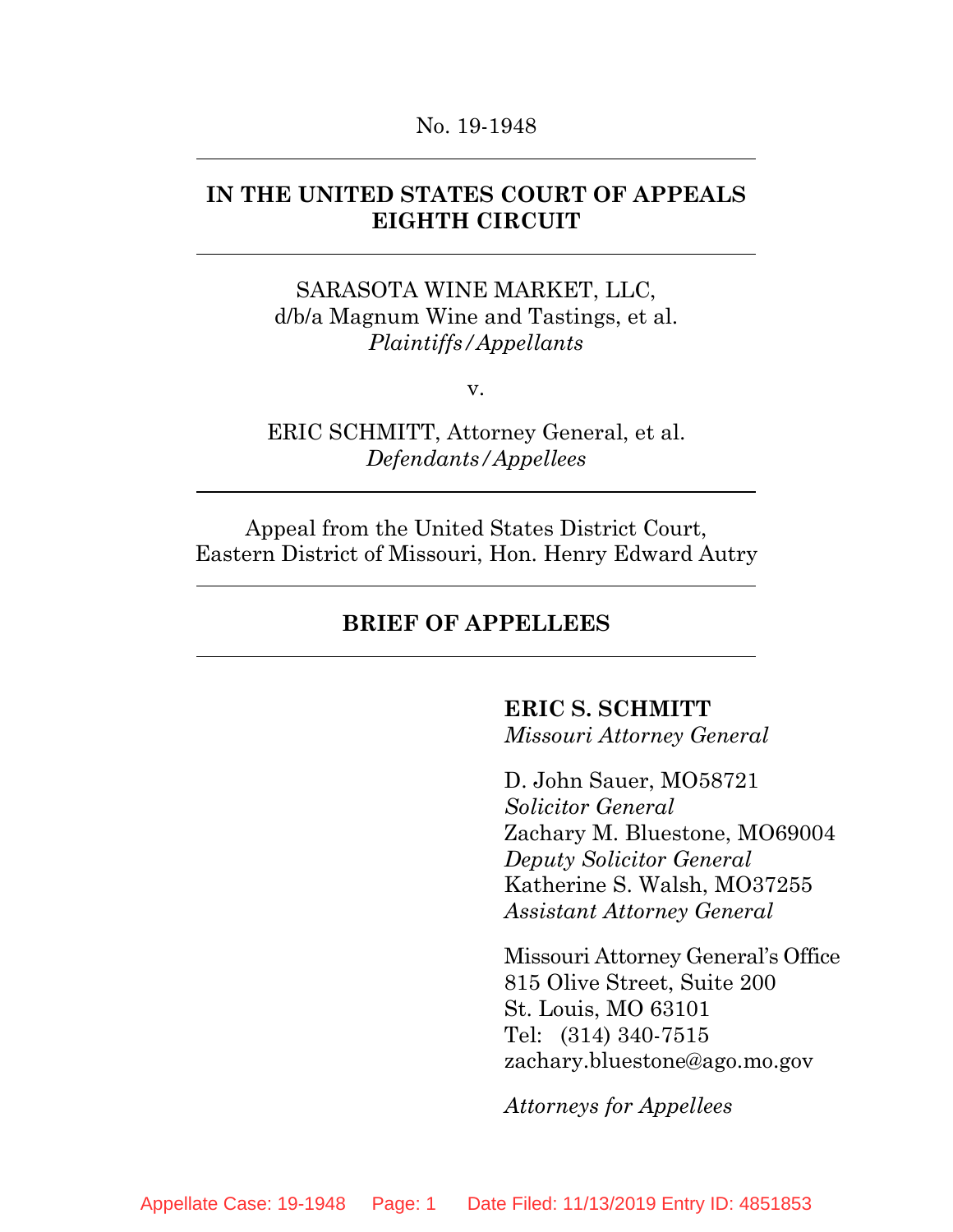#### **SUMMARY OF THE CASE**

A Florida wine retailer, its owner, and two Missouri consumers brought this civil-rights action challenging Missouri's three-tier system for alcohol distribution—a framework in place since the end of Prohibition. Plaintiffs claim this scheme discriminates against interstate commerce and violates the Privileges and Immunities Clause by prohibiting unlicensed out-of-state retailers from shipping wine to local consumers. On the State's motion, the district court dismissed both claims in light of applicable precedent and because invalidating the shipping restriction would allow outof-state retailers to "circumvent the Missouri regulatory system entirely."

Plaintiffs argue on appeal that *Tennessee Wine & Spirits v. Thomas*, 139 S. Ct. 2449 (2019), renders the district court's order "clearly erroneous." But dismissal remains valid for two reasons. First, Plaintiffs lack standing to bring this action. Second, the three-tier system does not discriminate against out-of-state retailers—a necessary element of both claims. Far from mere protectionism, the framework advances vital state interests.

The State does not believe argument is necessary, as these issues have been fully briefed and involve pure questions of law. However, if the Court would find argument helpful, the State requests equal time as Plaintiffs.

i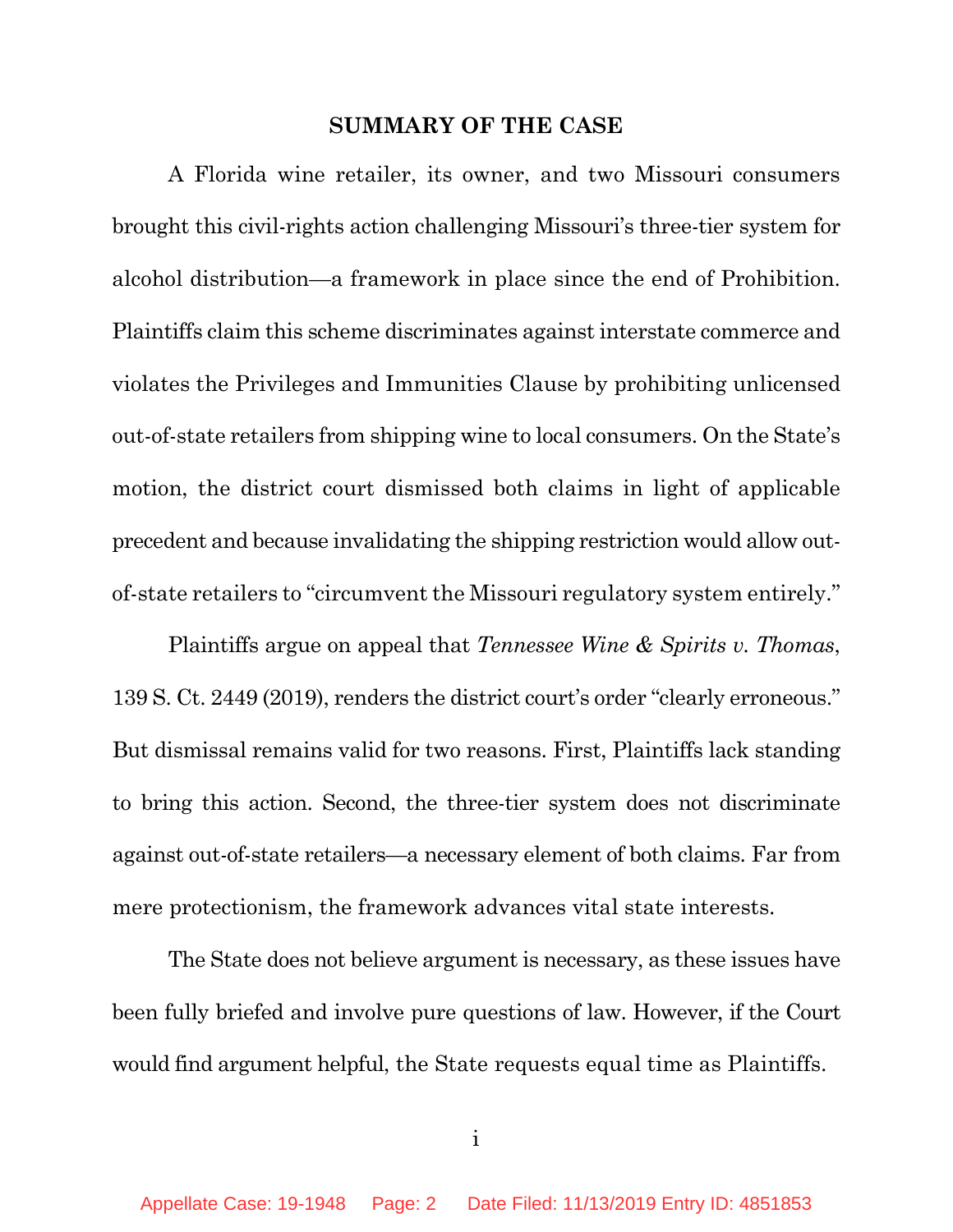# **TABLE OF CONTENTS**

| I.                                                                                                                                                              |
|-----------------------------------------------------------------------------------------------------------------------------------------------------------------|
|                                                                                                                                                                 |
|                                                                                                                                                                 |
|                                                                                                                                                                 |
|                                                                                                                                                                 |
| III.                                                                                                                                                            |
|                                                                                                                                                                 |
|                                                                                                                                                                 |
|                                                                                                                                                                 |
| Plaintiffs lack standing to bring this action for at least three independent<br>Ι.                                                                              |
| A. Plaintiffs failed to plead a cognizable injury because Sarasota and<br>Cordes never applied for a Missouri retail license, and it was not futile for         |
| B. Plaintiffs failed to establish causation and redressability because there are<br>unchallenged, independent, and valid grounds that prohibit the desired wine |
| C. Plaintiffs lack standing as to the Privileges and Immunities claim<br>because the Clause does not apply to companies, and Cordes did not plead a             |
|                                                                                                                                                                 |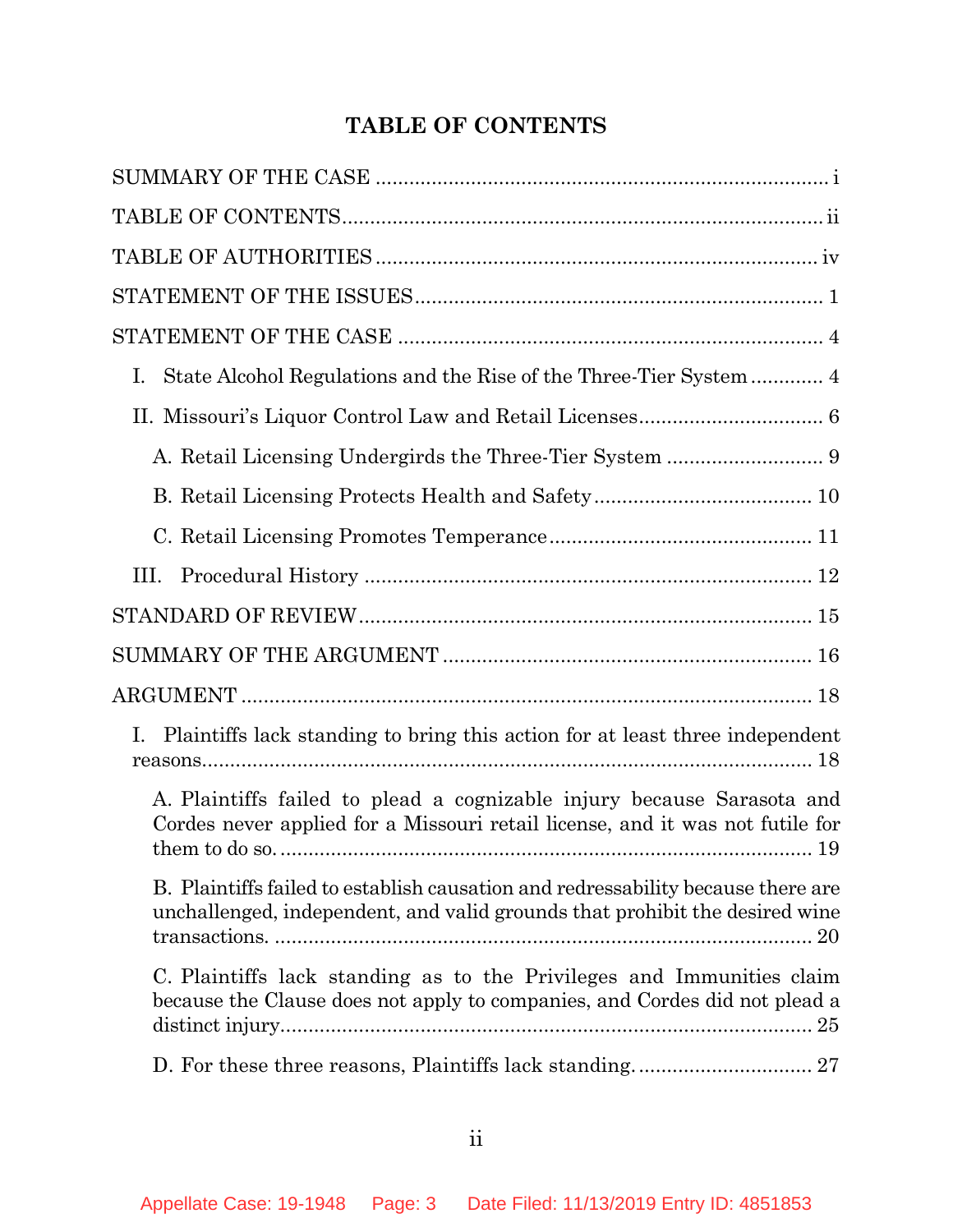II. The district court did not err in finding that Plaintiffs failed to state a claim under the dormant Commerce Clause. ........................................................... 28

A. State alcohol regulations are subject to Commerce Clause scrutiny only if they facially discriminate against interstate commerce and, even then, will be upheld if the "predominant effect" advances a legitimate interest. ........ 27

B. The Liquor Control Law does not facially discriminate against out-ofstate actors, as it imposes the exact same requirements on all packageliquor license applicants............................................................................. 30

C. To the extent the Liquor Control Law creates distinctions, unlicensed retailers are not similarly situated to licensed retailers, so the Commerce Clause does not apply................................................................................. 35

D. The Liquor Control Law has the predominant effect of promoting public health, safety, other vital interests rather than advancing base economic protectionism. ............................................................................................. 37

III.The district court did not err in finding that Plaintiffs failed to state a claim under the Privileges and Immunities Clause. ................................................ 38

A. The privilege of selling alcohol is not "fundamental" and thus is not subject to scrutiny under the Privileges and Immunities Clause. .......... 40

| B. Plaintiffs have failed to show a protection ist purpose, which is required |
|-------------------------------------------------------------------------------|
| when raising a Privileges and Immunities challenge related to a common        |
|                                                                               |
|                                                                               |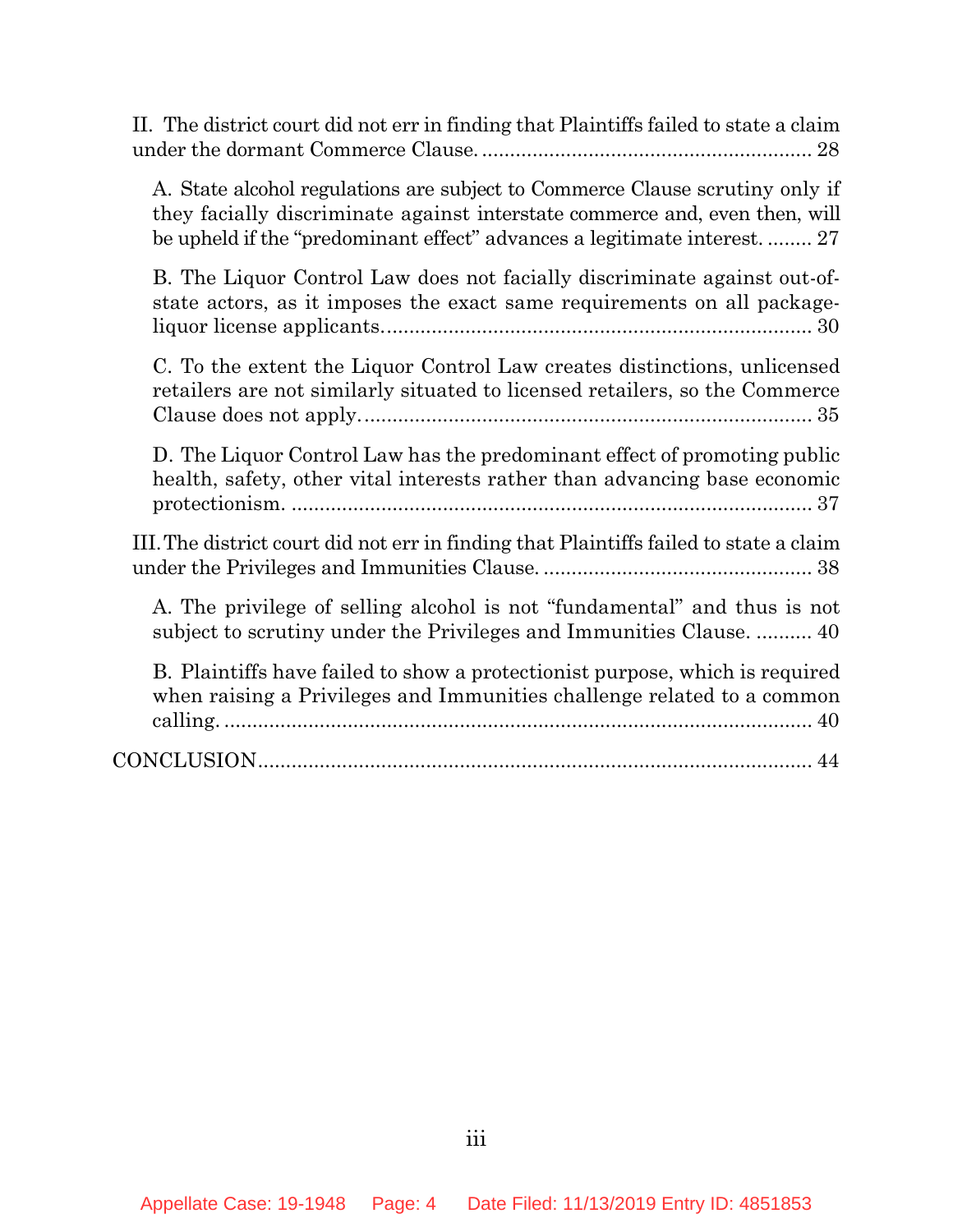# **TABLE OF AUTHORITIES**

# **Cases**

| Actmedia, Inc. v. Stroh,                             |
|------------------------------------------------------|
| Advantage Media, L.L.C. v. City of Eden Prairie,     |
| Arnold's Wines, Inc. v. Boyle,                       |
| Bernbeck v. Gale,                                    |
| Brown-Forman Distillers Corp. v. Stewart,            |
| Cal. Retail Liquor Dealers Ass'n v. Midcal Aluminum, |
| Chance Mgmt., Inc. v. South Dakota,                  |
| Constitution Party v. Nelson,                        |
| Constitution Party v. Nelson,                        |
| Davis v. Tarrant Cty.,                               |
| Doe v. Va. Dep't of State Police,                    |
| Exxon Corp. v. Governor,                             |
| Faibisch v. Univ. of Minn.,                          |
|                                                      |

iv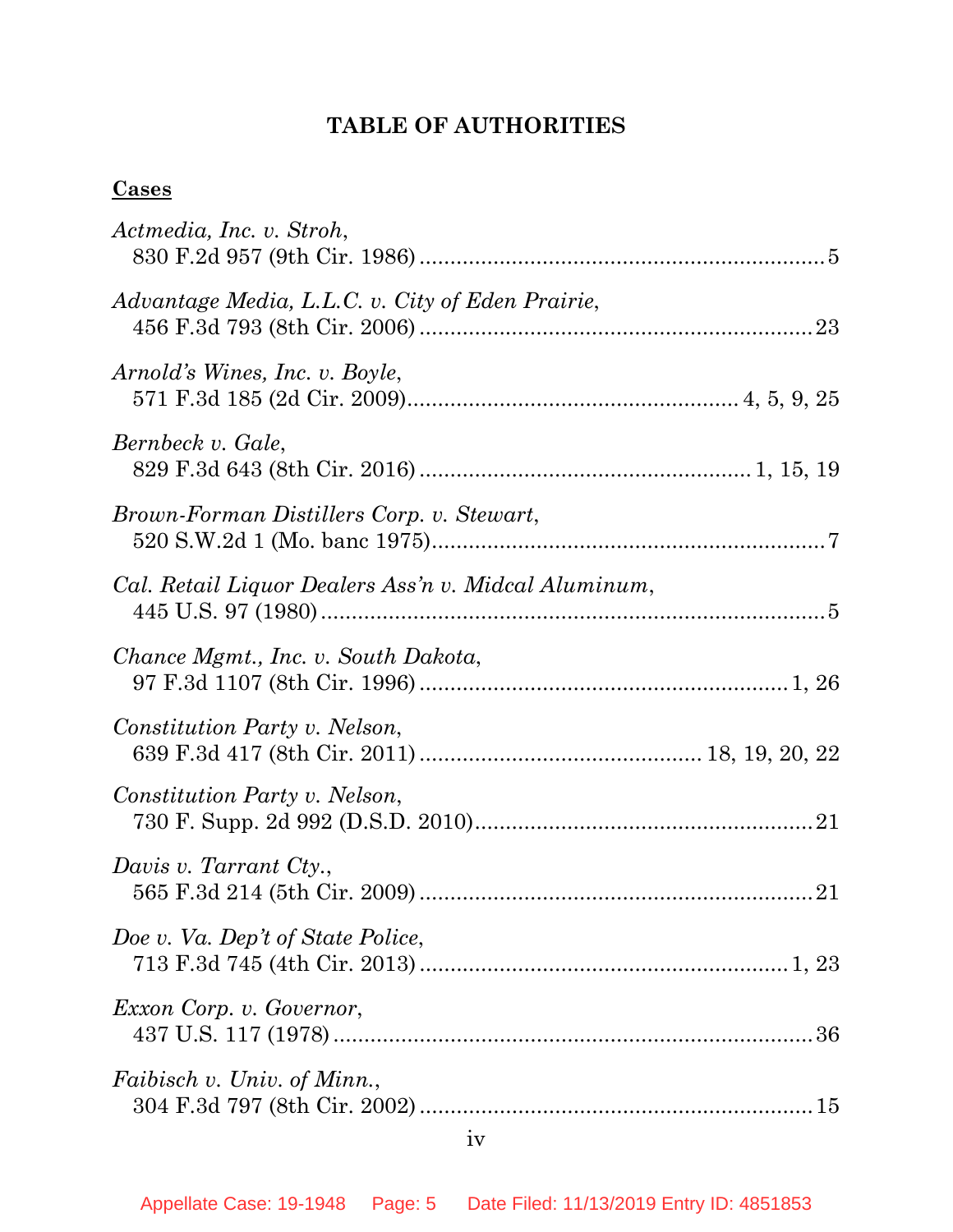| 29 |
|----|
|    |

v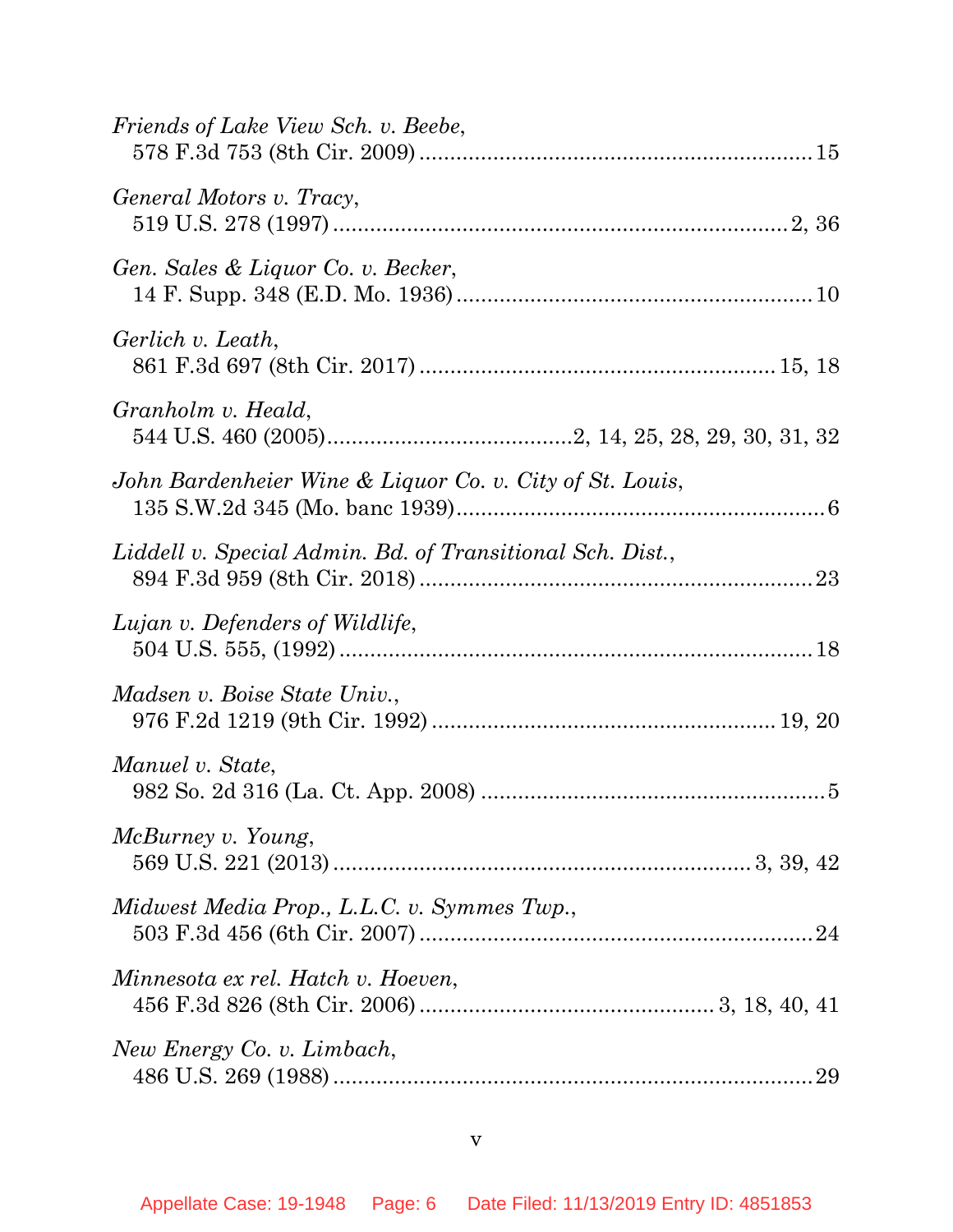| Orion Wine Imps., LLC v. Applesmith,                        |
|-------------------------------------------------------------|
| Pucket v. Hot Springs Sch. Dist.,                           |
| Retail Digital Network, LLC v. Prieto,                      |
| Rush v. Ark. DWS,                                           |
| S. D. Farm Bureau, Inc. v. Hazeltine,                       |
| S. Wine & Spirits of Am. v. Div. of Alc. & Tobacco Control, |
| Spokeo, Inc. v. Robins,                                     |
| State ex rel. Hewlett v. Womach,                            |
| State ex rel. Nixon v. Beer Nuts, Ltd.,                     |
| Steamers Service Co. v. Wright,                             |
| Steel Co. v. Citizens for a Better $Env$ ,                  |
| Steger v. Franco, Inc.,                                     |
| Swedenburg v. Kelly,                                        |
| Tennessee Wine & Spirits v. Thomas,                         |

# vi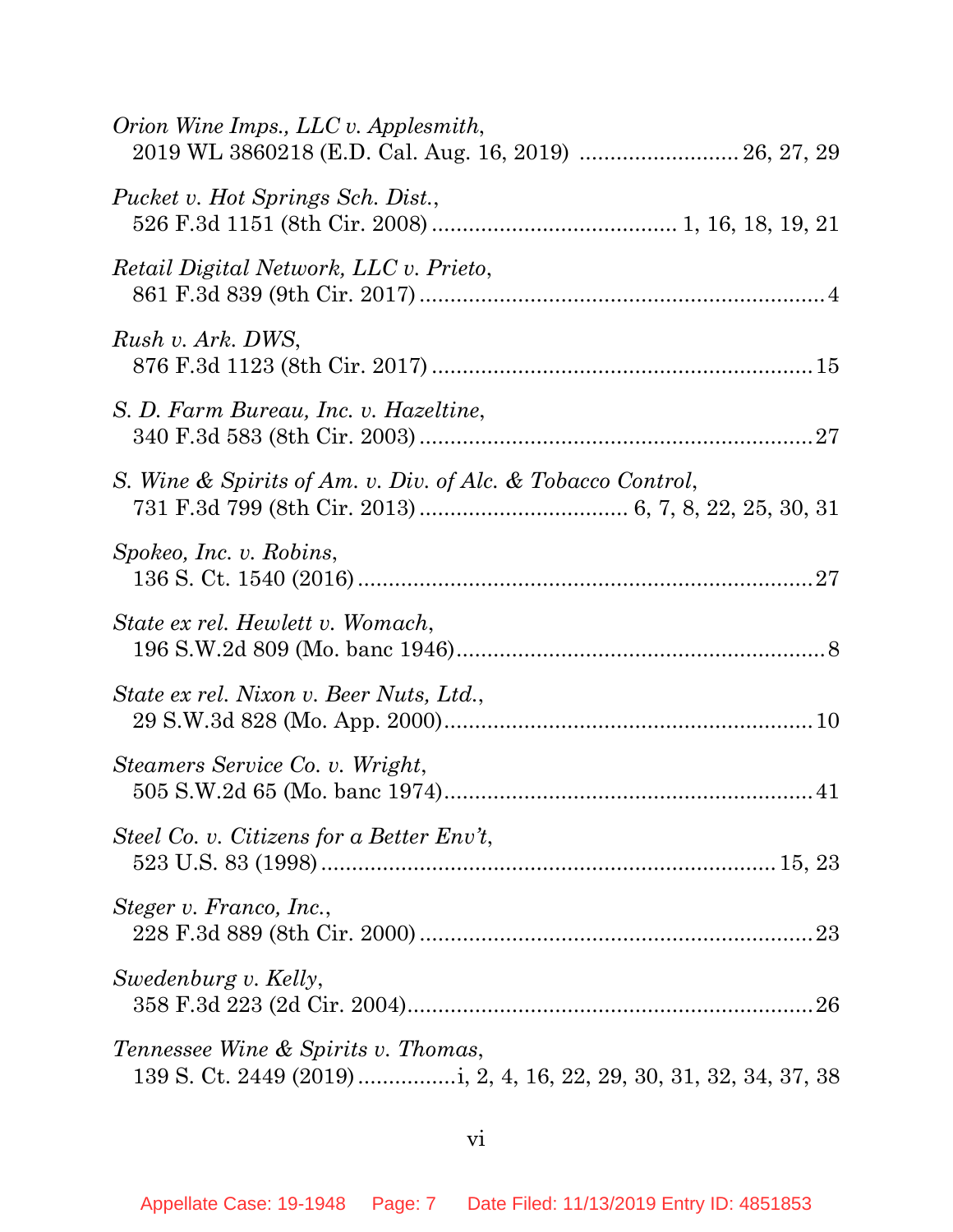| Tom Boy, Inc. v. Quinn,                                                           |  |
|-----------------------------------------------------------------------------------|--|
| United Bldg. & Const. Trades Council v. Mayor & Council of the City of<br>Camden, |  |
| W. & S. Life Ins. Co. v. State Bd. of Equalization,                               |  |
| Wal-Mart Stores, Inc. v. Tex. Alc. Beverage Comm'n,                               |  |
| Wine Country Gift Basekts.com v. Steen,                                           |  |

# **Constitutional Provisions**

# **Statutes**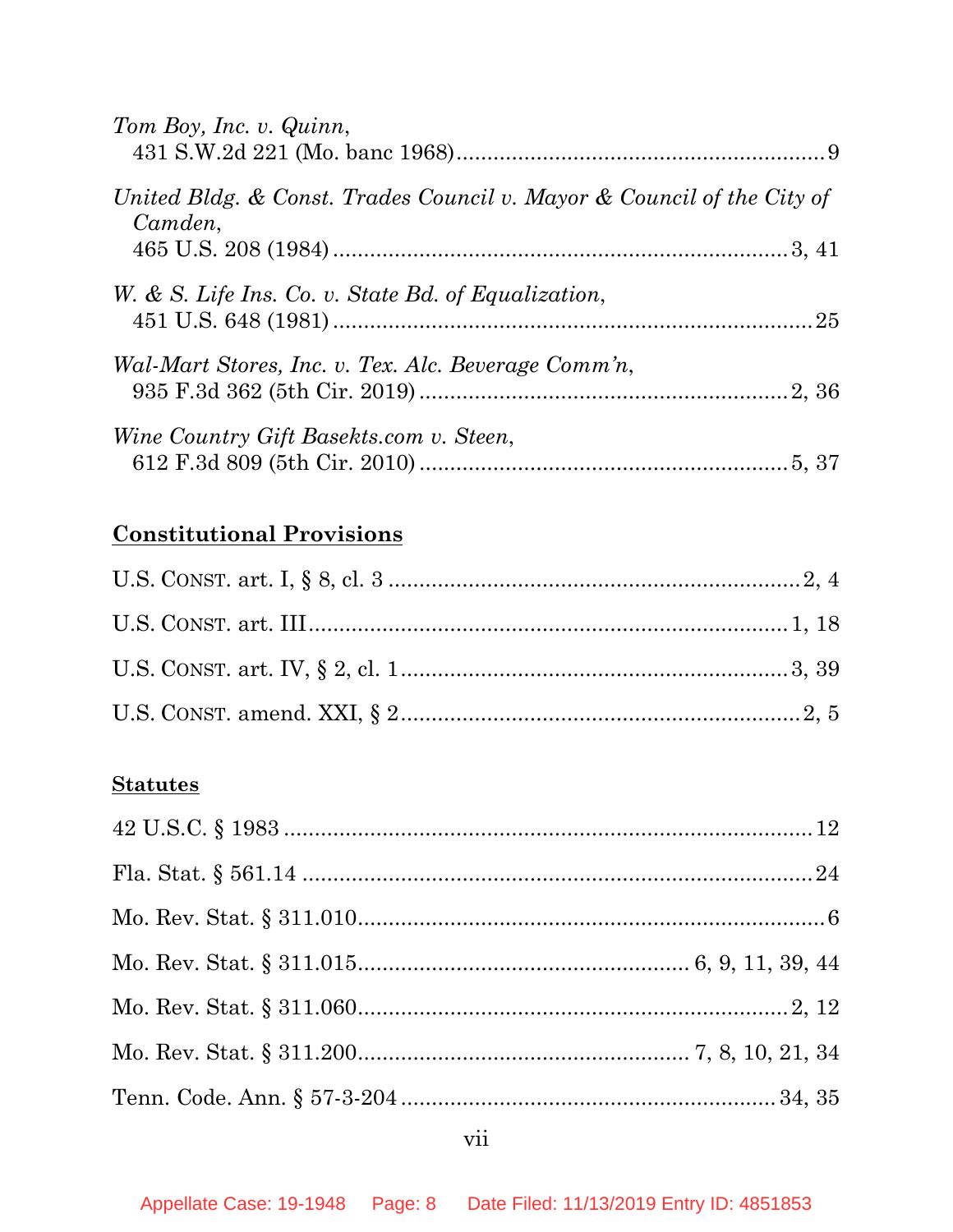# **Regulations**

# **Other Authorities**

| 13A CHARLES ALAN WRIGHT, ET. AL, FEDERAL PRACTICE & PROCEDURE |  |
|---------------------------------------------------------------|--|
|                                                               |  |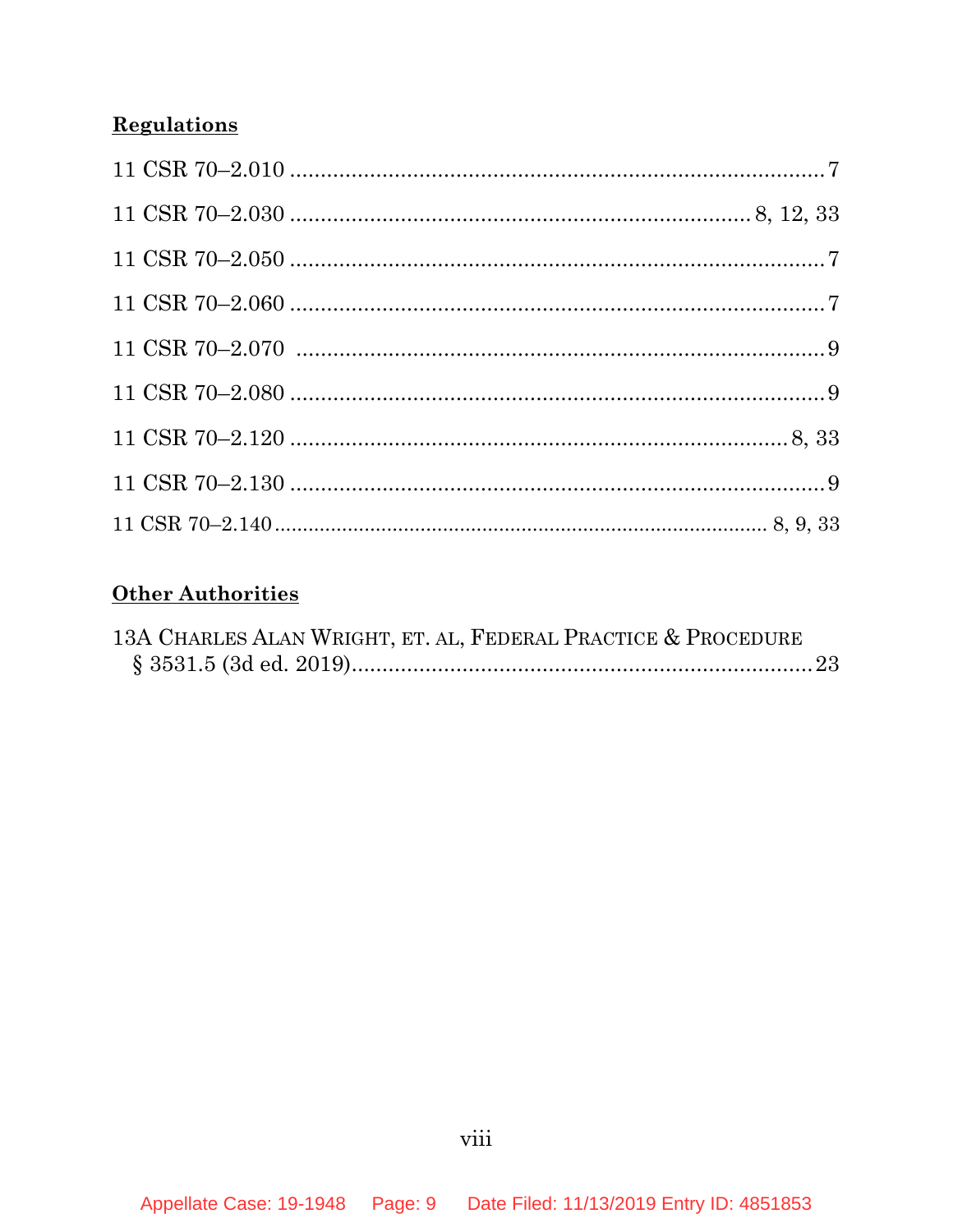#### **STATEMENT OF THE ISSUES**

**I.** Whether Plaintiffs have standing to bring this case, where the retailer challenging Missouri's alcohol distribution system never applied for a liquor license; where an unchallenged and indisputably valid law otherwise prevents Plaintiffs' desired wine transaction; and where the owner of a wine retailer has identical interests as his company, which is precluded from bringing suit.

#### *a. Most Apposite Cases*:

*Bernbeck v. Gale*, 829 F.3d 643, 646 (8th Cir. 2016) *Pucket v. Hot Springs Sch. Dist.*, 526 F.3d 1151 (8th Cir. 2008) *Chance Mgmt., Inc. v. South Dakota*, 97 F.3d 1107 (8th Cir. 1996) *Doe v. Va. Dep't of State Police*, 713 F.3d 745 (4th Cir. 2013)

## *b. Applicable Constitutional Provision*:

U.S. CONST. art. III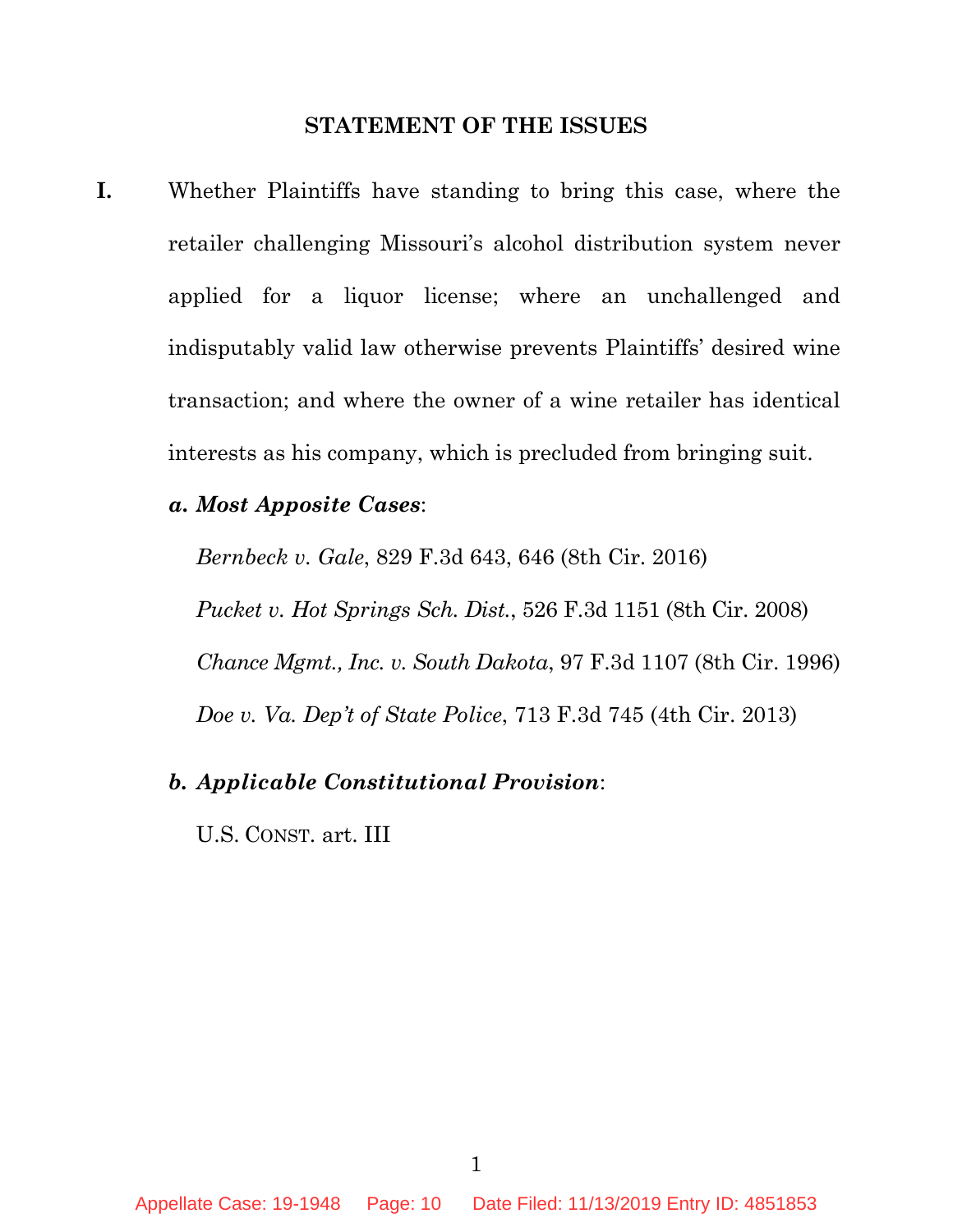**II.** Whether the district court erred in finding that Plaintiffs failed to state a claim under the dormant Commerce Clause in their challenge against Missouri's Liquor Control Law, which does not facially discriminate against interstate commerce or treat similarly situated out-of-state retailers differently than in-state retailers and which promotes vital state interests like public health and safety.

## *a. Most Apposite Cases*:

*Tennessee Wine & Spirits v. Thomas*, 139 S. Ct. 2449 (2019) *Granholm v. Heald*, 544 U.S. 460, 489 (2005) *General Motors v. Tracy*, 519 U.S. 278 (1997) *Wal-Mart Stores, Inc. v. Tex. Alc. Beverage Comm'n*, 935 F.3d 362 (5th Cir. 2019)

## *b. Most Apposite Constitutional Provision*:

U.S. CONST. art. I, § 8, cl. 3 U.S. CONST. amend. XXI, § 2

## *c. Most Apposite Statutory Provision*:

Mo. Rev. Stat. § 311.060.1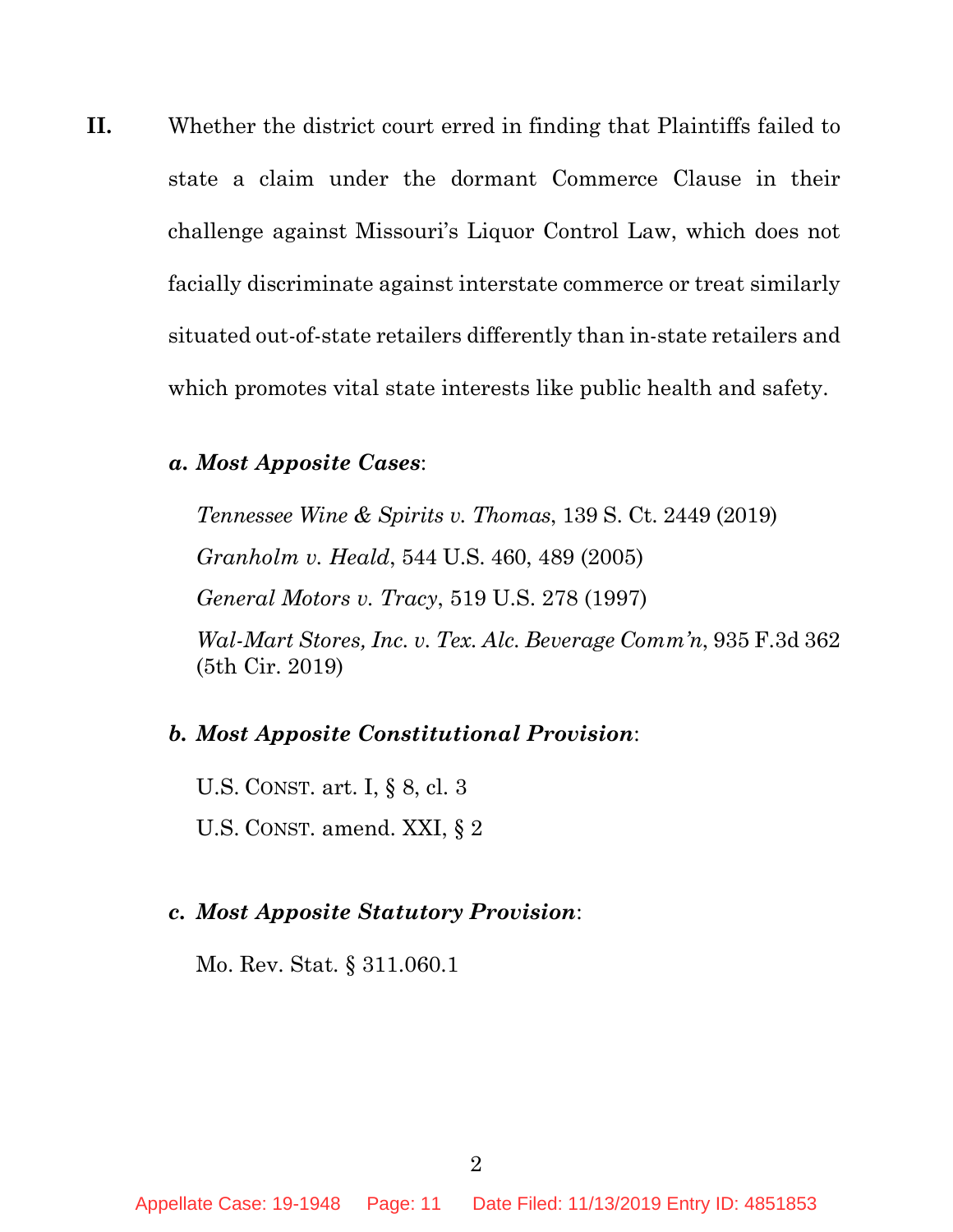- **III.** Whether the district court erred in finding that Plaintiffs failed to state a claim under the Privileges and Immunities Clause in their challenge against Missouri's Liquor Control Law, where the privilege asserted—selling alcohol—is not "fundamental" and there is no indication that the law was passed for protectionist purposes.
	- *a. Most Apposite Cases*:

*McBurney v. Young*, 569 U.S. 221 (2013) *Minnesota ex rel. Hatch v. Hoeven*, 456 F.3d 826 (8th Cir. 2006) *United Bldg. & Const. Trades Council v. Mayor & Council of the City of Camden*, 465 U.S. 208 (1984)

### *b. Most Apposite Constitutional Provision*:

U.S. CONST. art. IV, § 2, cl. 1

### *c. Most Apposite Statutory Provision*:

Mo. Rev. Stat. § 311.060.1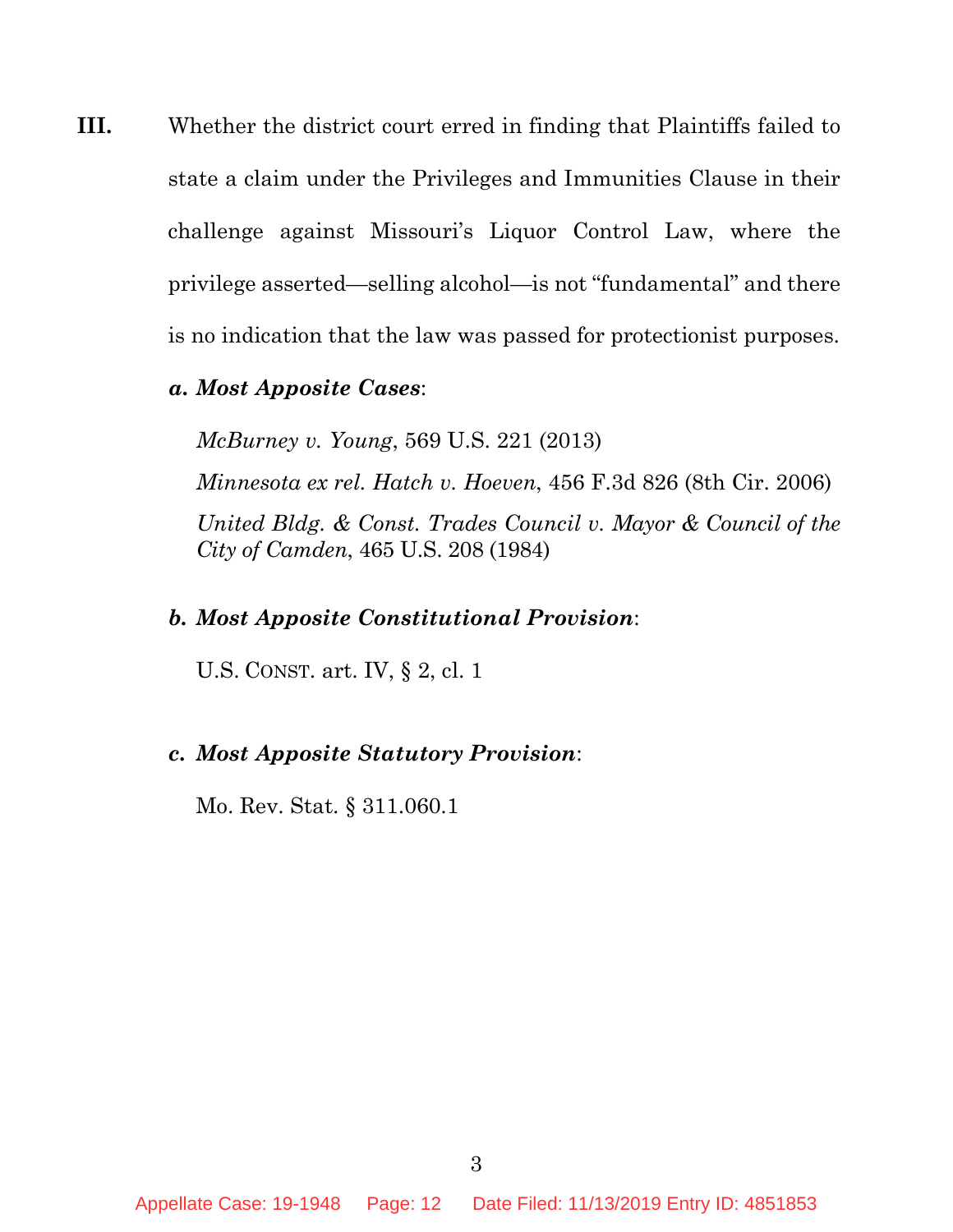#### **STATEMENT OF THE CASE**

### **I. State Alcohol Regulations and the Rise of the Three-tier System**

The regulation of liquor in America is older than the Nation itself. *Tenn. Wine*, 139 S. Ct. at 2476–78 (Gorsuch, J., dissenting). "The country's early years were a time of notoriously hard drinking," with per capita consumption double modern levels. *Id.* at 2463 & n.6 (majority opinion). The resulting social ills led to a "wave of state regulation," including licensing and residency requirements. *Id.* at 2463; *id.* at 2478 (Gorsuch, J., dissenting).

After the Civil War, the introduction of the "tied house" system ushered in a host of new problems. *Id.* at 2463 (majority opinion). "Tied houses" were liquor retailers that were financially "tied" and beholden to manufacturers or wholesalers. *Retail Digital Network, LLC v. Prieto*, 861 F.3d 839, 843 (9th Cir. 2017) (en banc). Beyond their monopolistic sales schemes, these upmarket actors drove retailers to push product in ways that led to widespread alcohol abuse. *Tenn. Wine*, 139 S. Ct. at 2463 & n.7; *Prieto*, 861 F.3d at 843. In fact, the "myriad social problems" that flowed from vertical integration were a major impetus for Prohibition. *Tenn. Wine*, 139 S. Ct. at 2463 & n.7; *see also Prieto*, 861 F.3d at 843 (discussing anticompetitive dangers of tied-house systems); *Arnold's Wines, Inc. v. Boyle*, 571 F.3d 185, 187 (2d Cir. 2009) (tying the system to organized crime).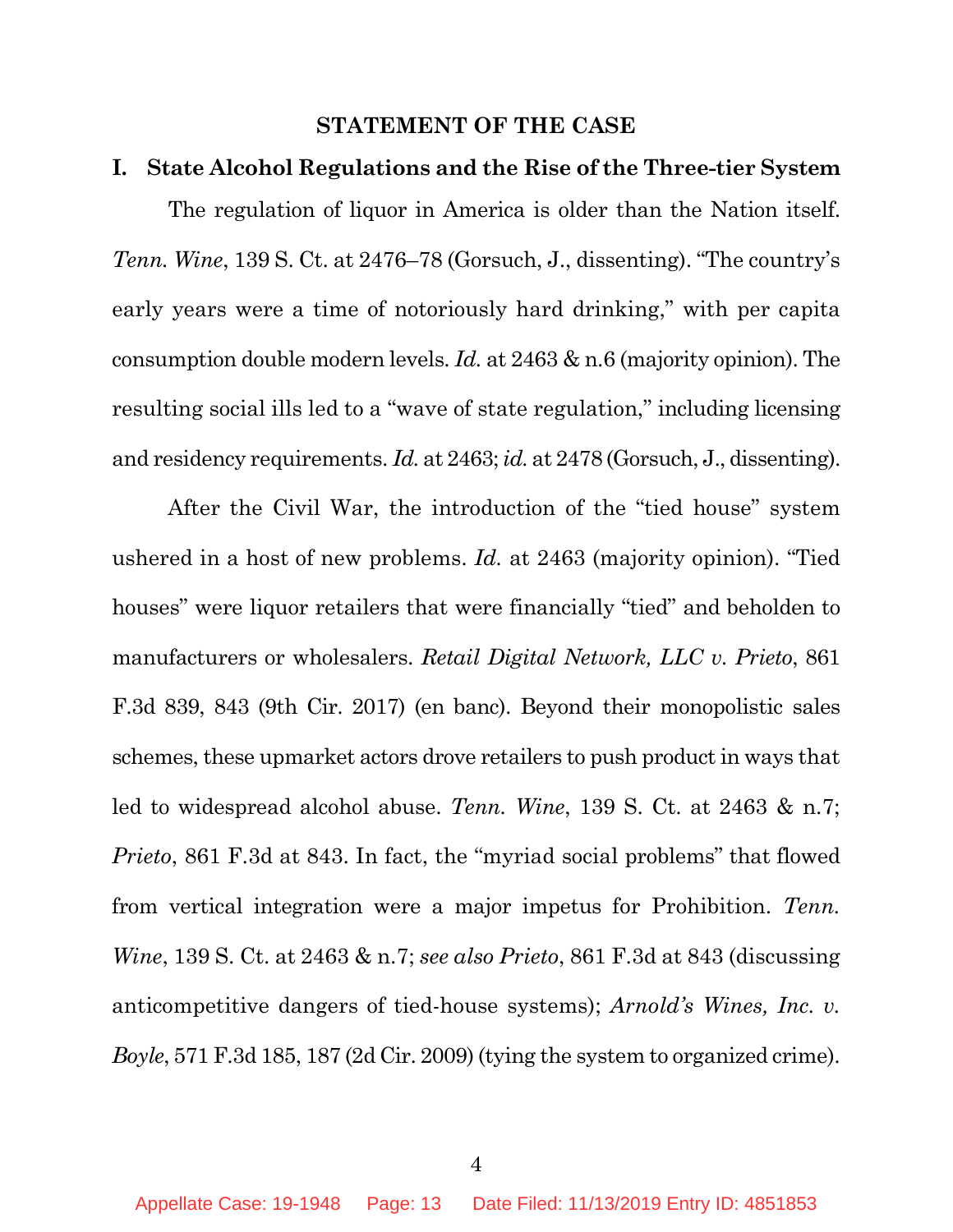The Nation's experiment with Prohibition came to an end in 1933 with the ratification of the Twenty-First Amendment. But the Amendment also sought to avoid the return of tied-house abuses by granting States "virtually complete control" in structuring liquor distribution within their borders. U.S. CONST. amend. XXI, § 2; *Cal. Retail Liquor Dealers Ass'n v. Midcal Aluminum*, 445 U.S. 97, 110 (1980). Heeding this call, the "vast majority of states enacted alcohol beverage control laws . . . designed to forestall the . . . disorderly marketing conditions [that] plagued the public and the alcoholic beverage industry prior to prohibition." *Actmedia, Inc. v. Stroh*, 830 F.2d 957, 959 n.1 (9th Cir. 1986).

The hallmark of these laws was a segmentation of the alcohol industry into a "three tier" system, in which (1) producers supply wholesalers, (2) wholesalers distribute to retailers, and (3) retailers sell to consumers. *Boyle*, 571 F.3d at 187. To prevent vertical integration, each tier is separately licensed and forbidden from overlapping with the other layers. *Id.* As a testament to its effectiveness, this model endures in many States,<sup>1</sup> including Missouri. *See* Mo. Rev. Stat. Ch. 311.2

 $\overline{a}$ 

<sup>1</sup> For examples of modern three-tier structures, see, e.g., *Wine Country Gift Basekts.com v. Steen*, 612 F.3d 809, 811–12 (5th Cir. 2010) (Texas); *Boyle*, 571 F.3d at 187–89 (New York); *Stroh*, 830 F.2d at 960 (California); *Manuel v. State*, 982 So. 2d 316, 330 (La. Ct. App. 2008) (Louisiana).

<sup>2</sup> All statutory references are to the current version of the Revised Statutes of Missouri unless otherwise indicated.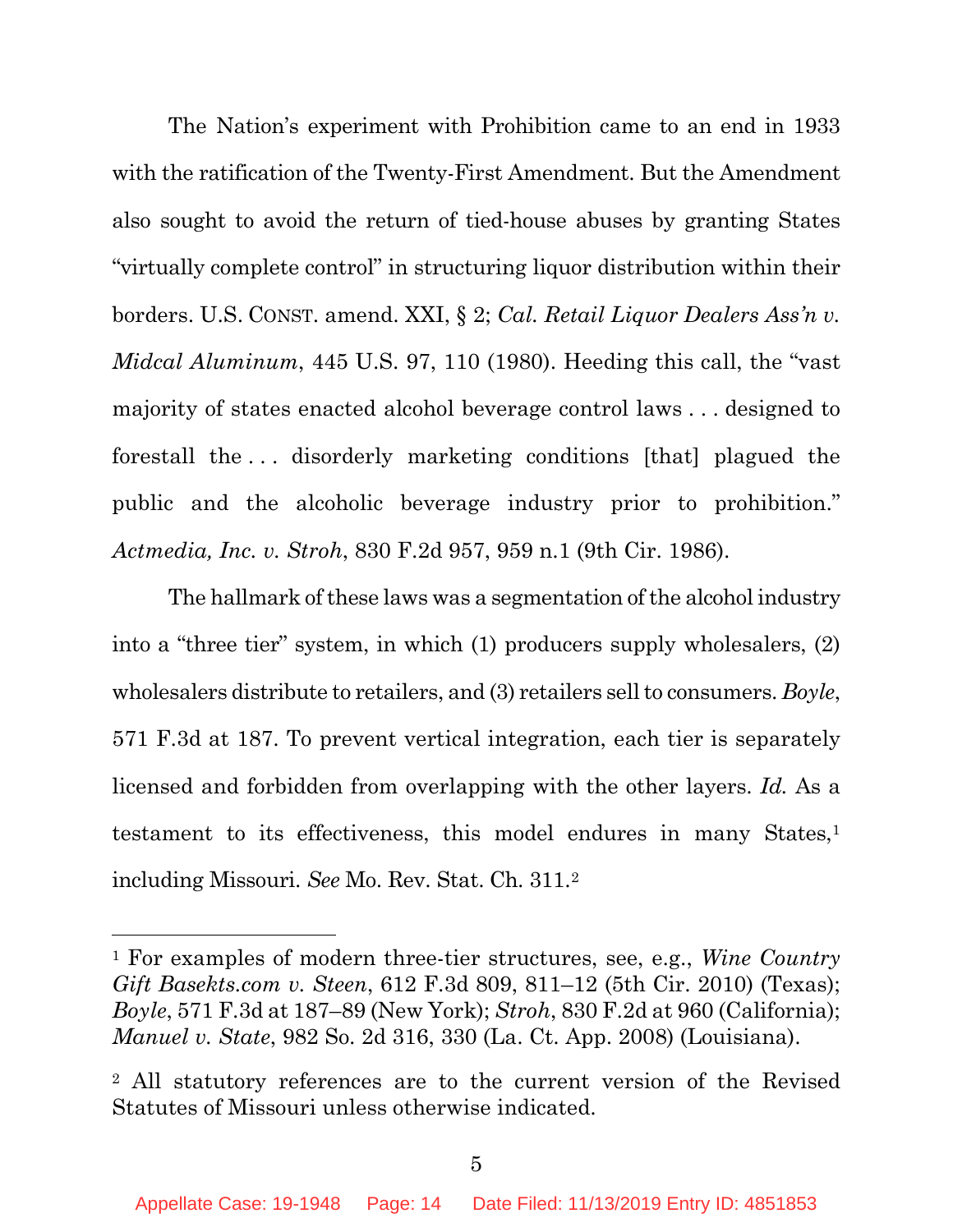#### **II. Missouri's Liquor Control Law and Retail Licenses**

Anticipating the repeal of Prohibition, the Missouri General Assembly convened a special session in October 1933 to devise "a comprehensive scheme for the regulation and control of the manufacture, sale, possession, transportation and distribution of intoxicating liquor." *John Bardenheier Wine & Liquor Co. v. City of St. Louis*, 135 S.W.2d 345, 346 (Mo. banc 1939). The resulting "Liquor Control Law" (as amended) is codified through a number of interconnected provisions in Chapter 311 of the state code. *See* Mo. Rev. Stat. § 311.010. This statute is premised on the recognition that alcohol, by necessity, is "regulated differently than other products." § 311.015. As such, the General Assembly crafted this "vital state regulation . . . to promote responsible consumption, combat illegal underage drinking, and achieve other important state policy goals such as maintaining an orderly marketplace" for alcohol. *Id.*

To advance these ends, Missouri "funnels liquor sales through a tier system, separating the distribution market into discrete levels." *S. Wine & Spirits of Am. v. Div. of Alc. & Tobacco Control*, 731 F.3d 799, 802 (8th Cir. 2013). This system has four categories: (1) producers, (2) solicitors,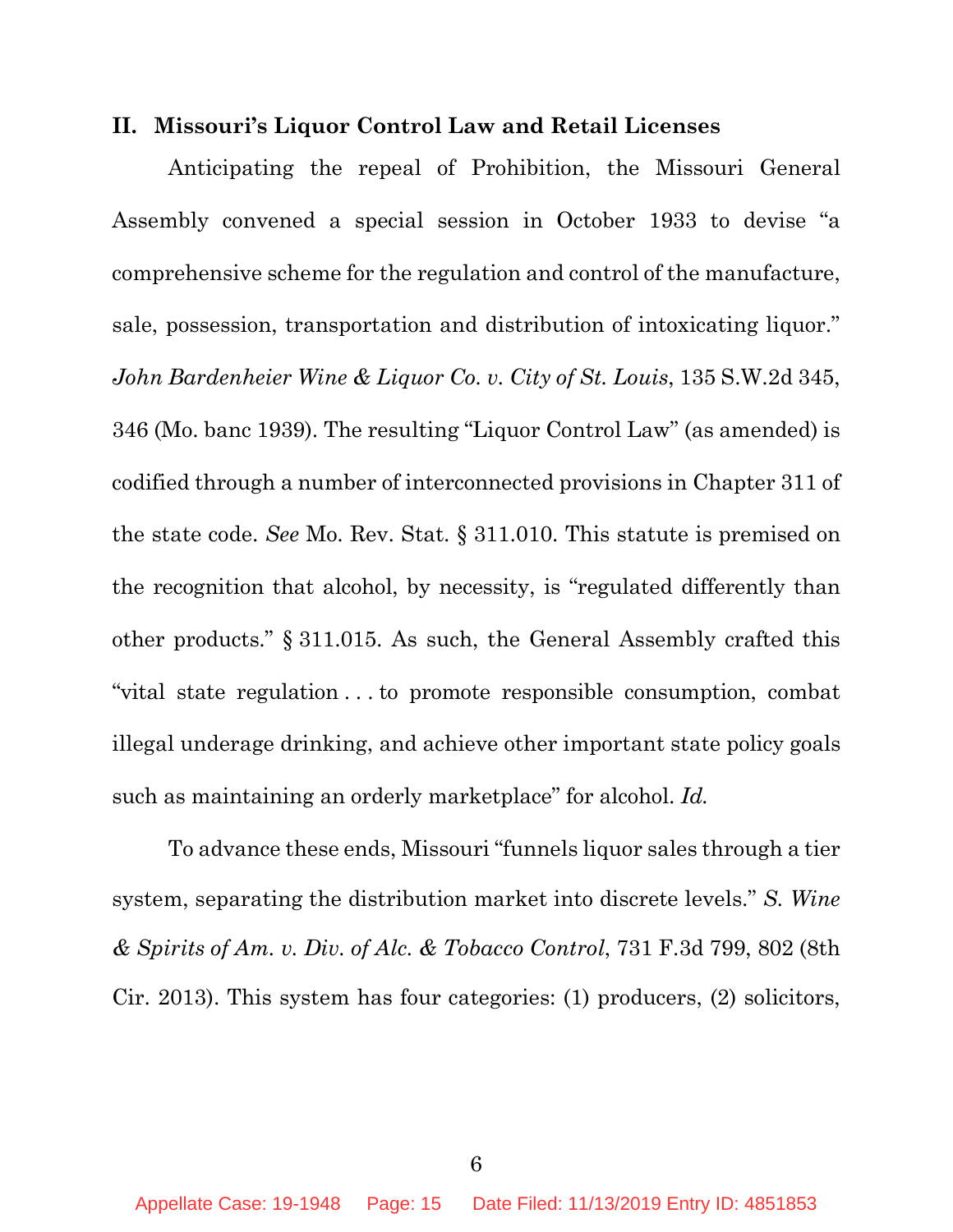(3) wholesalers, and (4) retailers.3 *S. Wine*, 731 F.3d at 802. Producers include manufacturers, brewers, distillers, and winemakers. *See*  §§ 311.180.1, 311.190.1; 11 CSR 70–2.060(1). Solicitors are brokers who acquire liquor from producers for resale. *See* §§ 311.180.1, 311.275; 11 CSR 70–2.010(12). Producers and solicitors sell directly to wholesalers, *see* § 311.180; 11 CSR 70–2.050(1), who then distribute to retailers for sale to consumers, *see* §§ 311.200.1; 311.280; 11 CSR 70–2.010(10). As a check on vertical integration, the upper tiers cannot have any "financial interest" in a retailer, and various business practices are prohibited. § 311.070.1, .4; *Brown-Forman Distillers Corp. v. Stewart*, 520 S.W.2d 1, 7 (Mo. banc 1975) ("[These provisions] indicate a legislative intent to preclude a licensee in one phase of the liquor traffic from controlling other separate and distinct phases of the liquor traffic . . . ."). Each tier must also obtain a license to "manufacture, sell, or expose for sale" intoxicating liquor based on distinct criteria. §§ 311.050, 311.060.

 $\overline{a}$ 

<sup>3</sup> Although Missouri's system contains a fourth tier of solicitors, it is functionally the same as a three-tier system. *S. Wine*, 731 F.3d at 805 n.3. Another distinction of Missouri's alcohol regime is that it is consistently rated "one of the least restrictive in the United States." WILLIAM P. RUGER & JASON SORENS, FREEDOM IN THE 50 STATES 159 (3d ed. 2013). In fact, since 2000, Missouri has ranked either first or second in terms of "alcohol freedom," a category that includes the distribution regulations challenged in this case. *Ranking: Alcohol Freedom – Missouri*, FREEDOM IN THE 50 STATES*,* https://www.freedominthe50states.org/alcohol/missouri.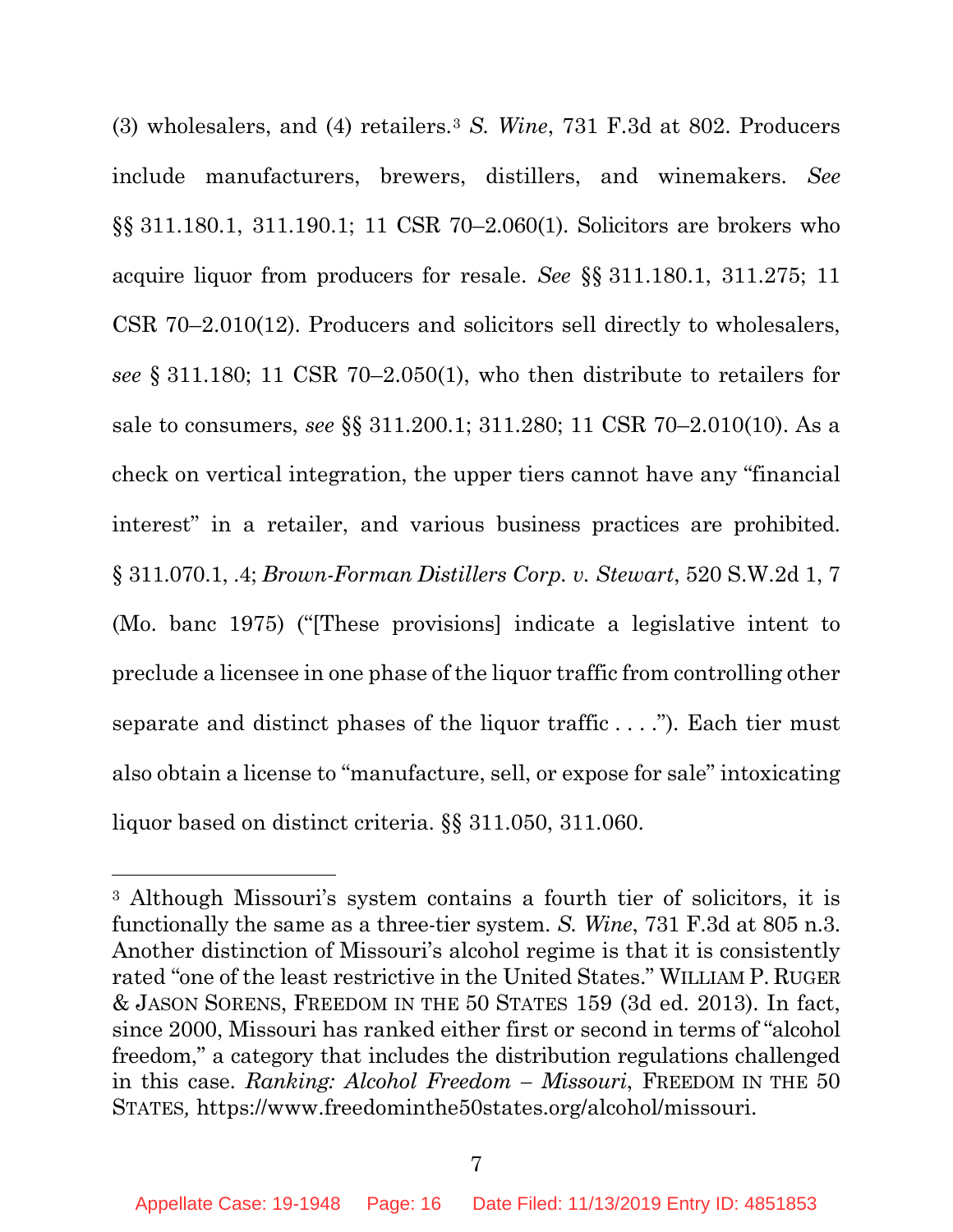At issue here are the licensing criteria for package-liquor retailers.<sup>4</sup> Br. at 2–4. Missouri has three main requirements for such licenses. *First*, retailers cannot sell only liquor; they must operate a business outside the alcohol industry, like a pharmacy or grocery store, and maintain a set value of regular merchandise. § 311.200.1; *State ex rel. Hewlett v. Womach*, 196 S.W.2d 809, 813 (Mo. banc 1946) (interpreting provision as a mandatory condition). *Second*, retailers must identify a specific location to be licensed, and the premises must be available for inspection by state regulators. § 311.240.3; 11 CSR 70–2.120, 2.140(2). *Third*, retail businesses must designate an agent ("the managing officer"), which can be any employee "of good moral character" who is a "citizen of the county, town, city or village." § 311.060.1; 11 CSR 70–2.030(7). Critically, there is no residency requirement for retailers themselves, and indeed, many out-of-state companies like Walmart and Total Wine have package-liquor licenses.

While these requirements impose a minimal burden on retailers, they advance vital state interests by undergirding the three-tier system, protecting health and safety, and promoting responsible consumption.

l

<sup>4</sup> In the retail tier, Missouri offers separate licenses for liquor sold "in the original package" versus "by the drink." § 311.200. For reference, a blank retail license application is included in the addendum. State's Add. 1–7.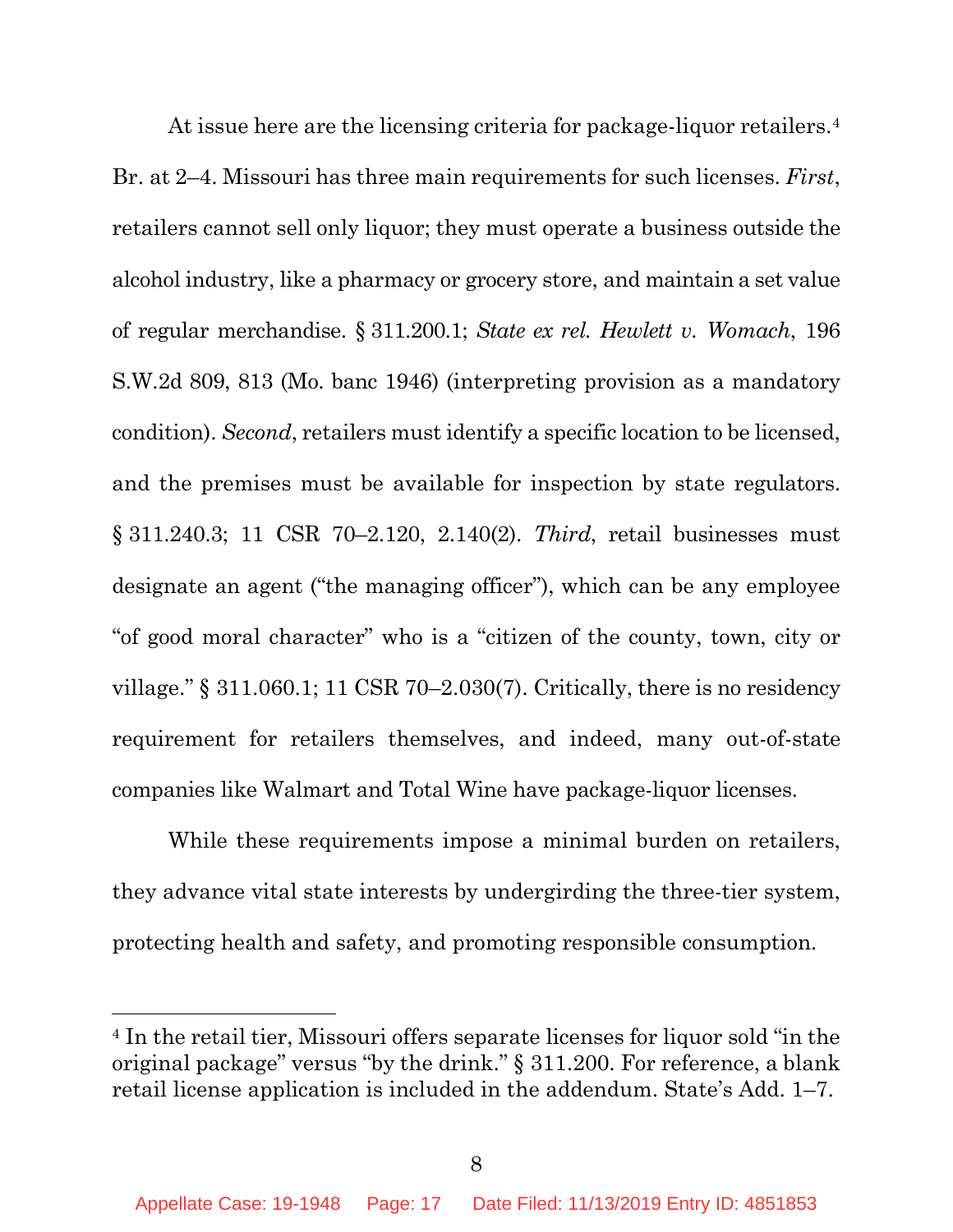### *A. Retail Licensing Undergirds the Three-Tier System*

Because retailers are the foundation of Missouri's three-tier system, oversight at this level is critical. *See* § 311.015; *Tom Boy, Inc. v. Quinn*, 431 S.W.2d 221, 226 (Mo. banc 1968) ("The purpose of [separating retailers] is to prevent the so-called tied-house."). On-site inspections are key in this regard, which is a major reason why retailers are required to identify fixed premises and an in-state agent. This enables state officials to audit retailers' books for signs of financial entanglement with other tiers. *See*  11 CSR 70–2.140. The State also inspects records of liquor transactions and physical inventory to confirm that retailers have purchased only from licensed Missouri wholesalers.5 *See id.*; *see also* § 311.280.1 (unlawful for retailer to purchase liquor except from other sources); 11 CSR 70– 2.130(10) (same). Thus, Missouri's licensing requirements help ensure that the separation among the tiers is more just than a paper barrier. *See Boyle*, 571 F.3d at 188 (explaining how a similar licensing scheme allows regulators to scrutinize financial relationships among the tiers).

 $\overline{a}$ 

<sup>&</sup>lt;sup>5</sup> A related regulatory interest is the collection of taxes and fees. If outof-state retailers were allowed to purchase from wholesalers outside Missouri's three-tier system, there would be no way for the State to collect excise taxes. *See* §§ 311.275, 311.550; 11 CSR 70–2.070, 2.080. And even if out-of-state retailers purchased from Missouri wholesalers, it would require a new process for collecting sales tax and ensuring that licensing fees are paid. *See* §§ 311.665 (sales tax); 311.200 (licensing fee).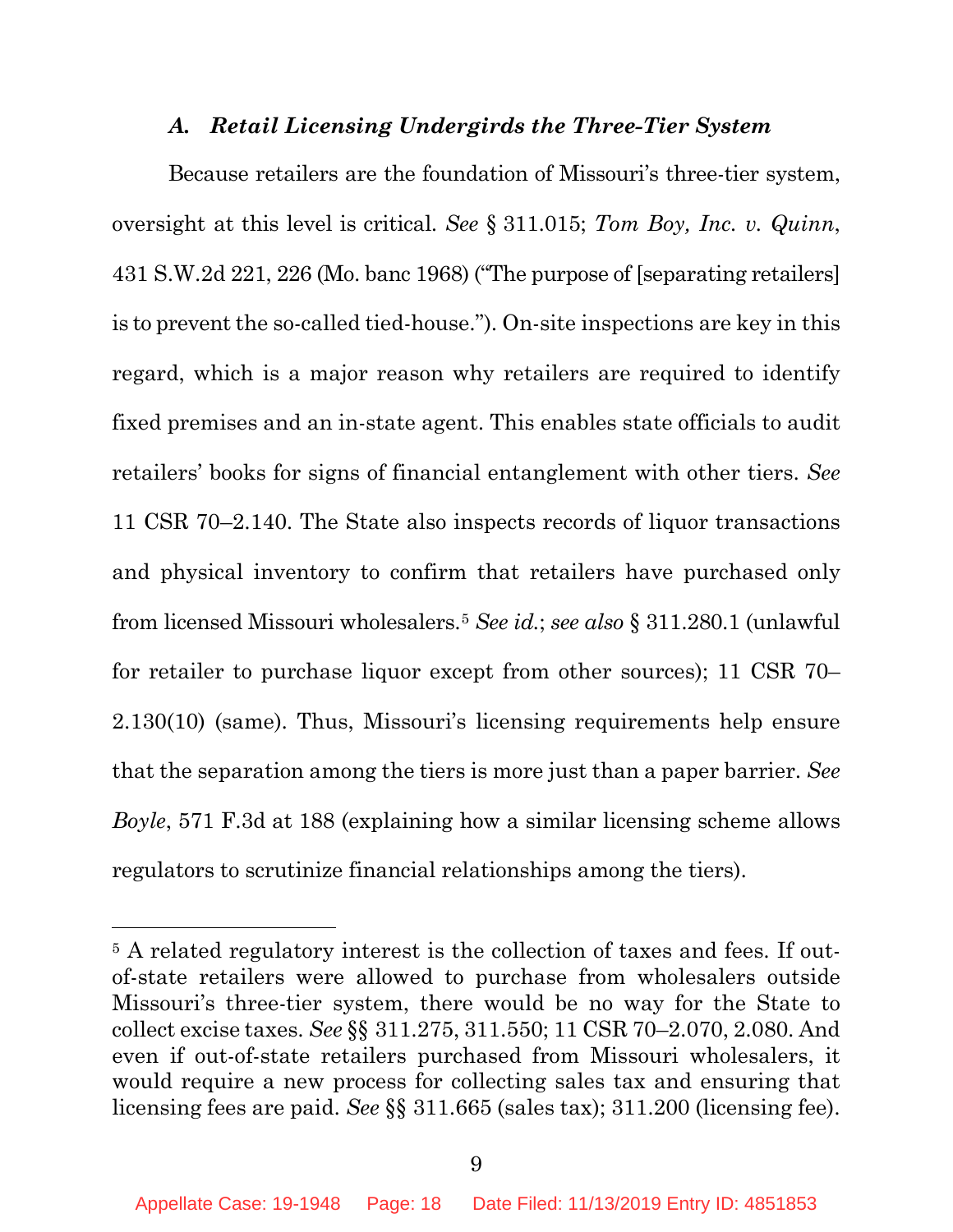### *B. Retail Licensing Protects Health and Safety*

These same "physical presence" requirements also serve important public health and safety interests. "A primary purpose of Missouri's licensing requirements for those who sell alcoholic beverages is to provide the [State] with a concrete method for inspecting, testing and approving" liquor before it is offered for sale. *State ex rel. Nixon v. Beer Nuts, Ltd.*, 29 S.W.3d 828, 838 (Mo. App. 2000). The ability of regulators to check the provenance, labeling, and safety of liquor is critical, as "bootleg" or tainted alcohol can be deadly. *Id.* These periodic inspections could not occur if out-of-state retailers shipped directly to consumers. *See Gen. Sales & Liquor Co. v. Becker*, 14 F. Supp. 348, 351 (E.D. Mo. 1936) ("It would be an impossible task for the state to inspect premises and product, and enforce regulations beyond its borders."). The State also "spends a substantial amount of time and effort in deterring the sale of alcoholic beverages to persons under the age of 21 years." *Beer Nuts*, 29 S.W.3d at 838*.* Retailers with no operations or agent in Missouri pose unique challenges in terms of monitoring, and it is far more difficult to bring enforcement actions against them. *See id.* at 831–32 (describing a North Carolina brewery that was caught shipping beer to underage Missouri residents).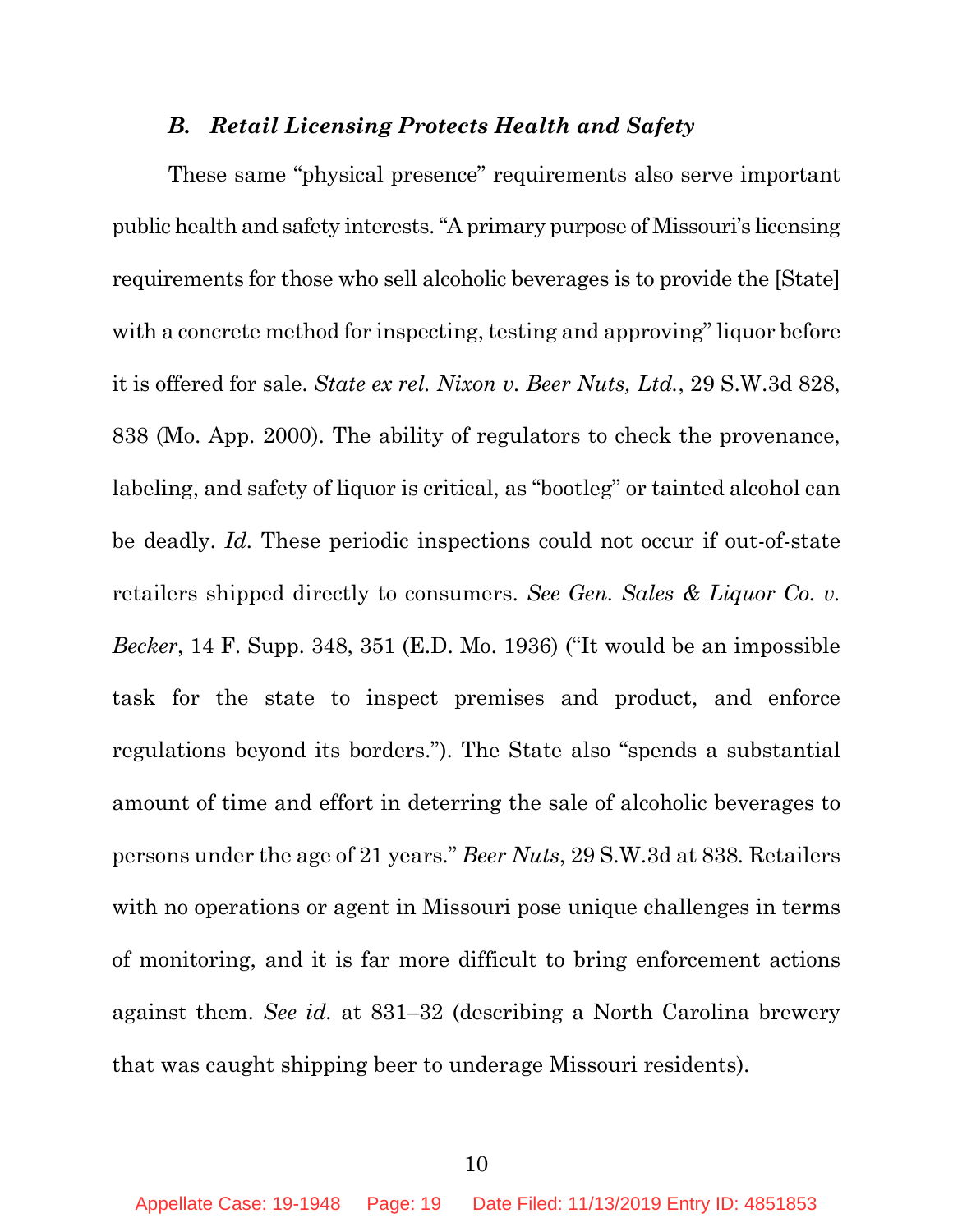## *C. Retail Licensing Promotes Moderation*

Retail licensing also promotes responsible alcohol consumption in several ways. The three-tier system was designed to counteract systemic drivers of alcohol abuse, and as discussed above, the regulation of retailers is an essential part of that framework. Further, the mandate for retailers to sell liquor through the auspices of another type of business deemphasizes alcohol. By proscribing pure liquor stores, the Liquor Control Law diffuses the sale of alcohol into the general stream of commerce and diminishes its role in retail enterprises. Likewise, the requirement that a managing officer possess "good moral character" not only averts actual illicit conduct in the industry, but it also guards against the ruinous but legal practices of the tied-house era. Lastly, having an in-state presence gives retailers a stake in the well-being of the community, encouraging them to promote moderation and address the social ills of excess consumption.

In sum, Missouri's licensing requirements advance each of the stated aims of the Liquor Control Law—"promot[ing] responsible consumption, combat[ting] illegal underage drinking, and . . . maintaining an orderly marketplace"—while also safeguarding public health and safety. § 311.015.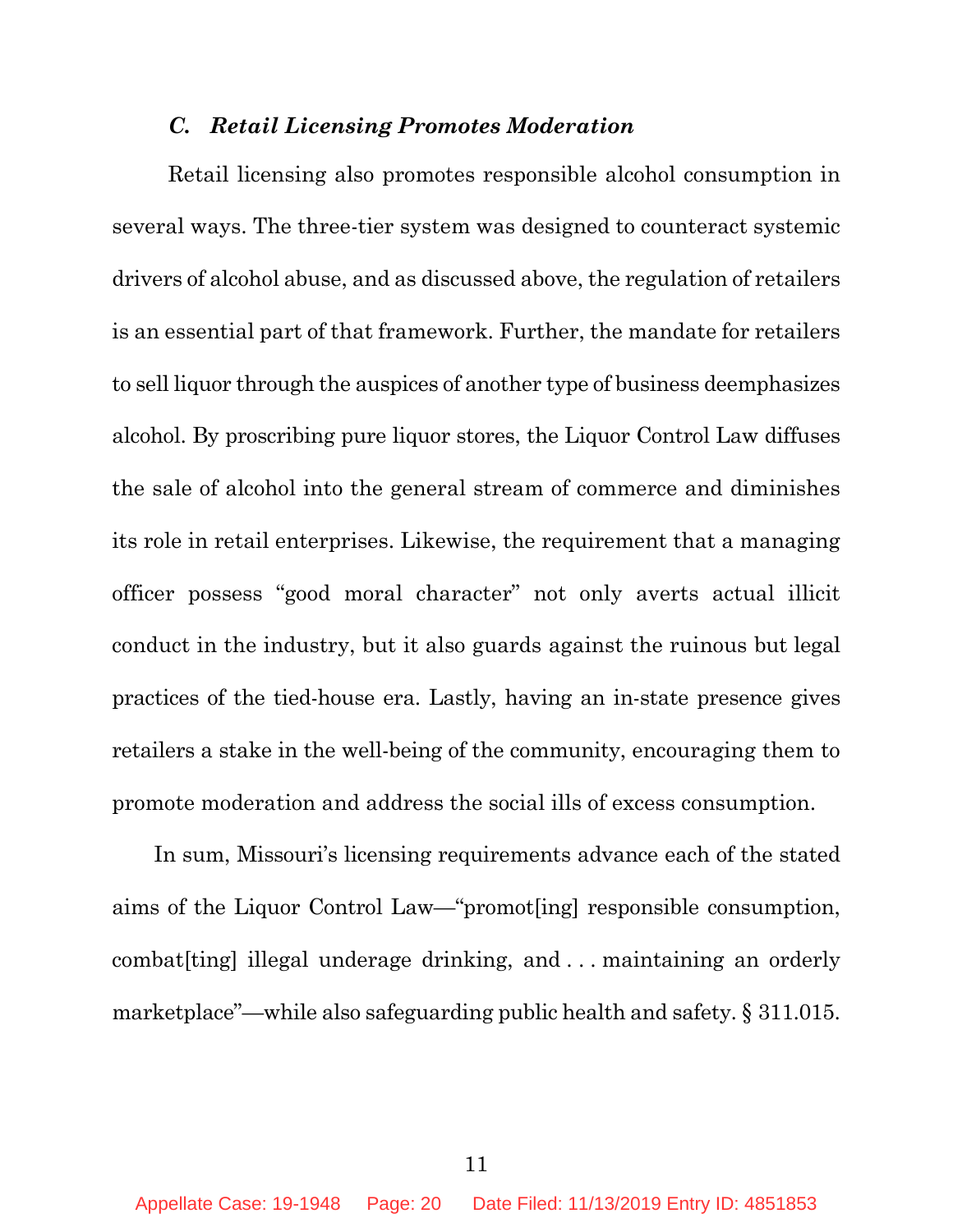#### **III. Procedural History**

A Florida company and three individuals brought this action under 42 U.S.C. § 1983, challenging the constitutionality of Missouri's licensing criteria for liquor retailers. J.A. 15–17. Specifically, they assert that section 311.060.1, as applied to out-of-state retailers, discriminates against interstate commerce and violates the Privileges and Immunities Clause. J.A. 16; *see also* Br. at 2–4 ("The statute being challenged is Mo. Rev. Stat. § 311.060(1)."). This provision requires retailers to designate an employee as a "managing officer" to serve as an in-state agent for the business. § 311.060.1; 11 CSR 70–2.030(7). Plaintiffs incorrectly suggest this requirement bars out-of-state retailers from obtaining a Missouri package-liquor license, thereby causing them harm. J.A. 16–17, 19.

The lead plaintiff, Sarasota Wine Market, is a Florida retailer that wants to ship wine directly to Missouri consumers. J.A. 17, 20. Heath Cordes, the owner of Sarasota, is also a named plaintiff. J.A. 17. While Sarasota and Cordes claim economic harm as a result of not being able to ship wine into Missouri, neither has attempted to apply for a Missouri retail license. J.A. 20, 22. But both aver they would obtain a license if one were available and would comply with applicable rules. J.A. 20, 22. The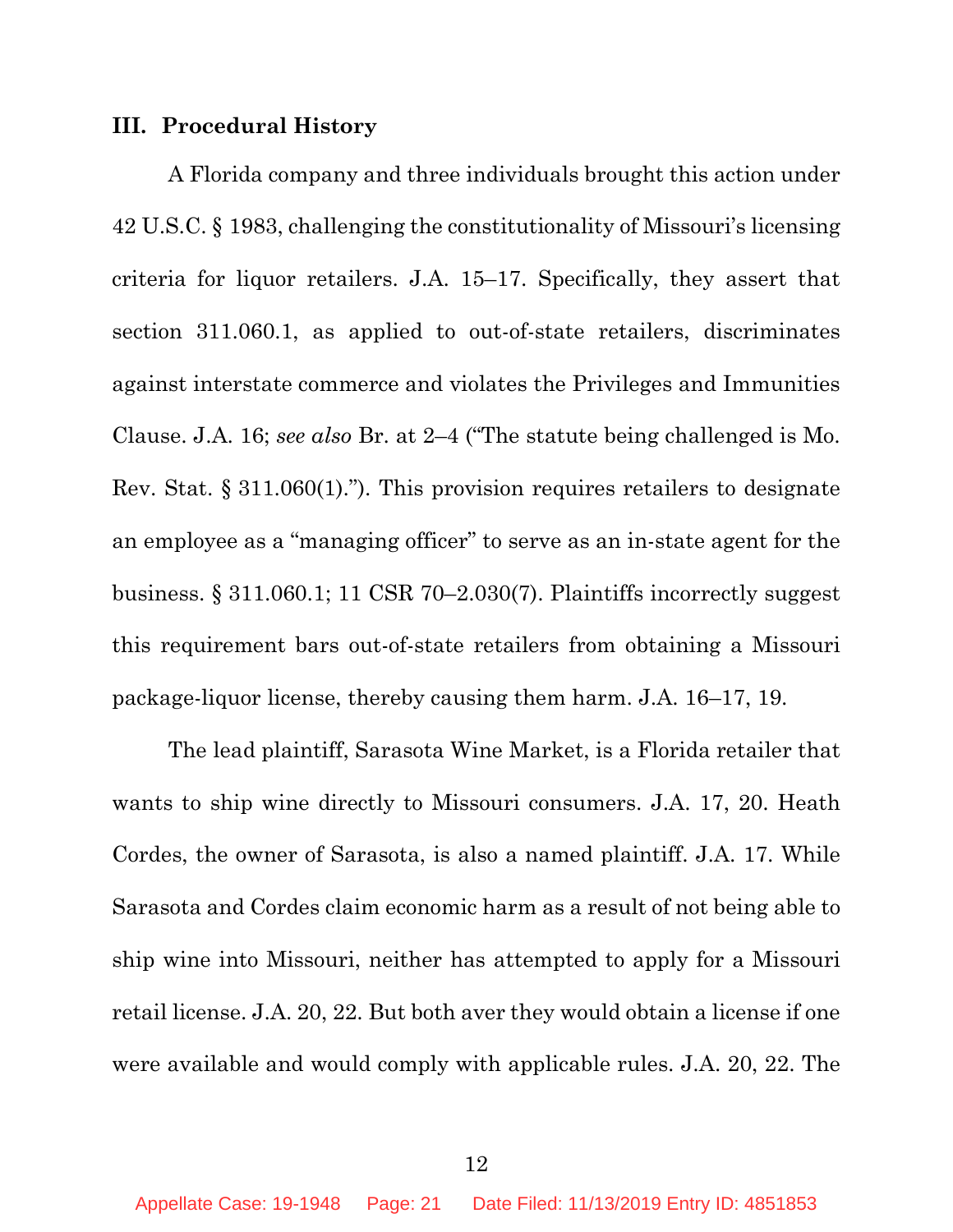other two plaintiffs, Michael Schlueter and Terrence French, are Missouri residents who want to purchase wine from out-of-state retailers like Sarasota and have it shipped directly to their homes. J.A. 16–17.

In November 2017, Plaintiffs filed their original complaint against three Missouri officials (collectively, "the State") who are responsible for enforcing the Liquor Control Law. J.A. 18; *see also* Br. at 6. Shortly thereafter, the State moved to dismiss the case due to Plaintiffs' lack of standing and failure to state a claim. J.A. 4, Doc. 17. The district court granted dismissal on both grounds but gave Plaintiffs leave to amend their pleading. J.A. 5, Doc. 30. After they filed their Amended Complaint, the State again moved for dismissal. J.A. 25. On March 29, 2019, following a hearing, the district court issued its final order and opinion, dismissing the case for failure to state a claim. J.A. 43, 45.

The district court first concluded that Plaintiffs had "adequately plead[ed] standing." J.A. 37. Although the Amended Complaint included only a few additional lines, the court found that it cured the defect in standing by identifying an injury-in-fact: wine sales that would have occurred but for the Liquor Control Law. J.A. 37–38. Nevertheless, dismissal was still required as Sarasota failed to state a claim. J.A. 38.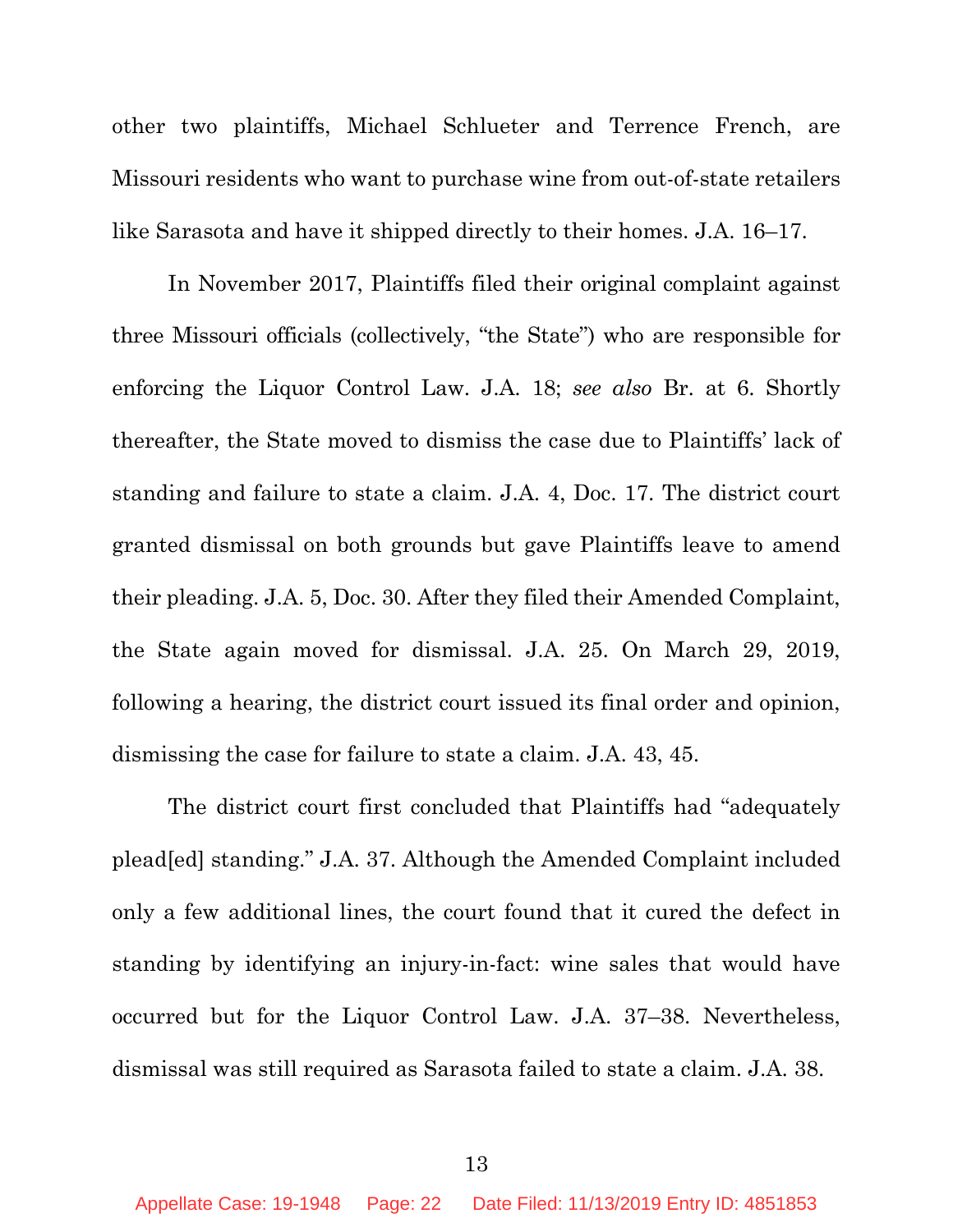In rejecting Plaintiffs' claims, the opinion relied on the Supreme Court's instruction in *Granholm v. Heald* that the three-tier systems are "unquestionably legitimate." J.A. 40, 42 (quoting 544 U.S. 460, 489 (2005)). Likewise, here, Missouri's three-tier system "is a legitimate exercise of Missouri's power under the Twenty-first Amendment." J.A. 42. As to the dormant Commerce Clause claim, the court held that the Liquor Control Law does not discriminate against interstate commerce because it requires *all* alcohol to pass through the three-tier system. J.A. 42–43. In fact, invalidating the restriction on direct shipping by unlicensed out-ofstate retailers would allow them to "circumvent the Missouri regulatory system entirely" and thereby undermine this legitimate system. J.A. 42. Unwilling to reach this result, the court rejected the first count. J.A. 43. As to the Privileges and Immunities claim, the district court once again emphasized state authority to regulate alcohol distribution systems under the Twenty-First Amendment. J.A. 44. As a result, it concluded, "the privilege of engaging in the occupation of selling alcohol is not protected by the Privileges and Immunities Clause." J.A. 44. Thus, because both claims failed on their face, the court granted dismissal. Sarasota timely appealed, J.A. 47, and this appeal now follows.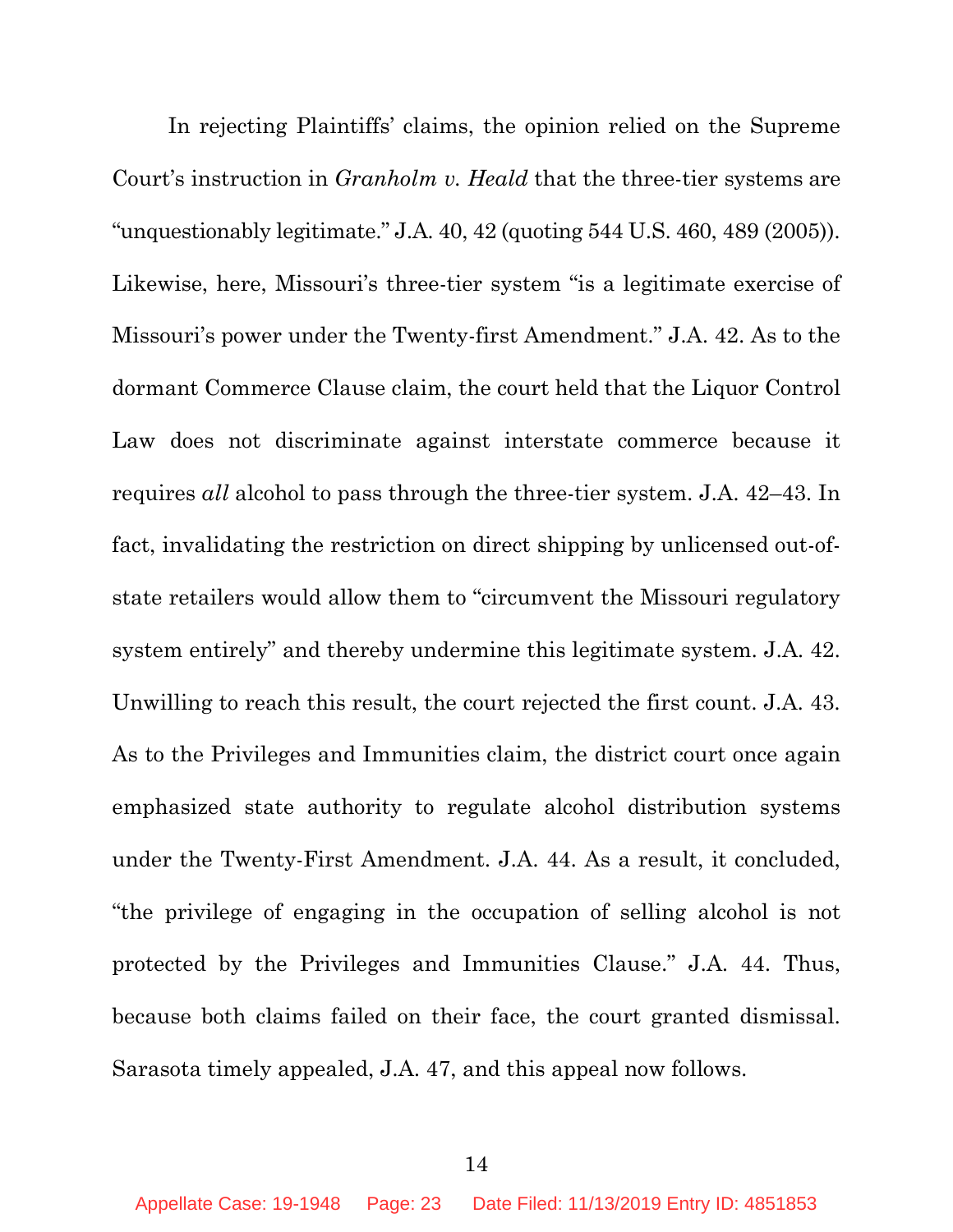#### **STANDARD OF REVIEW**

This Court may affirm a district court's grant of dismissal "on any basis supported by the record." *Friends of Lake View Sch. v. Beebe*, 578 F.3d 753, 758 (8th Cir. 2009) (citations omitted).

Standing is a "jurisdictional prerequisite and thus a threshold issue that [appellate courts] are obligated to scrutinize." *Bernbeck v. Gale*, 829 F.3d 643, 646 (8th Cir. 2016) (quotation omitted). "[I]f a plaintiff lacks standing, the district court has no subject matter jurisdiction." *Faibisch v. Univ. of Minn.*, 304 F.3d 797, 801 (8th Cir. 2002). "And if the record discloses that the lower court was without jurisdiction, this court will notice the defect . . . [and] correct[]the error of the lower court in entertaining the suit." *Steel Co. v. Citizens for a Better Env't*, 523 U.S. 83, 95 (1998) (quotation omitted). Accordingly, this Court reviews "*de novo* a district court's conclusion that the plaintiffs had standing." *Gerlich v. Leath*, 861 F.3d 697, 703 (8th Cir. 2017) (quotation omitted). Likewise, dismissal for failure to state a claim is reviewed *de novo*. *Rush v. Ark. DWS*, 876 F.3d 1123, 1125 (8th Cir. 2017) (per curiam) (citation omitted).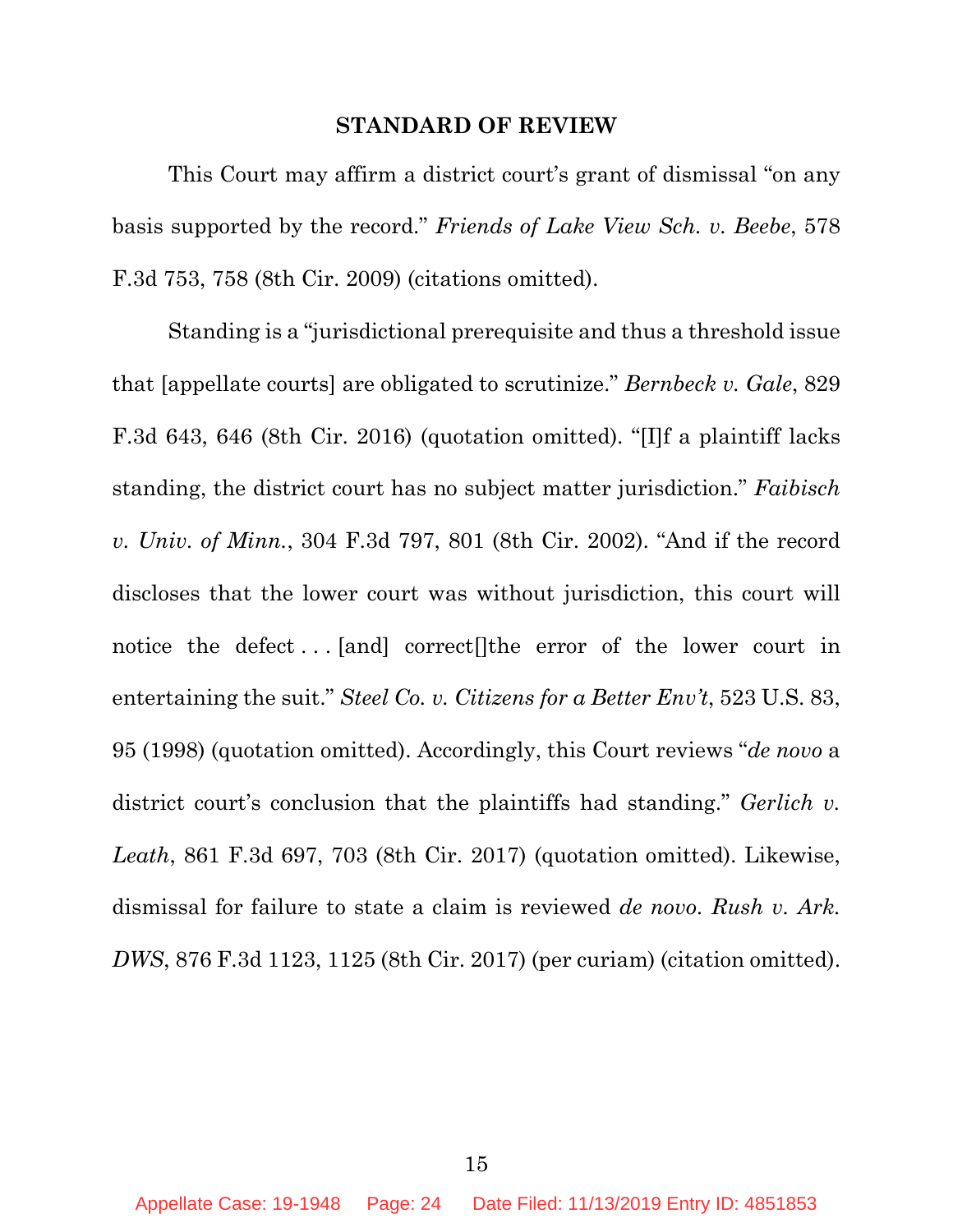#### **SUMMARY OF THE ARGUMENT**

**I. Standing**: To show Article III standing, a plaintiff has the burden of establishing: (1) an injury-in-fact, (2) causation, and (3) redressability. *See Pucket v. Hot Springs Sch. Dist.*, 526 F.3d 1151, 1157 (8th Cir. 2008). Plaintiffs lack standing to bring this action for three reasons. *First*, Sarasota and Cordes never applied for a Missouri retail license, so they have not identified an injury-in-fact, and Cordes's futility argument fails because it was possible for him to obtain a license. *Second*, Plaintiffs failed to establish causation and redressability, as the unchallenged requirement to purchase from Missouri wholesalers independently precludes their desired transactions. And *third*, Cordes lacks standing to bring the Privileges and Immunities Claim because companies cannot raise such claims and his interests are identical to Sarasota's.

**II. Commerce Clause**: The dormant Commerce Clause applies to state alcohol regulations only if they facially discriminate against interstate commerce and, even then, such regulations will be upheld if the "predominant effect" is a legitimate interest versus mere protectionism. *See Tenn. Wine*, 139 S. Ct. at 2474–76. Plaintiffs failed to state a claim under this Clause for three reasons. *First,* the Liquor Control Law does not facially discriminate based on residency, rendering *Tennessee Wine*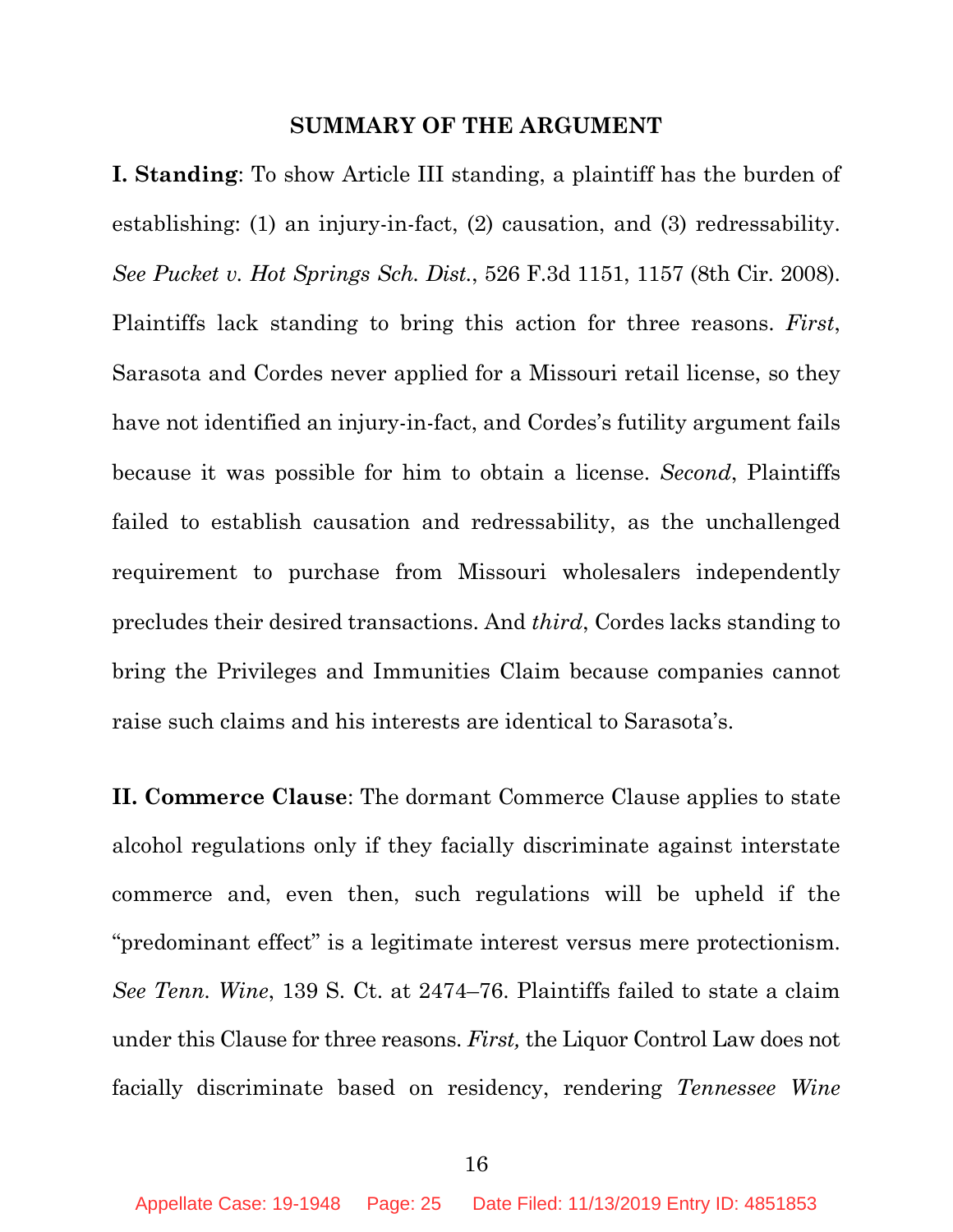inapplicable. *Second*, the dormant Commerce Clause prohibits discrimination against only "similarly situated" parties, and unlicensed retailers like Sarasota are distinct from licensed retailers. And *third*, the Liquor Control Law has the "primary effect" of promoting public health, safety, and other vital interests, not of advancing protectionism.

**III. Privileges and Immunities Clause**: The Privileges and Immunities Clause prohibits States from discriminating against out-ofstate residents with respect to fundamental privileges or rights. *Minnesota ex rel. Hatch v. Hoeven*, 456 F.3d 826, 834 (8th Cir. 2006). Plaintiffs failed to state a claim under this Clause for two reasons. *First,*  the privilege of selling alcohol is not fundamental, as the district court correctly concluded. And *second*, Plaintiffs have not alleged or shown that the Liquor Control Law was passed for a protectionist purpose.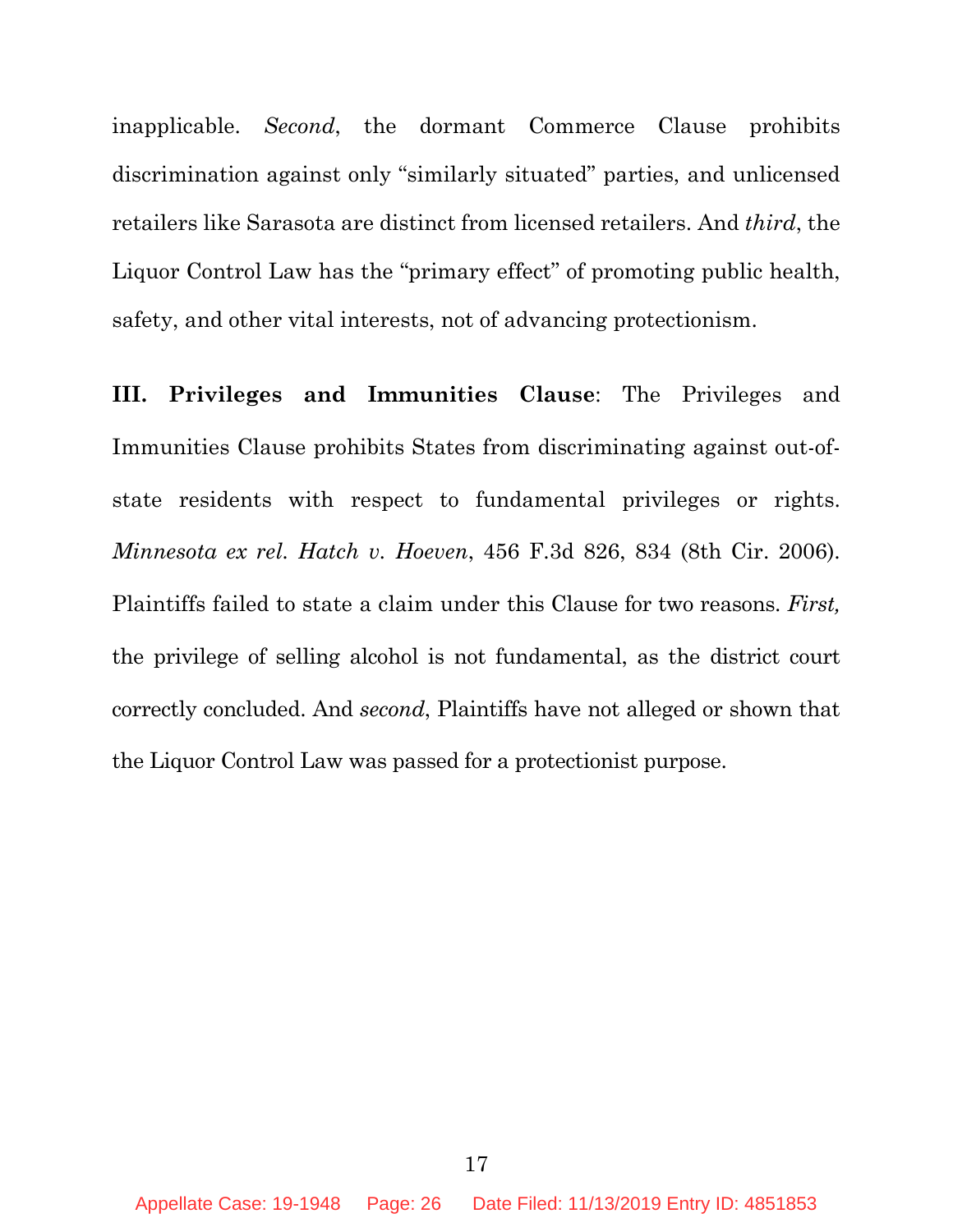#### **ARGUMENT**

## **I. Plaintiffs lack standing to bring this action for at least three independent reasons.**

The district court found that Plaintiffs adequately pleaded standing by identifying potential sales that unlicensed out-of-state retailers are not allowed to make under the Liquor Control Law. J.A. 37–38. But more is required to meet the "irreducible constitutional minimum" of Article III standing. *Constitution Party v. Nelson*, 639 F.3d 417, 420 (8th Cir. 2011). Because "[s]tanding is a jurisdictional prerequisite that must be resolved before reaching the merits," *Gerlich*, 861 F.3d at 703 (quotation omitted), the Court's inquiry begins with this issue, and it should affirm dismissal on the alternative basis that Plaintiffs lack standing.

"Under Article III of the United States Constitution, federal courts may only adjudicate actual cases and controversies." *Pucket v. Hot Springs Sch. Dist.*, 526 F.3d 1151, 1157 (8th Cir. 2008) (citing *Lujan v. Defenders of Wildlife*, 504 U.S. 555, 560–61, (1992)). Standing is the means by which courts enforce this case-or-controversy requirement. *Id.* "To show Article III standing, a plaintiff has the burden of proving: (1) that he or she suffered an 'injury-in-fact,' (2) a causal relationship between the injury and the challenged conduct, and (3) that the injury likely will be redressed by a favorable decision." *Id.* Here, Plaintiffs lack standing for three reasons.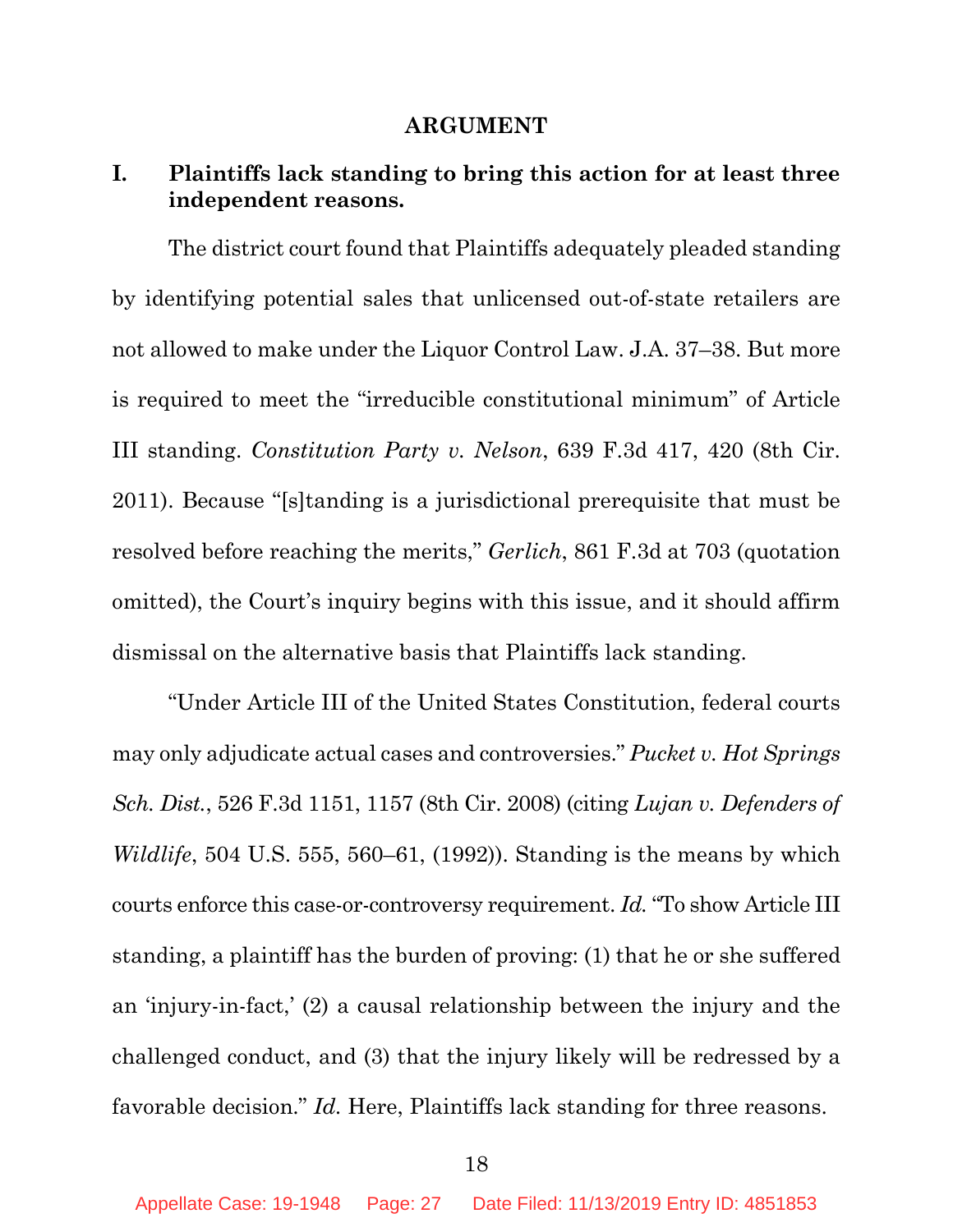# *A. Plaintiffs failed to plead a cognizable injury because Sarasota and Cordes never applied for a Missouri retail license, and it was not futile for them to do so.*

Injury-in-fact is the only component of standing that the district court analyzed. J.A. 37–38. Plaintiffs claim that out-of-state wine retailers cannot obtain a package-liquor license, and thus make deliveries to Missouri consumers, because such licenses are "reserved for Missouri citizens" under section 311.060.1. Br. at 4–5; J.A. 20, 22. While Plaintiffs allege "interrupted sales and lost profits" as a result, they fail to plead a cognizable injury because Sarasota and Cordes are capable of obtaining a Missouri liquor license but never attempted to do so. Br. at 11.

To support standing, an injury-in-fact must be "concrete and particularized" and "actual or imminent, not conjectural or hypothetical." *Nelson*, 639 F.3d at 420. That is, a party "must demonstrate more than simply a generalized grievance." *Pucket*, 526 F.3d at 1157 (quotation omitted). A plaintiff lacks standing if he or she "is required to meet a precondition or follow a certain procedure to engage in an activity or enjoy a benefit and fails to attempt to do so." *Bernbeck*, 829 F.3d at 649 (citations omitted); *Madsen v. Boise State Univ.*, 976 F.2d 1219, 1220–21 (9th Cir. 1992) ("There is a long line of cases . . . hold[ing] that a plaintiff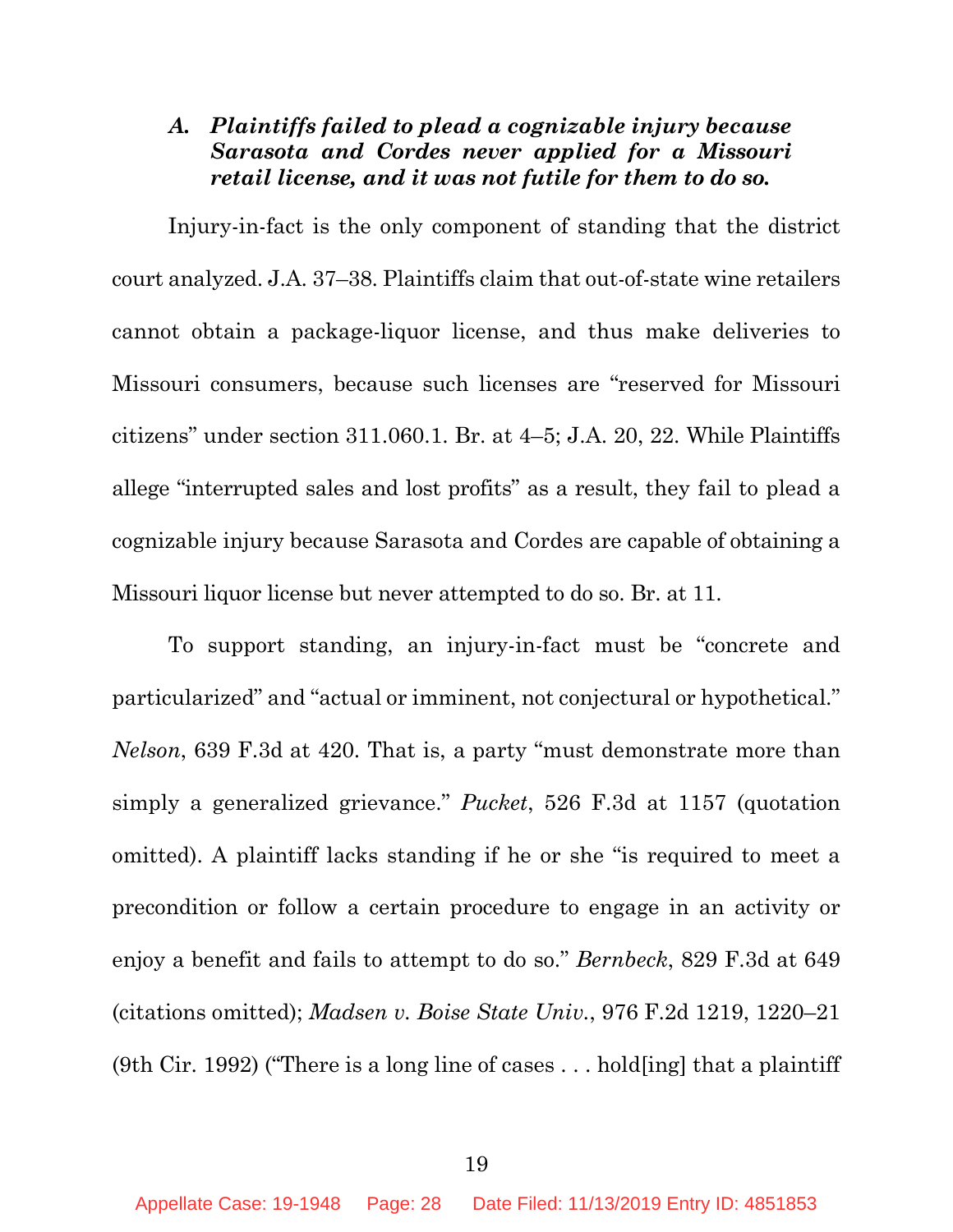lacks standing to challenge a rule or policy to which he has not submitted himself by actually applying for the desired benefit.") (collecting cases).

Here, Plaintiffs are frank in acknowledging that Sarasota and Cordes have never applied for a Missouri liquor license. Br. at 5; J.A. 20, 22. Instead, they claim it would be "futile" to attempt to obtain a license because they are Florida residents.6 Br. at 12; J.A. 17, 20–22. But, as explained above, Missouri has no residency requirement for packageliquor licenses. *See supra* at 6. All that is required is a physical store and a single employee to serve as an agent for the business. Thus, this matter does not "fall[] within that small class of cases where a formal application is unnecessary on the ground of futility." *See Madsen*, 976 F.2d at 1222.

Plaintiffs cite two cases to bolster their claim of futility, but neither advances their argument. Br. at 12. In *Constitution Party v. Nelson*, a district court found that an Arizona citizen could challenge a South Dakota

 $\overline{a}$ 

<sup>6</sup> Significantly, Plaintiffs do not challenge the requirement in section 311.200.1 that a retailer operate one of six enumerated businesses outside of the alcohol industry. Br. at 2, 4 (identifying section 311.060.1 as the only challenged statute); J.A. 18 (pledging "to comply with all . . . nondiscriminatory state regulations."). While Sarasota might qualify as a "general merchandise store," *see* § 311.200.1; State's Add. 1, Cordes's job as a "wine consultant" plainly falls short of this bar, to the extent he claims it is a separate business. Thus, based on the Amended Complaint, Cordes must qualify for a retail license by means of owning Sarasota, if at all.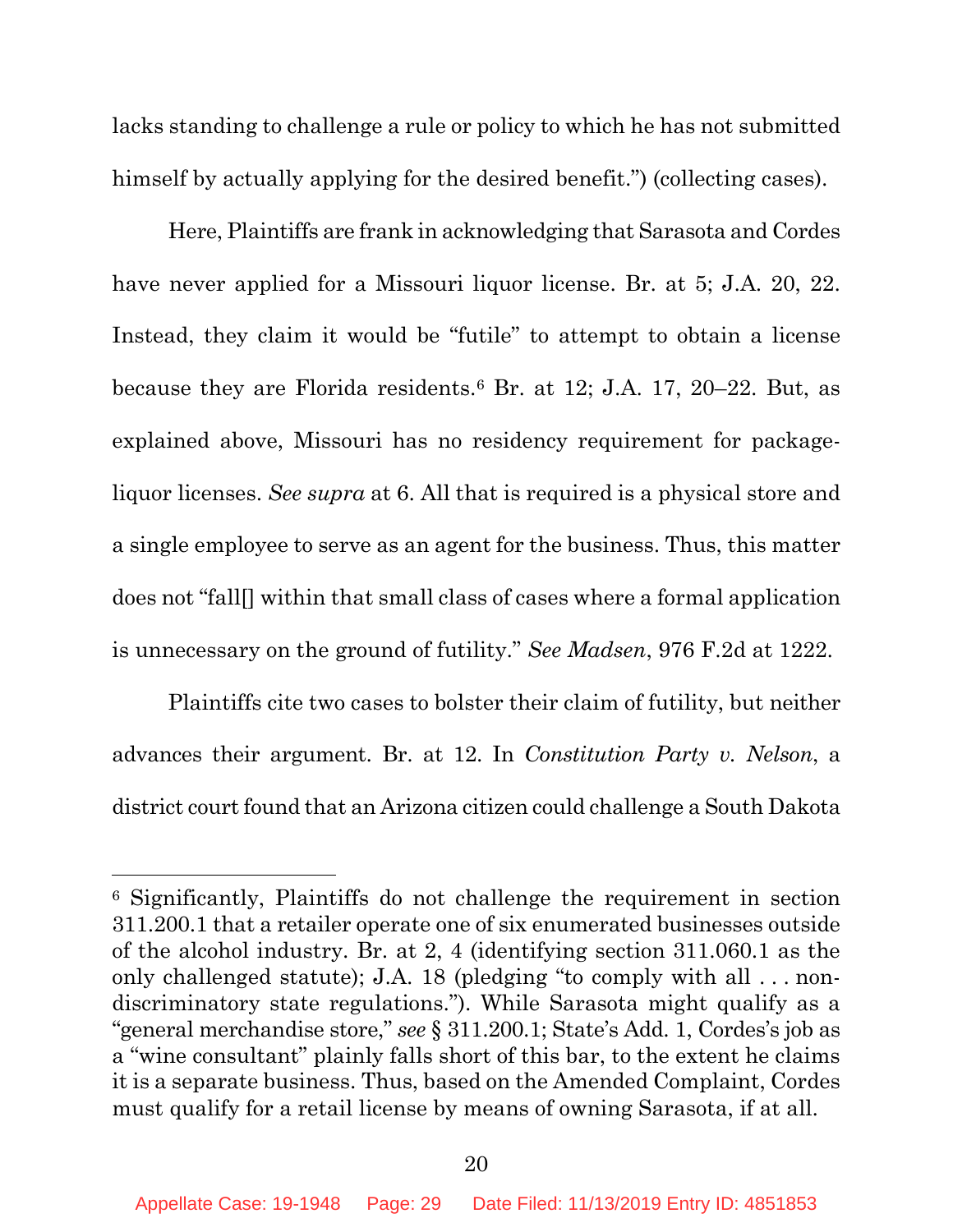law on the basis of futility. 730 F. Supp. 2d 992, 1001–02 (D.S.D. 2010). However, unlike here, that case involved a residency requirement, and it was undisputed that the Arizonan did not qualify. *Id.* Even then, the court explained that a finding of futility is appropriate only if is "inevitable" or "automatic" that an application will be denied. *Id.* Moreover, the Eighth Circuit later reversed on standing, as the Arizonan had not adequately shown futility. Plaintiffs' reliance on *Pucket v. Hot Springs School District* is also misplaced. While recognizing the doctrine of futility in the abstract, the Court made clear that a plaintiff bears the burden of demonstrating that a precondition is truly impossible and declined to recognize standing based on futility as a result. 526 F.3d. at 1162; *see also Davis v. Tarrant Cty.*, 565 F.3d 214, 220 (5th Cir. 2009) ("[S]peculation is not sufficient to show that applying under the [policy] would have been futile.").

Here, the absence of futility is even clearer because Missouri has no residency requirement for package-liquor licenses. Like scores of other outof-state retailers, Sarasota and Cordes are free to obtain a license under section 311.060.1. They simply prefer not to comply with Missouri's threetier system. This lack of diligence is in stark contrast to the alcohol retailers in *Tennessee Wine*, who could not possibly qualify under a durational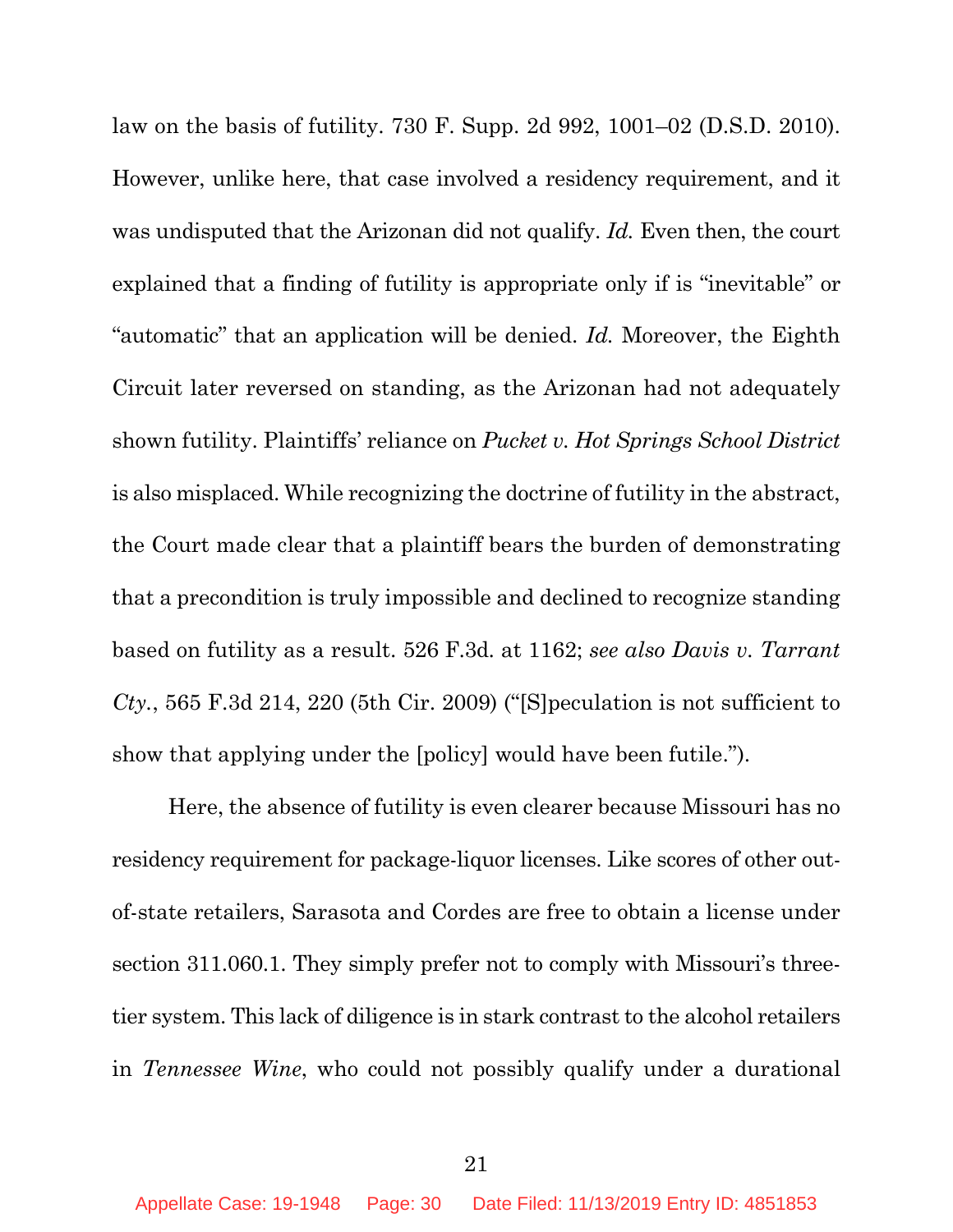residency requirement but opted to apply for licenses anyway to ensure than an actual case or controversy existed. *See* 139 S. Ct. at 2458; *see also S. Wine*, 731 F.3d at 802 (same). By failing to undertake even minimal efforts in an attempt to secure a Missouri retail license, Plaintiffs cannot show a cognizable injury and thus lack standing on this basis alone.7

## *B. Plaintiffs failed to establish causation and redressability because there are unchallenged, independent, and valid grounds that prohibit the desired wine transactions.*

Plaintiffs will not be able to complete their desired wine transactions even if the district court were to grant their requested relief of invalidating section 311.060.1 as applied to them. This is true because out-of-state retailers still would be required to buy any alcohol for sale to Missouri consumers from Missouri wholesalers—a foundational element of the three-tier system. § 311.280.1. As such, defects in traceability and redressability independently destroy Plaintiffs' standing.

 $\overline{a}$ 

<sup>7</sup> If the Court finds that Sarasota lacks standing, Schlueter and French necessarily do, as well. These Missouri consumers have identified no other out-of-state retailer (including Cordes, to the extent he operates independently of Sarasota) who is "willing and able" to apply for a Missouri package-retail license, much less one who possesses the rare wines they desire. *See Nelson*, 639 F.3d at 421. Thus, without Sarasota, it would be "merely speculative that the injury will be redressed by a favorable decision." *Id.* at 420 (citation omitted).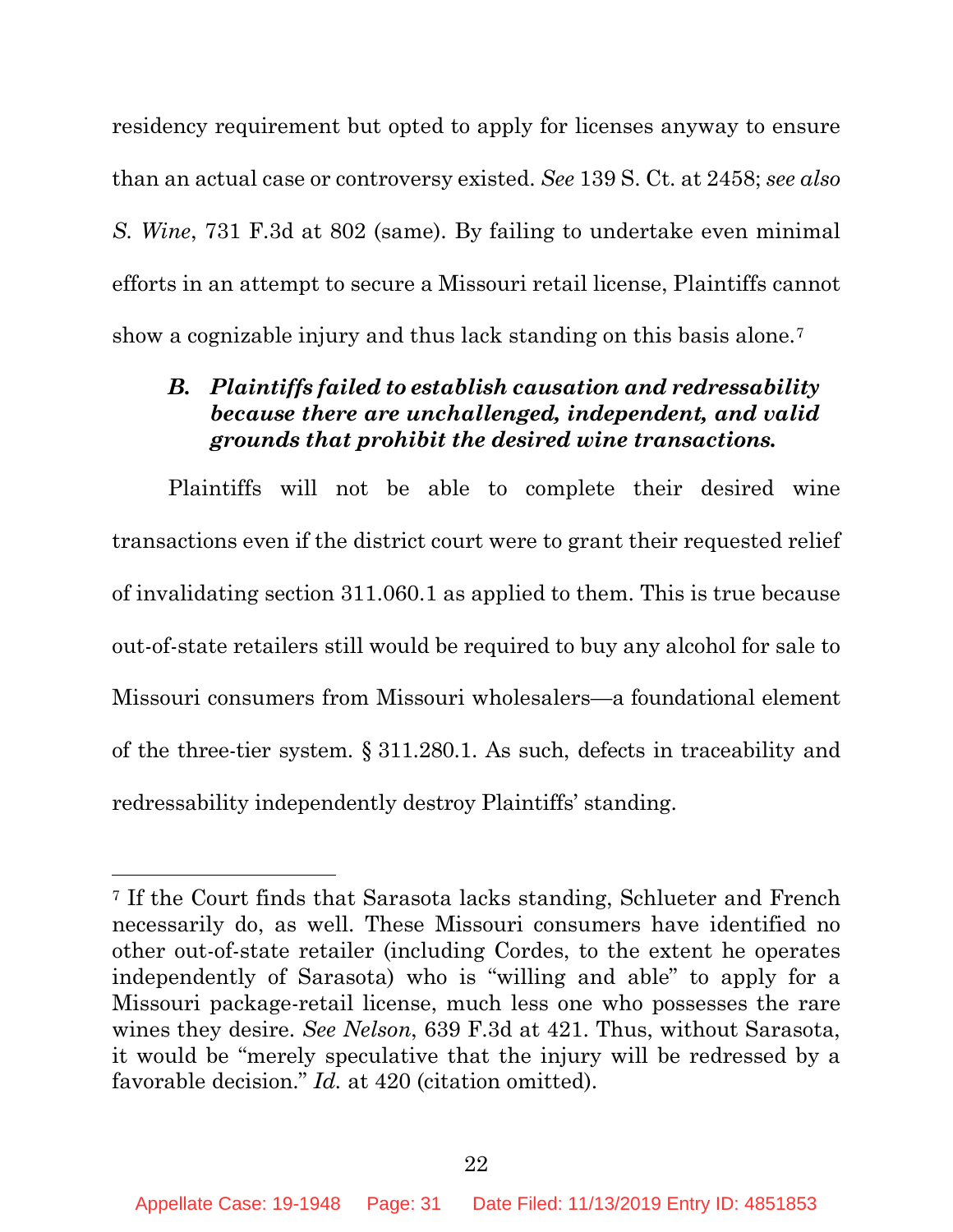"Traceability," or causation, refers to the requirement that a plaintiff show that an alleged injury is "fairly traceable to the challenged conduct of the defendants." *Liddell v. Special Admin. Bd. of Transitional Sch. Dist.*, 894 F.3d 959, 966 (8th Cir. 2018). "For an injury to be redressable, judicial action must be likely to remedy the harm and cannot be merely speculative." *Steger v. Franco, Inc.*, 228 F.3d 889,893 (8th Cir. 2000). "Relief that does not remedy the injury suffered cannot bootstrap a plaintiff into federal court; that is the very essence of the redressability requirement." *Steel Co. v. Citizens for Better Env't*, 523 U.S. 83, 107 (1998).

A fatal "obstacle to establishing traceability and redressability" arises "when there exists an unchallenged, independent rule, policy, or decision that would prevent relief even if the court were to render a favorable decision." *Doe v. Va. Dep't of State Police*, 713 F.3d 745, 756 (4th Cir. 2013). In such cases, an injury is not traceable to the challenged conduct, and "even in victory [the prevailing party] would be 'no closer' to [their desired outcome] than when the litigation began. *Advantage Media, L.L.C. v. City of Eden Prairie*, 456 F.3d 793, 802 (8th Cir. 2006). Therefore, when two distinct regulations prohibit a party from engaging in particular conduct, that party must assert a valid challenge to both regulations to satisfy causation and redressability. *Doe*, 713 F.3d at 756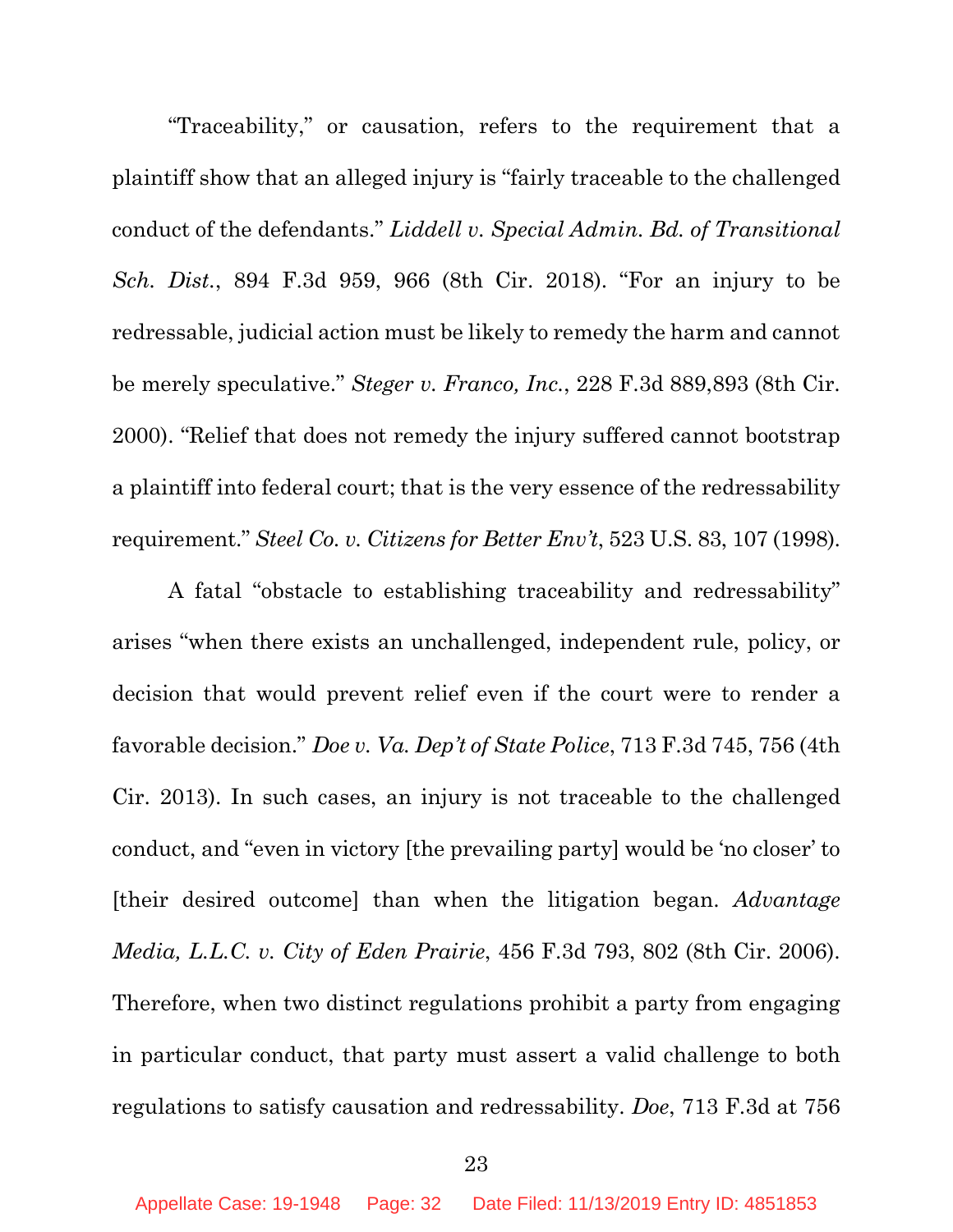("[W]here an unchallenged regulation would prevent a plaintiff from [exercising her asserted rights] even if we struck down the challenged regulation, we have found redressability lacking."); *see also Midwest Media Prop., L.L.C. v. Symmes Twp.*, 503 F.3d 456, 462 (6th Cir. 2007) (collecting cases); 13A CHARLES ALAN WRIGHT, ET. AL, FEDERAL PRACTICE & PROCEDURE § 3531.5 (3d ed. 2019) ("One law alone does not cause the injury if the other law validly outlaws all the same activity.").

Here, Schlueter and French want to buy "rare and unusual wine" they claim is unavailable in Missouri, while Sarasota and Cordes hope to consummate these and other sales. J.A. 16–18, 20, 22. To these ends, they seek to invalidate the managing-officer requirement in section 311.060.1, which they claim will allow out-of-state retailers to begin shipping and delivering wine to Missouri consumers. Br. 2–4. But even if the court were to order the State to grant licenses to retailers like Sarasota with no in-state agent or location, they still would be required to purchase any inventory sold here from licensed Missouri wholesalers as part of the threetier system. *See* § 311.280.1; State's Add. 8. This requirement, in turn, would be impossible for a Florida "vendor" like Sarasota, which can purchase from only Florida licensees. *See* Fla. Stat. § 561.14. Thus, if they prevail in this suit, Schlueter and French would not gain access to any wine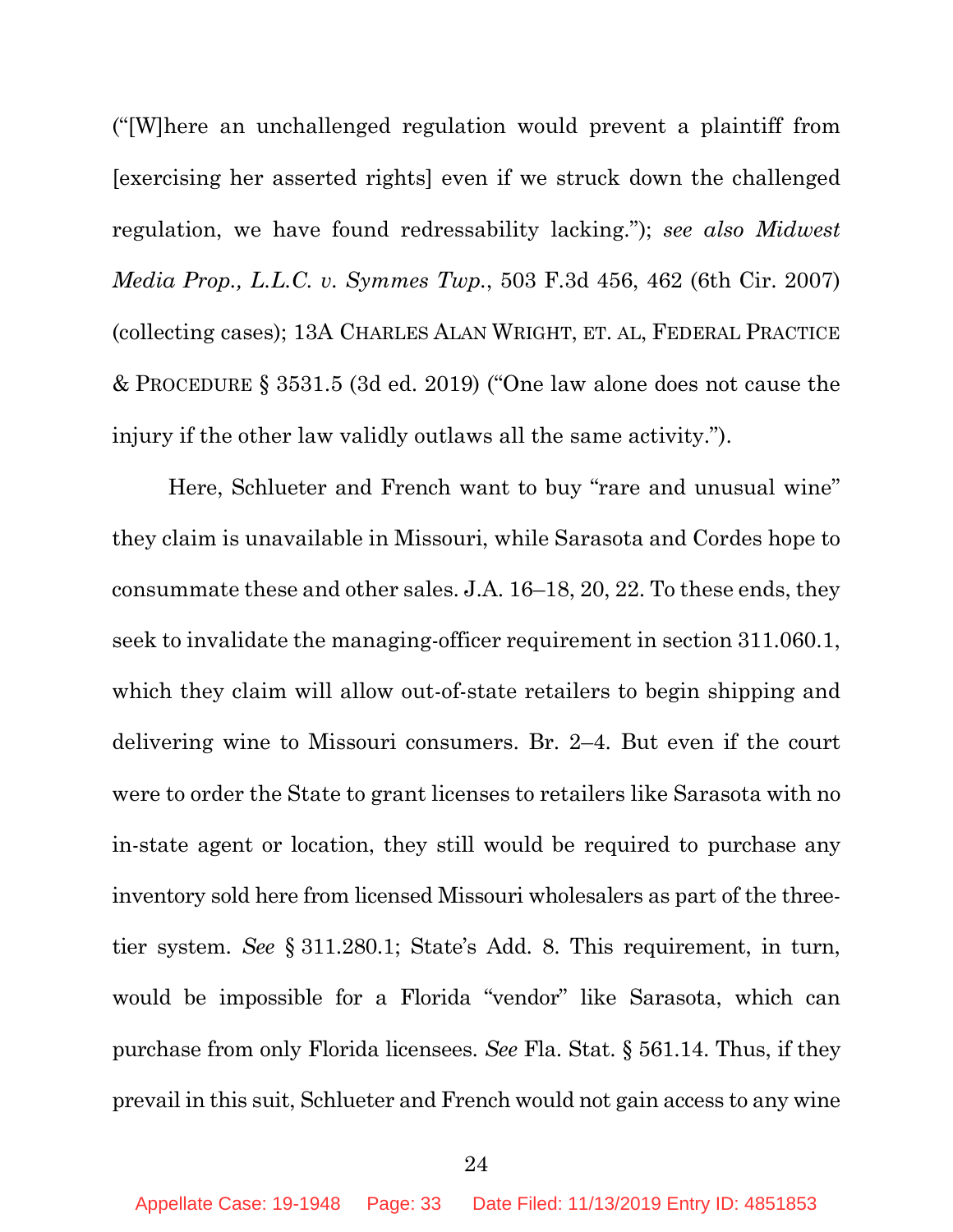that is not available in Missouri, and Sarasota and Cordes would not be able to complete their "interrupted sales." *See Boyle*, 571 F.3d at 192 n.3 (describing it as "demonstrably impossible for out-of-state retailers . . . to comply with [a] three-tier scheme" if they have no in-state locations).

Even in the wake of *Tennessee Wine*, Plaintiffs are not so bold as to attack Missouri's three-tier system directly, and for good reason. The *Granholm* Court left no room for doubt in reaffirming that "the three tier system itself is unquestionably legitimate," 544 U.S. at 489 (quotation omitted); *S. Wine*, 731 F.3d at 802 (same), and *Tennessee Wine* does nothing to disturb that principle. As such, Plaintiffs not only fail to challenge an independent bar on the restriction of out-of-state shipping, but they also could not do so with any prospect of success. Accordingly, their claims must be dismissed for lack of causation and redressability.

# *C. Plaintiffs lack standing as to the Privileges and Immunities claim because the Clause does not apply to companies, and Cordes did not plead a distinct injury.*

Even if the Court were to conclude that Plaintiffs could overcome these defects, they lack standing to bring a claim under the Privileges and Immunities Clause. It is black-letter law that this provision affords no protection to companies, which do not qualify as "citizens." *See, e.g.*, *W. & S. Life Ins. Co. v. State Bd. of Equalization*, 451 U.S. 648, 656 (1981).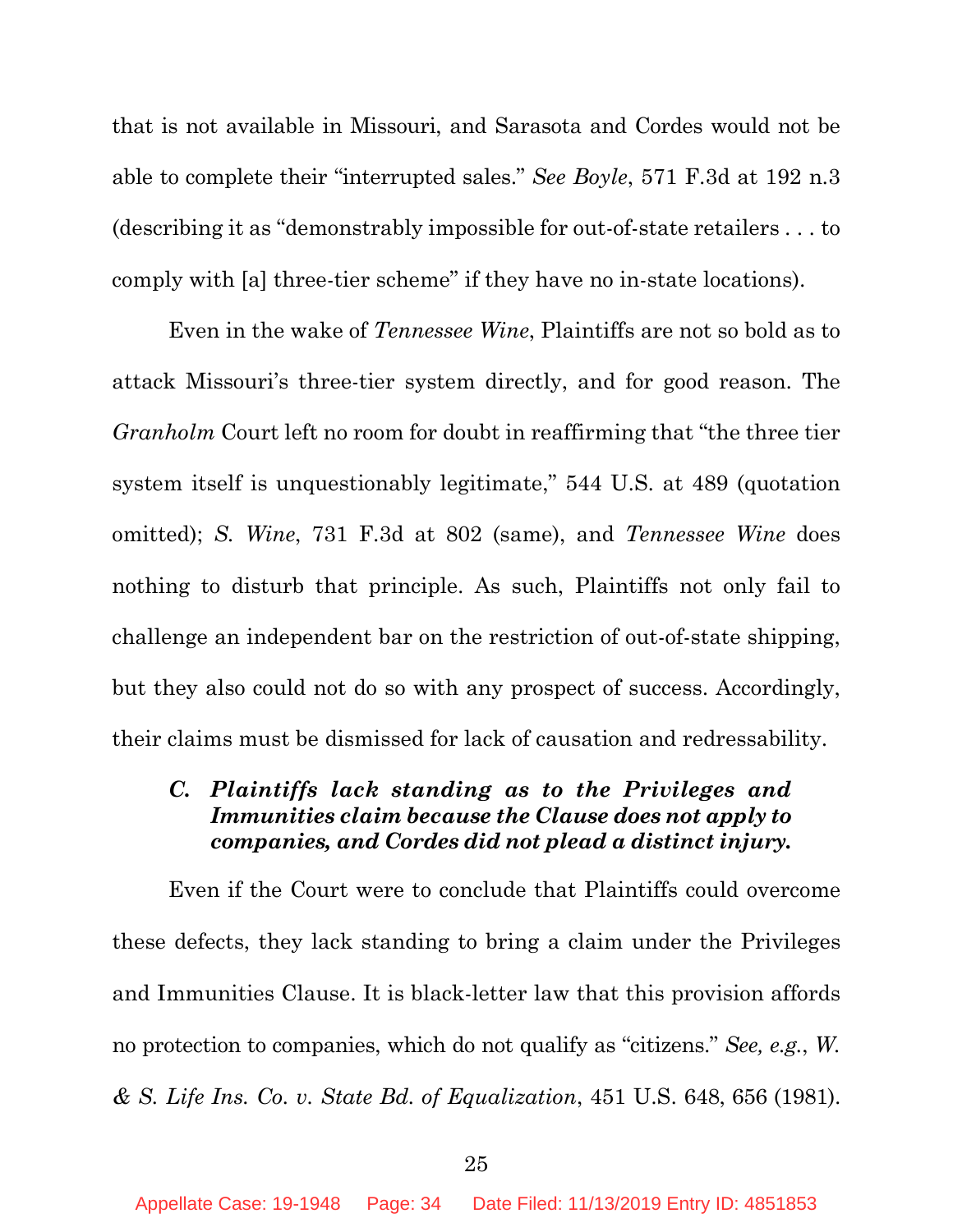As such, corporations and LLCs lack standing under the Clause. *See, e.g.*, *Chance Mgmt., Inc. v. South Dakota*, 97 F.3d 1107, 1115 (8th Cir. 1996); *Orion Wine Imps., LLC v. Applesmith*, No. 2:18-cv-01721-KJM-DB, 2019 WL 3860218, at \*8 (E.D. Cal. Aug. 16, 2019). Likewise, citizens of a regulating State cannot bring a challenge on this basis. *Swedenburg v. Kelly*, 358 F.3d 223, 240 n.14 (2d Cir. 2004) (citation omitted).

Plaintiffs are apparently aware of these limitations, as only Cordes asserts a Privileges and Immunities claim. J.A. 21–22. But owners and majority shareholders also lack standing to bring such claims where an alleged injury is derivative of or directly related to the business's losses. *See Chance Mgmt.,* 97 F.3d at 1115 (corporation and majority shareholder lacked standing); *Orion Wine*, 2019 WL 3860218, at \*7–8 (same for LLC and its owner, even after *Tennessee Wine*). While a party does not forfeit their rights under the Privileges and Immunities Clause due to their stake in a company, they must show an independent injury to have standing.

Here, the Amended Complaint directly links Cordes's alleged injury to his ownership status. *See* J.A. 22 ("Mr. Cordes is the owner of [Sarasota] and has suffered economic harm by not being able to complete sales to Missouri customers."). As such, the pleading itself confirms any harm to Cordes is not distinct from the harm to Sarasota. *See Orion*, 2019 WL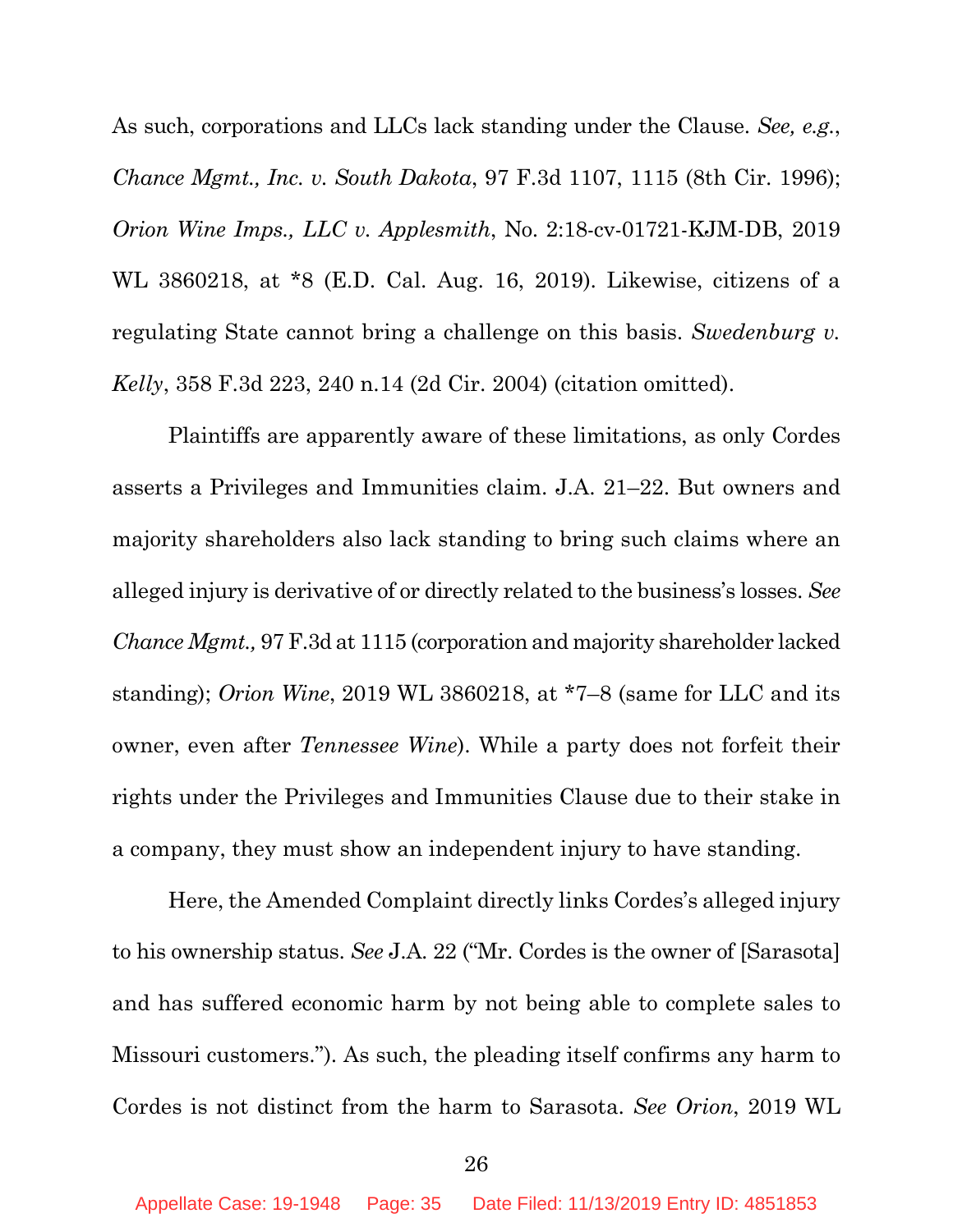3860218, at \*8. Moreover, as explained above, Cordes could not qualify for a Missouri retail license independently of Sarasota, further tying him to the company for purposes of this claim. *Supra* at 20 n.6. Thus, none of the Plaintiffs have standing to challenge section 311.060.1 under the Privileges and Immunities Clause.8

#### *D. For these three reasons, Plaintiffs lack standing.*

"Where, as here, a case is at the pleading stage, the plaintiff must clearly allege facts demonstrating each element [of standing]. *Spokeo, Inc. v. Robins*, 136 S. Ct. 1540, 1546 (2016). Plaintiffs have failed to meet all three elements of standing, in addition to falling short on their Privileges and Immunities claim. Thus, this Court need not reach the question of whether Plaintiffs failed to state a claim and should instead affirm the district court's grant of dismissal for lack of standing.

l

<sup>8</sup> Plaintiffs inaccurately paraphrase the standing rule for multiple plaintiffs, suggesting that "jurisdiction is established if any one has standing." Br. at 10. This is true only to the extent that the parties are making "similar arguments" and raising the same claims. *See S. D. Farm Bureau, Inc. v. Hazeltine*, 340 F.3d 583, 592 (8th Cir. 2003) (citations omitted). Because Cordes is the only plaintiff to raise a claim under the Privileges and Immunities Clause and because he does not appear to be part of the dormant Commerce Clause claim, *see* Br. 11–13; J.A. 18–22, the Court must confirm that at least one plaintiff has standing to bring each claim. Moreover, it is questionable whether this general rule applies with equal force when dismissal is granted at the pleading stage.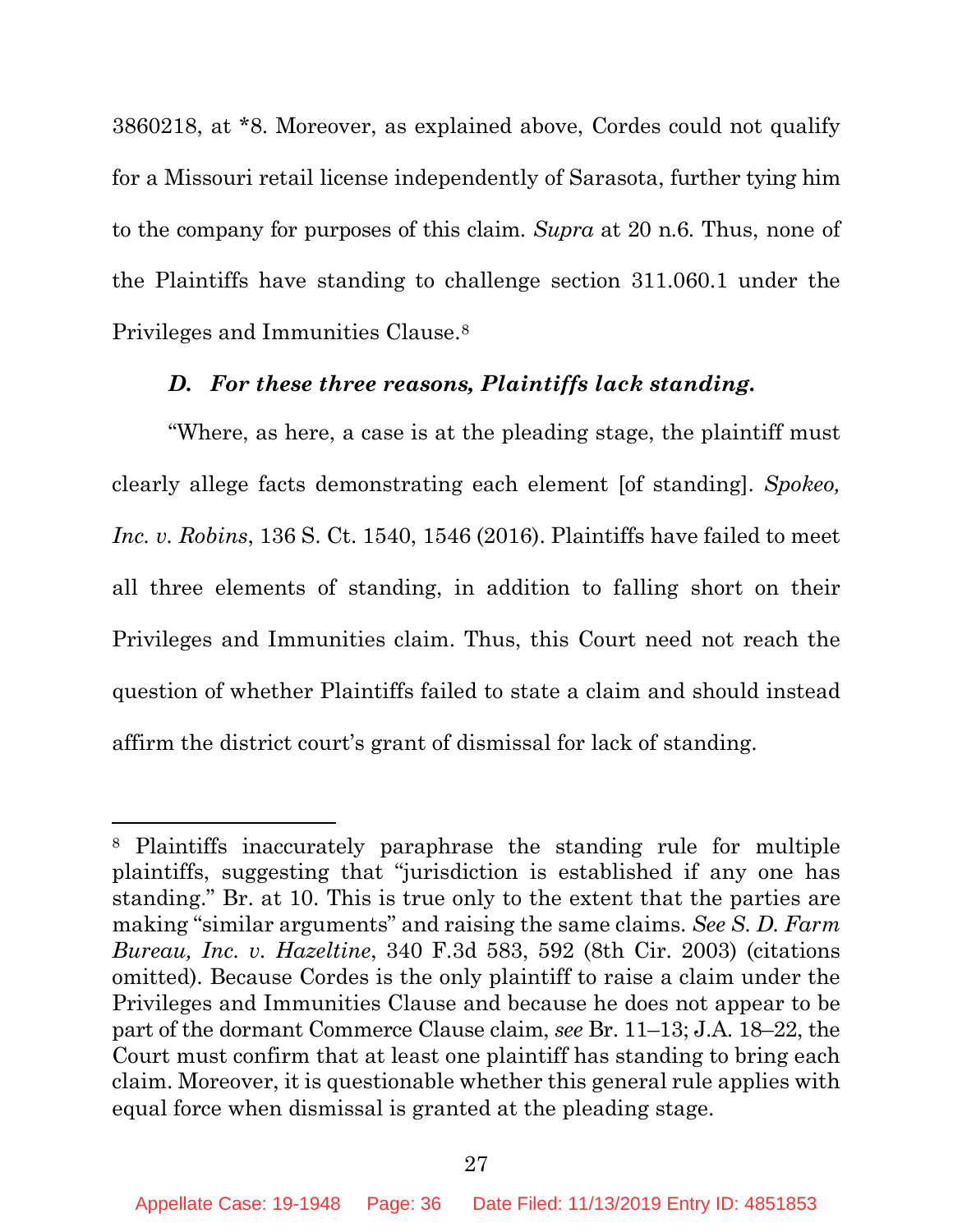**II. The district court did not err in finding that Plaintiffs failed to state a claim under the dormant Commerce Clause.** 

Plaintiffs first challenge the district court's determination that they failed to state a valid dormant Commerce Clause claim under Rule 12(b)(6). The only argument they advance for reversal is that the district court's reliance on *Southern Wine* is "clearly erroneous" in the wake of *Tennessee Wine*. Br. at i, 13–14. As an initial matter, Plaintiffs mischaracterize the court's opinion by suggesting that it "relied on a single controlling opinion," *Southern Wine*, for its analysis. Br. at 14. The court also leaned heavily on the Supreme Court's still-binding endorsement of the three-tier system in *Granholm*, *supra* at 12, thereby undercutting their implication that summary reversal is appropriate.

In any event, Plaintiffs' challenge fails on the merits for three reasons: (1) section 311.060.1 does not discriminate based on residency, rendering *Tennessee Wine* inapplicable; (2) the dormant Commerce Clause prohibits discrimination against only "similarly situated" parties, and unlicensed retailers like Sarasota are distinct from retailers operating under the three-tier system; and (3) the Liquor Control Law has the "primary effect" of promoting public health, safety, and other vital interests, not of advancing protectionism.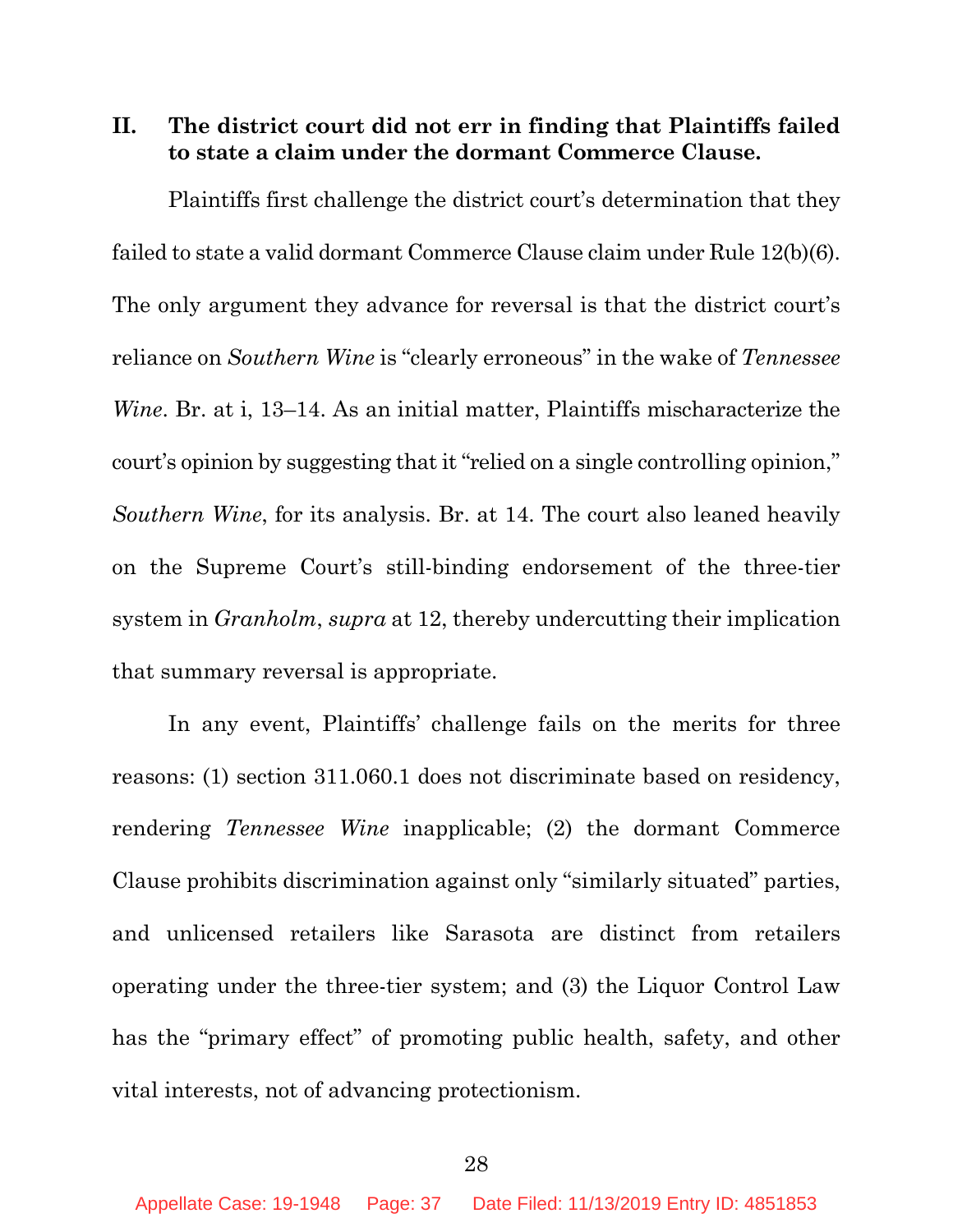# *A. State alcohol regulations are subject to Commerce Clause scrutiny only if they facially discriminate against interstate commerce and, even then, will be upheld if the "predominant effect" advances a legitimate interest.*

While the Commerce Clause "is framed as a positive grant of power to Congress," the Supreme Court has long held it implicitly "prohibits state laws that unduly restrict interstate commerce." *Tennessee Wine*, 139 S. Ct. at 2459. This "dormant" or "negative" aspect of the Clause typically applies when States attempt to regulate economic conduct wholly outside their borders for protectionist purposes. *See New Energy Co. v. Limbach*, 486 U.S. 269, 273 (1988). With limited exceptions, "state laws violate the Commerce Clause if they mandate differential treatment of in-state and out-of-state economic interests that benefits the former and burdens the latter." *Granholm*, 544 U.S. at 472 (quotation omitted).

However, dormant Commerce Claus challenges are more complicated in the context of liquor regulations due to the Twenty-First Amendment. Section 2 of the Amendment provides that "[t]he transportation or importation into any State . . . for delivery or use therein of intoxicating liquors, in violation of the laws thereof, is hereby prohibited." As noted above, this provision was designed to enable States to head off a resurgence of the abuses that gave rise to Prohibition. *Supra* at 3.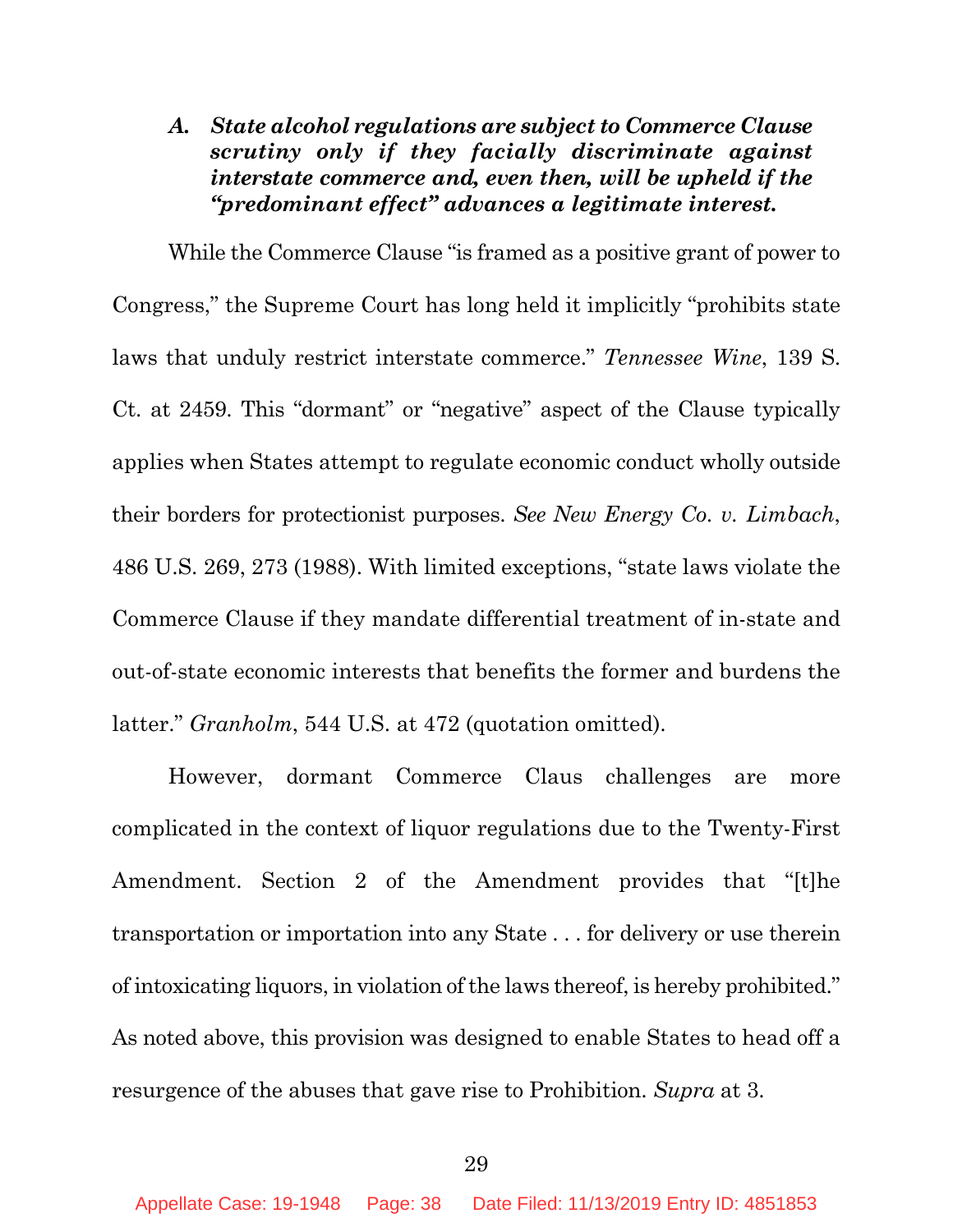"Over time, the Supreme Court has sent conflicting signals about the relationship between these two constitutional provisions." *S. Wine*, 731 F.3d at 804. Its early decisions indicated that section 2 immunized state regulations from Commerce Clause scrutiny. *Id.* More recently, the Court has attempted to harmonize these provisions by extending the Commerce Clause's nondiscrimination principle to state alcohol regulations, *Granholm*, 544 U.S. at 487, while otherwise permitting States "leeway in choosing the alcohol-related public health and safety measures that its citizens find desirable," *Tennessee Wine*, 139 S. Ct. 2457. Significantly, in doing so, the Court has confined its analysis to "facial discrimination."

*Granholm* exemplifies this trend. The *Granholm* Court reaffirmed that the Twenty-First Amendment "grants the States virtually complete control over whether to permit importation or sale of liquor and how to structure the liquor distribution system." 544 U.S. at 488. States are thus free "to ban the sale and consumption of alcohol altogether [and] bar its importation," to "assume direct control of liquor distribution through state-run outlets," or less intrusively, "to funnel sales through the threetier system." *Id.* at 488–89. What they cannot do, however, is favor local industry by regulating only out-of-state competitors.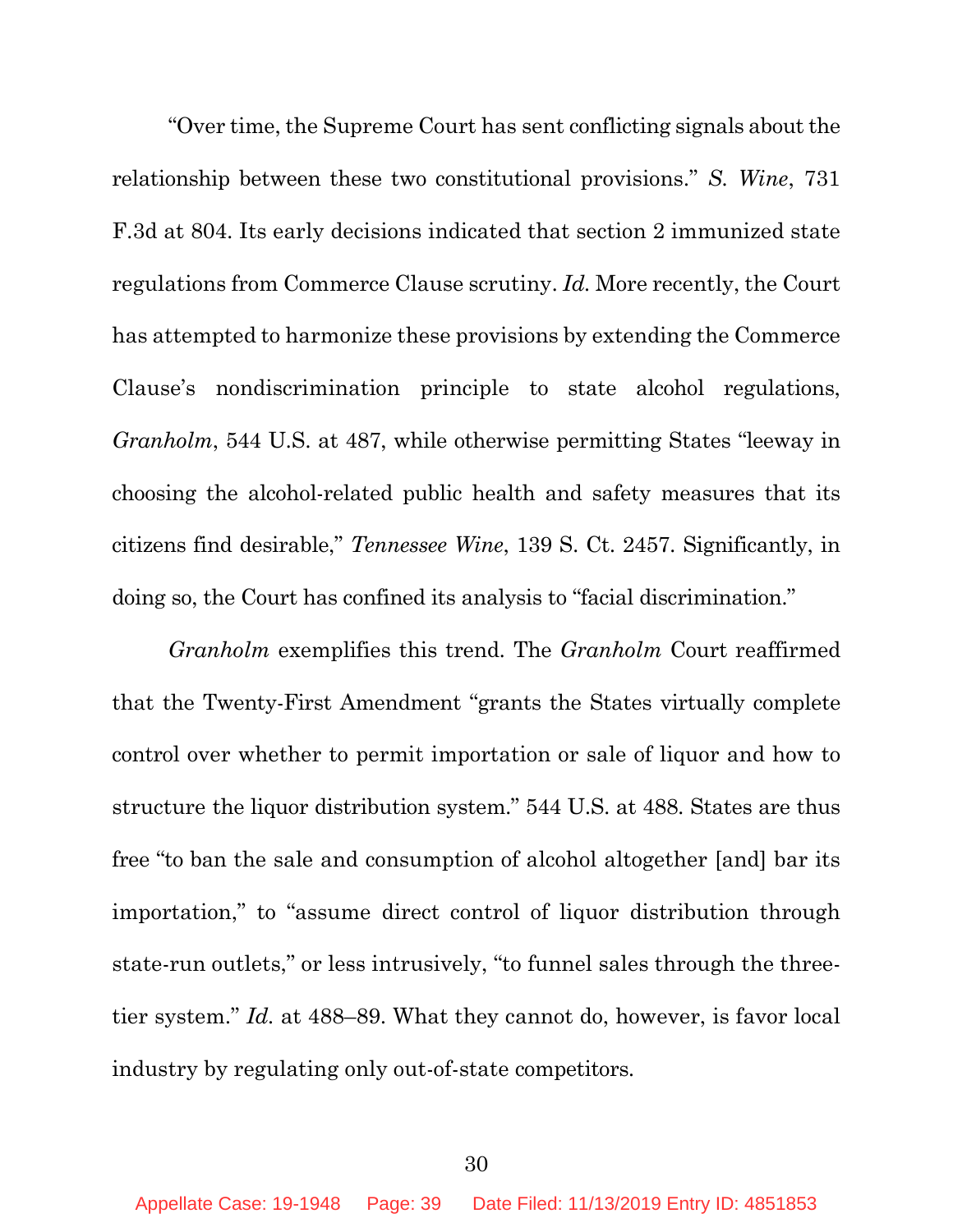At issue in *Granholm* were two regulatory systems that exempted instate wineries from distributing through wholesalers, while not granting the same flexibility to their out-of-state counterparts. *Id.* at 468–70. As this "differential treatment between in-state and out-of-state wineries constitute[d] explicit discrimination," the regulations exceeded the authority granted by the Twenty-First Amendment and were subject to Commerce Clause scrutiny. *Id.* at 467, 489–93. At the same time, *Granholm* was careful to emphasize that the three-tier system itself is "unquestionably legitimate" when it applies to all market participants. *Id.* at 489; *see also S. Wine*, 731 F.3d at 805 (reading *Granholm* to mean that "a State may, at a minimum, require separation among the various levels of the distribution chain to control the importation and sale of liquor within its borders.")

The Supreme Court's recent decision in *Tennessee Wine* does nothing to unsettle this balance. Rather, it merely confirms the nondiscrimination principle applies to all levels of a three-tier system. 139 S. Ct. at 2474. Like in *Granholm*, the Court applied a two-step analysis in reviewing a challenge to a two-year residency requirement Tennessee imposed on alcohol retailers. *Id.* at 2457. As with any dormant Commerce Clause case, the first step was whether the challenged law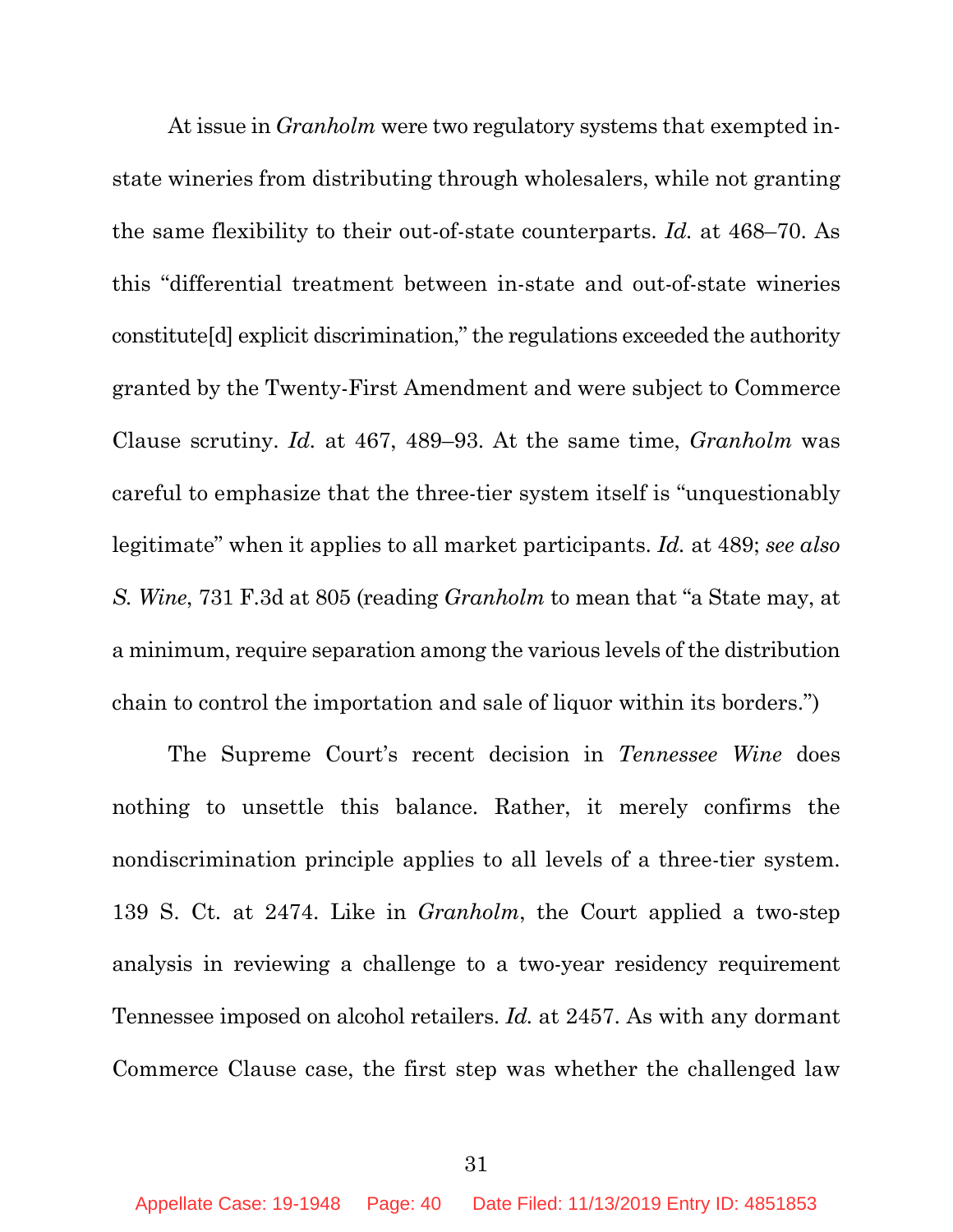discriminated against out-of-state interests. *Id.* at 2461–62. After concluding that the "residency requirement discriminates on its face against nonresidents," the Court proceeded to step two. *Id.* at 2474. But at this stage, the Court conducted a "different inquiry" than in other cases, as the Twenty-First Amendment "gives the States regulatory authority that they would not otherwise enjoy." *Id.* at 2474. Accordingly, the Court asked whether the statute was a valid exercise of State power that "can be justified as a public health or safety measure or on some other legitimate nonprotectionist ground." *Id.* Only after concluding that the "predominant effect" of the restriction was protectionism rather than a valid state interest did the Court invalidate the law. *Id.* at 2476. Yet, once again, the Court clarified that it was not casting doubt on the validity of the three-tier system. *See id.* 2471. ("At issue in the present case is not the basic three-tiered model . . . but the durational-residency requirement that Tennessee has chosen to impose.").

## *B. The Liquor Control Law does not facially discriminate against out-of-state actors, as it imposes the exact same requirements on all package-liquor license applicants.*

Unlike the regulations at issue in *Granholm* and *Tennessee Wine*, Missouri's Liquor Control Law imposes the exact same requirements on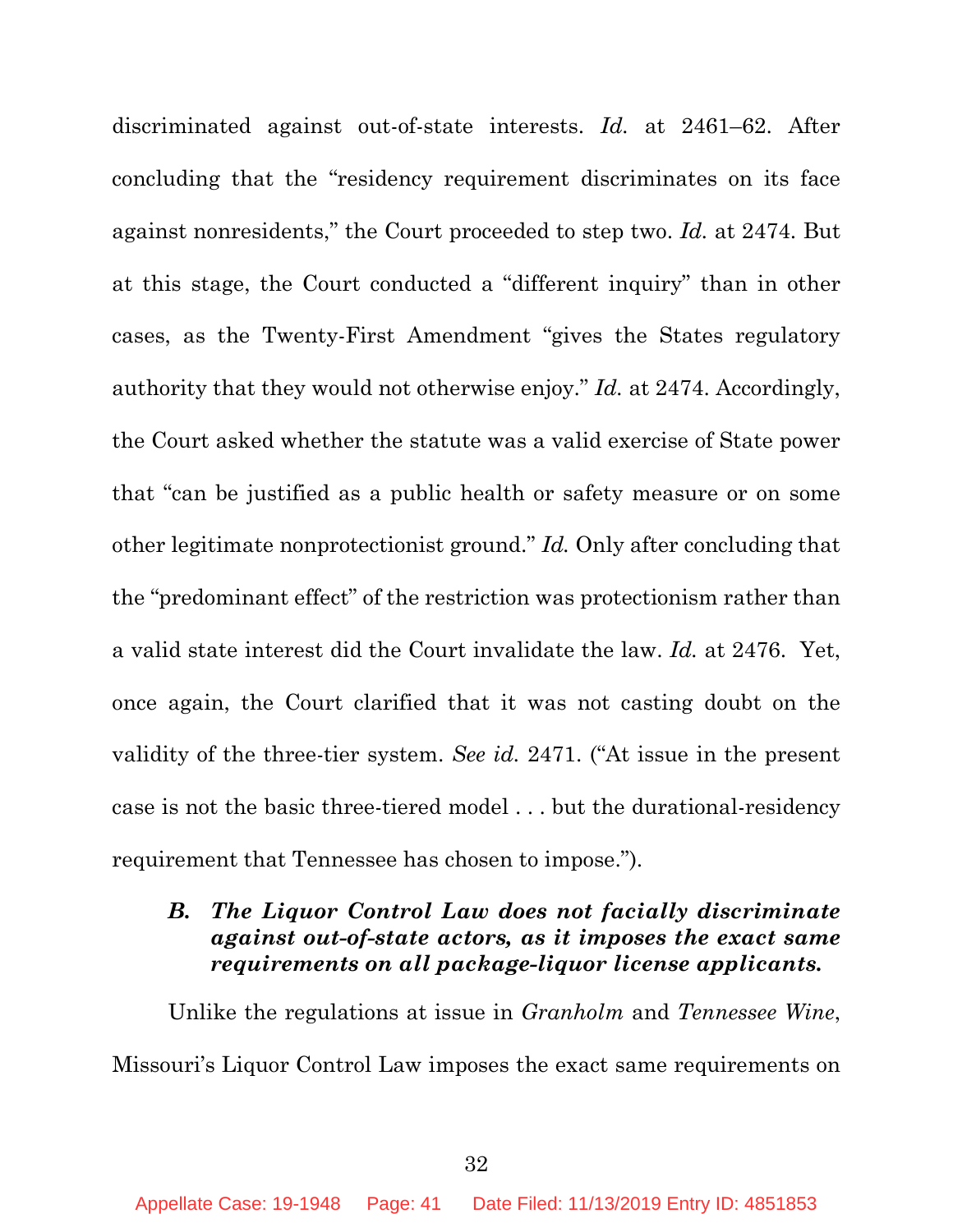in-state and out-of-state retailers. Plaintiffs' entire challenge rests on a misunderstanding of this critical point. They conclude that Missouri's package-liquor "license is available to Missouri citizens only" by interpreting section 311.060.1 as a "residency restriction." Br. at 20. But because this provision does not facially discriminate against out-of-state retailers like Sarasota, it is not subject to Commerce Clause scrutiny.

Plaintiff's brief boldly claims, "There is no dispute that Missouri discriminates against out-of-state wine retailers." Br. at 20. But this is simply not true. Like their "foreign" counterparts, domestic alcohol retailers must meet the same three requirements to qualify for a package-liquor license: (1) they must operate a qualifying business outside the alcohol industry, § 311.200.1; (2) they must identify a specific location to be licensed that is open for inspection, § 311.240.3; 11 CSR 70– 2.120, 2.140(2); and (3) they must designate an in-state managing officer as an agent for the business, § 311.060.1; 11 CSR 70–2.030(7). All retailers are required purchase inventory from licensed Missouri wholesalers. § 311.280.1. From this inventory, they are permitted to make deliveries to customers, so long as the transactions are consummated on retail premises,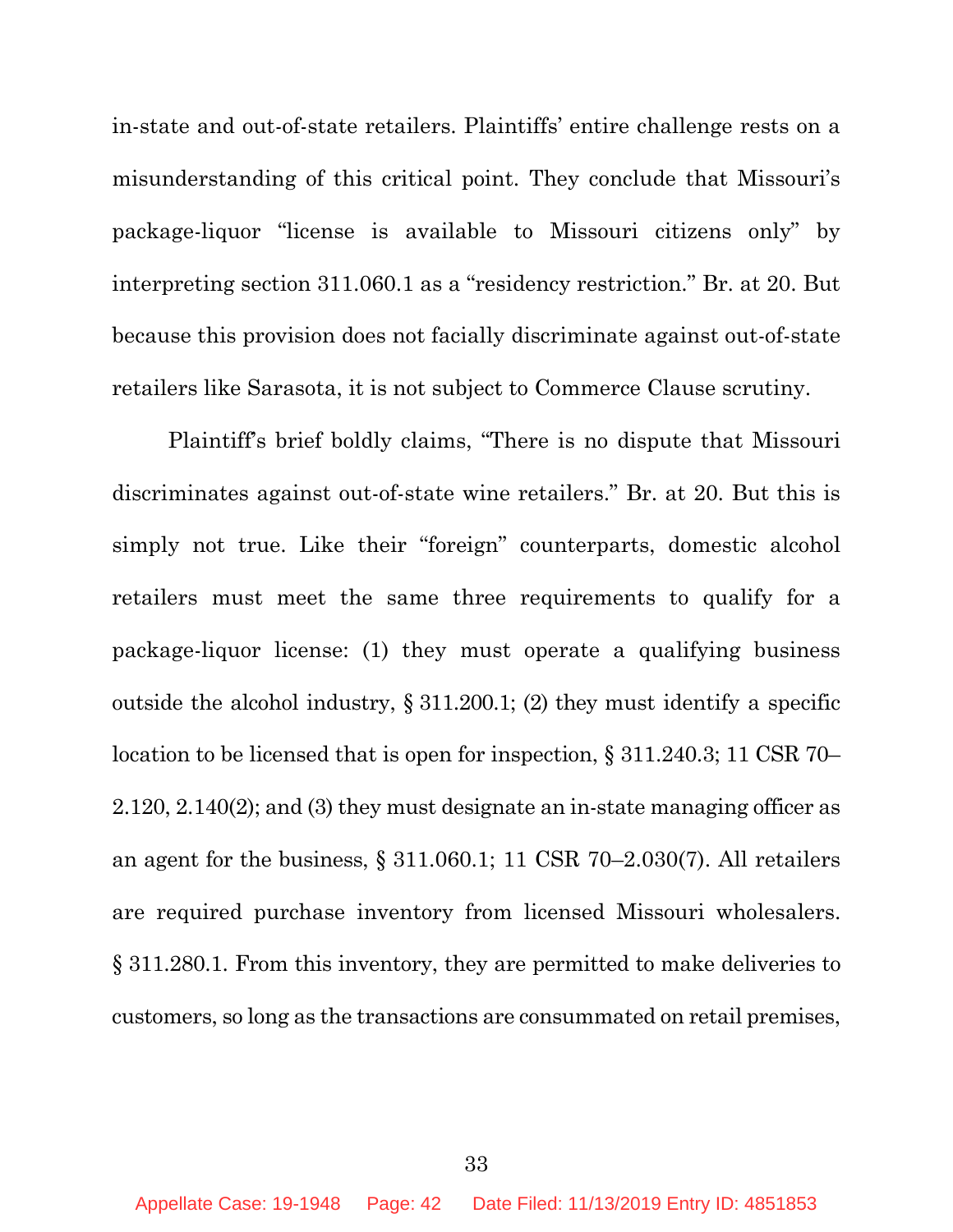and provided retailers ensure deliveries are not made to anyone who is intoxicated or under 21 years old. § 311.300; State's Add. 8–9.

Of these regulations, Plaintiffs challenge only section 311.060.1, which requires that retailers have an in-state agent, or "managing officer." Critically, while this employee must reside in Missouri, the licensees themselves are not required to do so. Thus, despite Plaintiffs' repeated suggestion to the contrary, out-of-state interests like Sarasota are just as eligible for a retail liquor license as Missouri citizens. Because it applies equally to domestic and foreign retailers, the managing-officer requirement is, by definition, not facially discriminatory.

Moreover, this minimal requirement is far less burdensome than the "onerous durational residency requirements" the Supreme Court invalidated in *Tennessee Wine*, 139 S. Ct. at 2457. To obtain a retail license under Tennessee's system, applicants had to prove at least two years of residency. *Id.* at (citing Tenn. Code Ann. § 57–3–204(b)(2)(A)). But the real barrier was renewal: "to renew such a license—which Tennessee law require[d] after only one year of operation—an individual [had to] show continuous residency in the State for a period of 10 consecutive years." For corporations, all officers, directors, and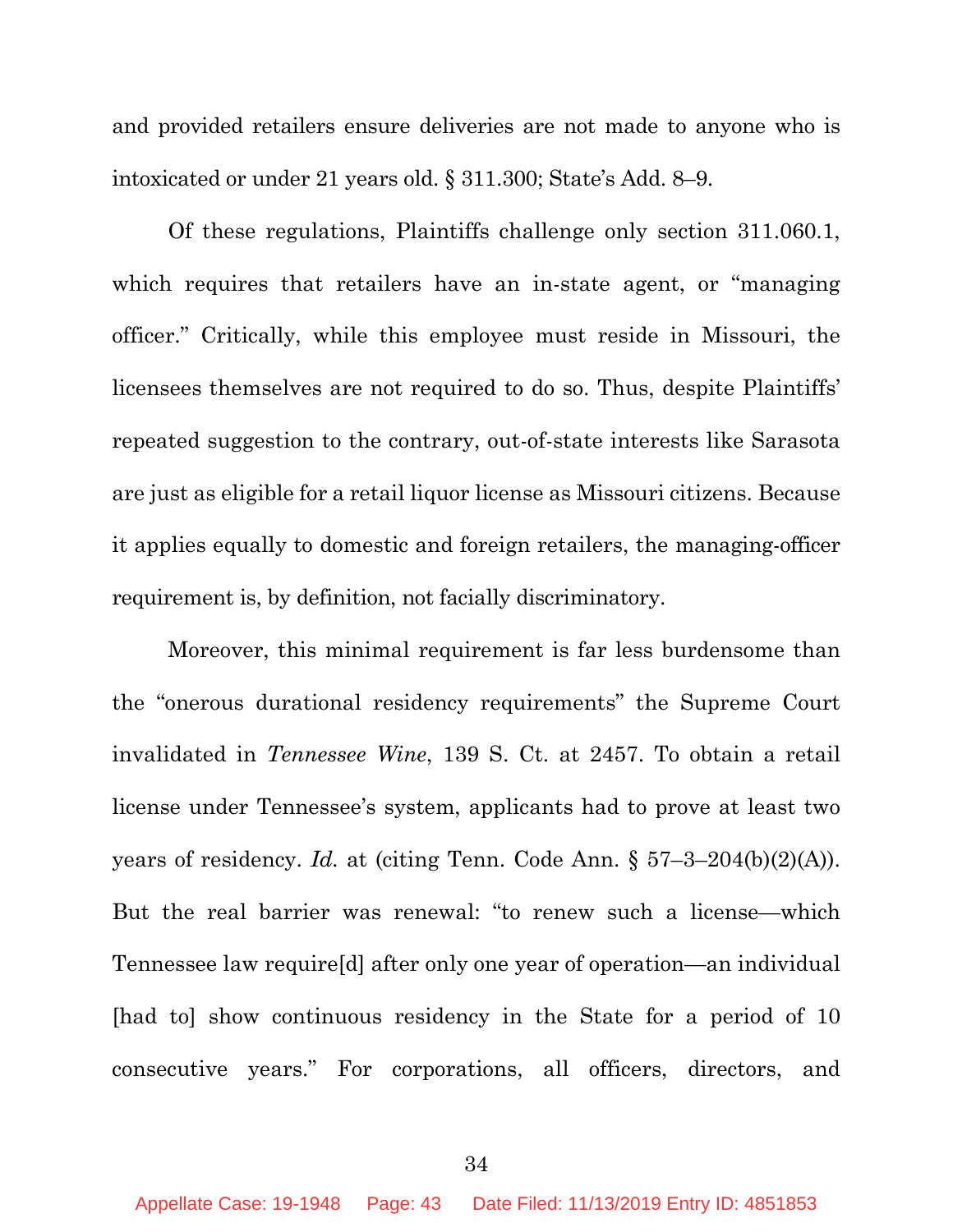shareholders had to meet this same requirement, which effectively meant that no publicly traded company could operate a liquor store in Tennessee. And unlike Missouri's Liquor Control Law, Tennessee actually *prohibited* a licensee from using an agent. Tenn. Code. Ann. § 57- 3-204(b)(2)(G). In practice, this meant that an individual retailer would have to wait nine years after establishing residency to start a retail business and that most companies could never do so.

Thus, while Plaintiffs claim that *Tennessee Wine* undercuts the district court's opinion, that case is inapposite. Significantly, while it was statutorily impossible for the out-of-state retailers to obtain a license in Tennessee, Missouri readily grants licenses to both foreign and domestic retailers, so long as they comply with the three-tier system. Because the Liquor Control Law does not facially discriminate against out-of-state retailers, it is not subject to Commerce Clause scrutiny.

# *C. To the extent the Liquor Control Law creates distinctions, unlicensed retailers are not similarly situated to licensed retailers, so the Commerce Clause does not apply.*

Even if it the Court were to find the Liquor Control Law discriminatory, the dormant Commerce Clause applies only if a regulation creates distinctions between groups that are similarly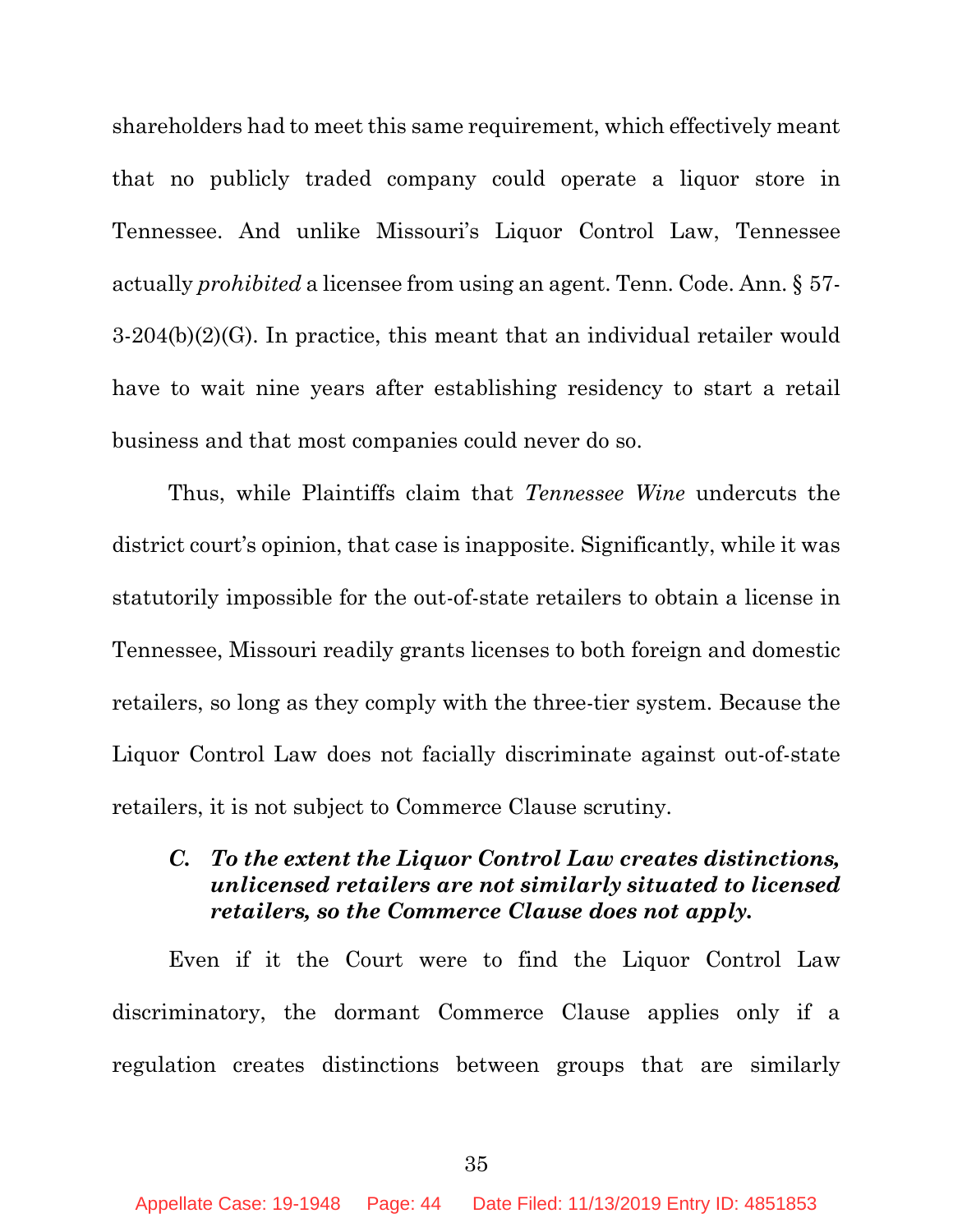situated. Here, Missouri retailers—both domestic and foreign—who have obtained a retail license and adhere to the three-tier system, are not similarly situated to unlicensed out-of-state retailers like Sarasota. Thus, to the extent section 311.060.1 or any other provision creates distinctions between these two groups, it would not trigger Commerce Clause scrutiny.

In this context, "[a] statute impermissibly discriminates only when it discriminates between two similarly situated in-state and out-of-state interests." *Wal-Mart Stores, Inc. v. Tex. Alc. Beverage Comm'n*, 935 F.3d 362, 376 (5th Cir. 2019) (citing *Exxon Corp. v. Governor*, 437 U.S. 117 (1978)). As the Supreme Court stated in *General Motors v. Tracy*, "[A]ny notion of discrimination assumes a comparison of substantially similar entities." 519 U.S. 278, 298–300 (1997). To be similarly situated for purposes of the Commerce Clause, the "supposedly favored and disfavored entities" generally must compete "in a single market." *Id.* at 300; *see also id.* at 299 (describing this as "a threshold question").

The multi-tier system by its very nature creates markets that are unique to each State. Thus, to be in competition with a Missouri licensed retailer, a retailer must (1) be physically located in Missouri; (2) have a retailer license; and (3) obtain its alcohol from a licensed wholesaler.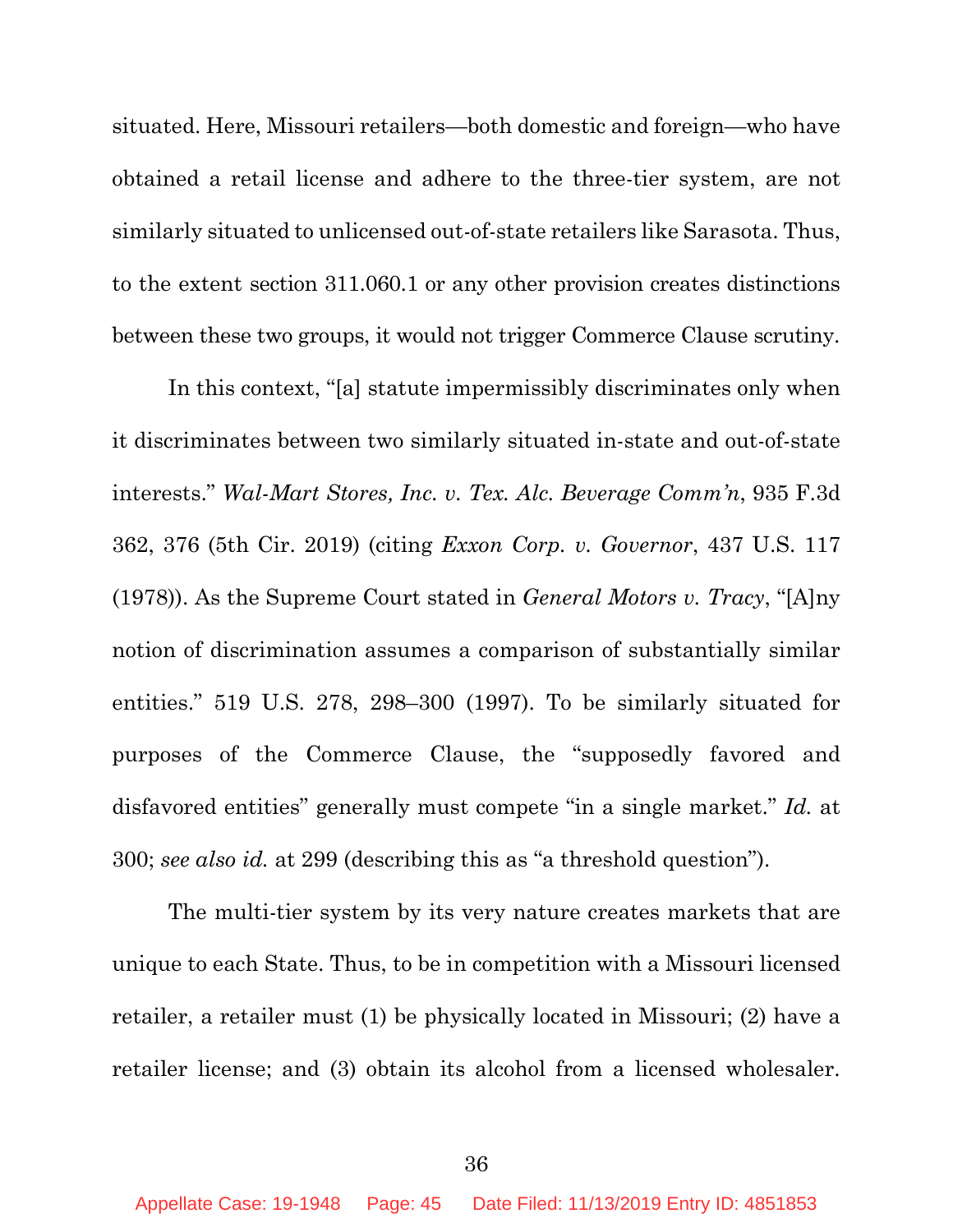Sarasota fulfills none of these requirements. This Court should follow the Fifth Circuit and reject the idea that licensed in-state retailers are "competitors" with unlicensed out-of-state retailers. *Wine Country Gift Baskets.com v. Steen*, 612 F.3d 809, 820 (5th Cir. 2010) ("Wine Country is not similarly situated to Texas retailers and cannot make a logical argument of discrimination.").

## *D. The Liquor Control Law has the predominant effect of promoting public health, safety, other vital interests rather than advancing base economic protectionism.*

The Court should reach step two of the *Tennessee Wine* analysis only if it concludes that that section 311.060.1 facially discriminates against unlicensed, out-of-state retailers *and* that such retailers are similarly situated to the foreign and domestic retailers that have obtained a license. In this event, the Court would consider "whether the challenged requirement can be justified as a public health or safety measure or on some other legitimate nonprotectionist ground." *Tenn. Wine*, 139 S. Ct. at 2474. Only if the "predominant effect of a law is protectionism" can the Court find "it not shielded by § 2" of the Twenty-First Amendment. *Id.*

Here, the Liquor Control Law is a "vital state regulation [that] promote[s] responsible consumption, combat[s] illegal underage drinking,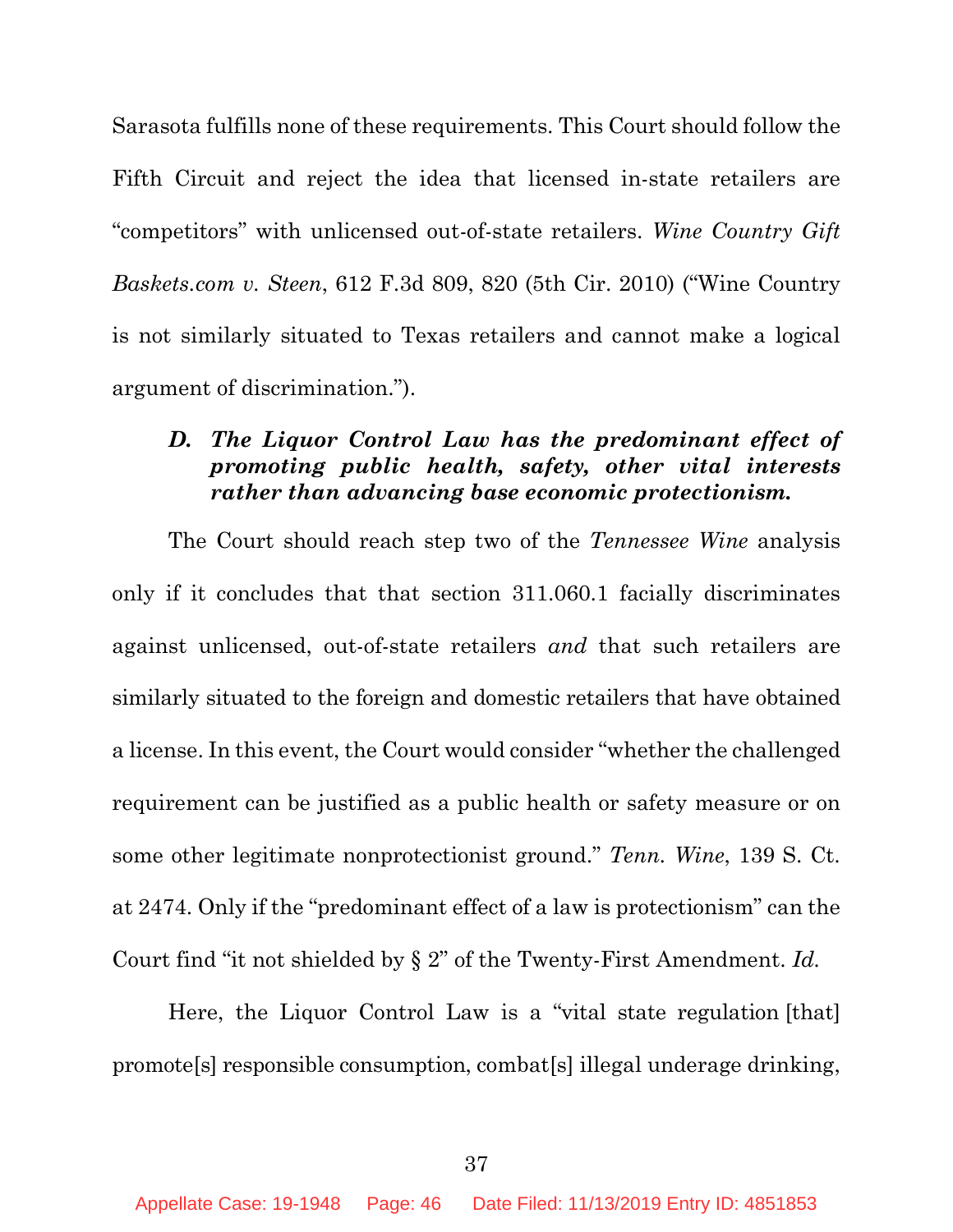and achieve[s] other important state policy goals such as maintaining an orderly marketplace [for] alcohol." § 311.015. These important and legitimate goals would be imperiled if an unlicensed, out-of-state retailer like Sarasota were able to circumvent the three-tier system. In fact, *Tennessee Wine* itself endorsed the very regulatory measures Missouri employs, including "on-site inspections, audits, and the like" and "requiring a nonresident to designate an agent." 139 S. Ct. at 2475. The Amended Complaint does not allege that these measures have a protectionist effect, and Plaintiffs' brief does nothing to suggest that this is the case. Thus, the Court should remand for fact finding on this limited issue only if it concludes that Plaintiffs have meaningfully put this issue in dispute.

# **III. The district court did not err in finding that Plaintiffs failed to state a claim under the Privileges and Immunities Clause.**

Plaintiffs also argue that the district court erred in concluding that they failed to state a claim under the Privileges and Immunities Clause of the Fourth Amendment. Tellingly, Plaintiffs are unable to cite a single case in which this Clause has been applied to invalidate a liquor regulations. More importantly, like their dormant Commerce Clause claim, they have not shown that the privilege of selling alcohol is "fundamental" or that the Liquor Control Law was adopted for protectionist purposes—both of which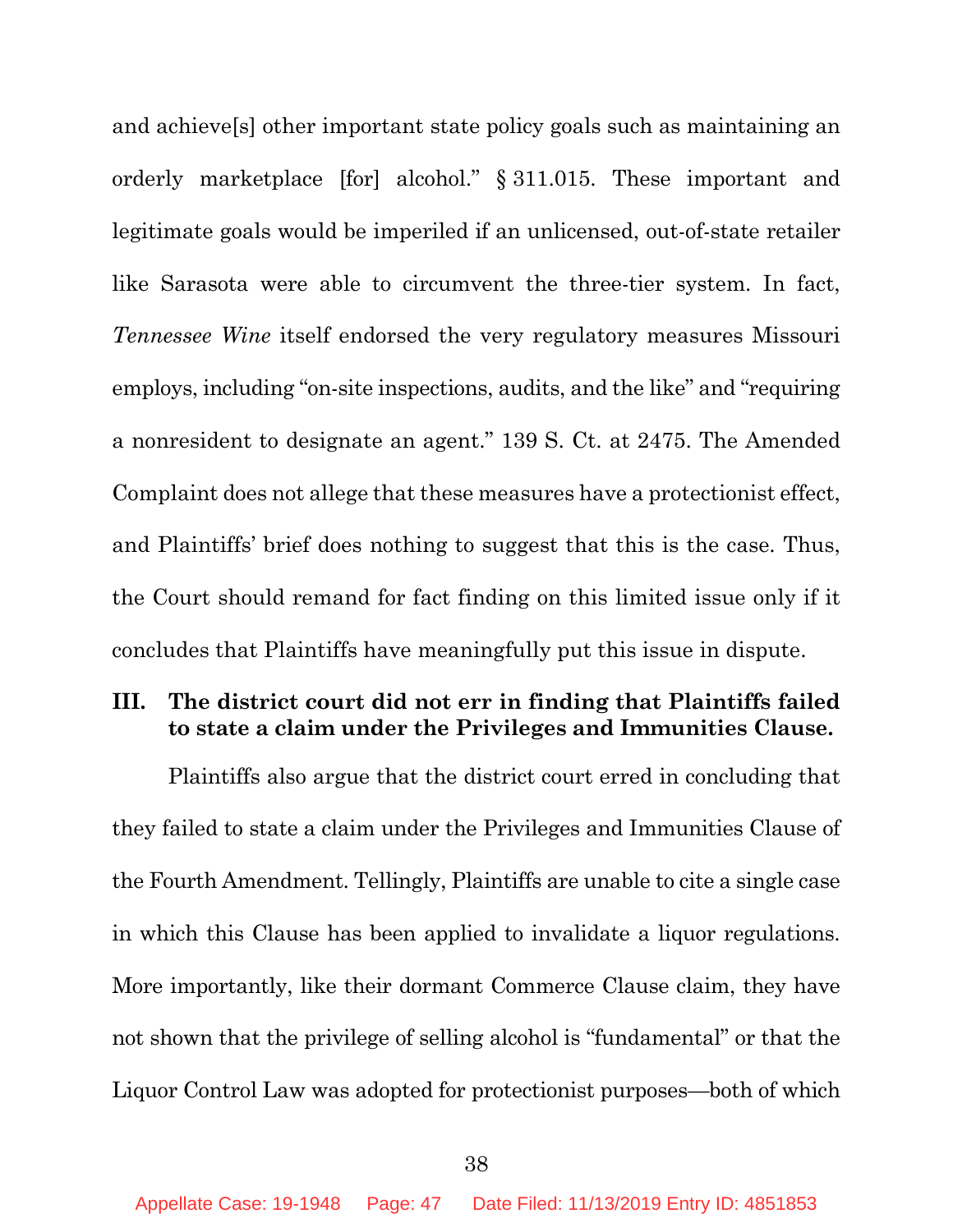are required under applicable precedent. Thus, the Court should affirm the district court's dismissal of this claim as well.

Under the Privileges and Immunities Clause, "[t]he Citizens of each State shall be entitled to all Privileges and Immunities of Citizens in the several States." U.S.CONST. art. IV, § 2, cl. 1. As the Supreme Court has explained,

The object of th[is] Clause is to strongly constitute the citizens of the United States as one people, by placing the citizens of each State upon the same footing with citizens of other States, so far as the advantage resulting from citizenship in those States are concerned. This does not mean, we have cautioned, that state citizenship or residency may never be used by a State to distinguish among persons.

*McBurney v. Young*, 569 U.S. 221, 226 (2013) (citation omitted). Rather, the Court has "long held that the Privileges and Immunities Clause protects only the privileges and immunities that are 'fundamental.'" *Id*.

Cordes, the owner of Sarasota Wine, is the only Plaintiff who brought a Privileges and Immunities claim. J.A. 21–22. As explained above, there is no dispute that Sarasota, Schlueter, and French lack standing to bring a challenge under this Clause. *See supra* at 22–23. The Amended Complaint claims that because Cordes is not able to obtain a Missouri "retail wine dealer license" he is prevented from practicing his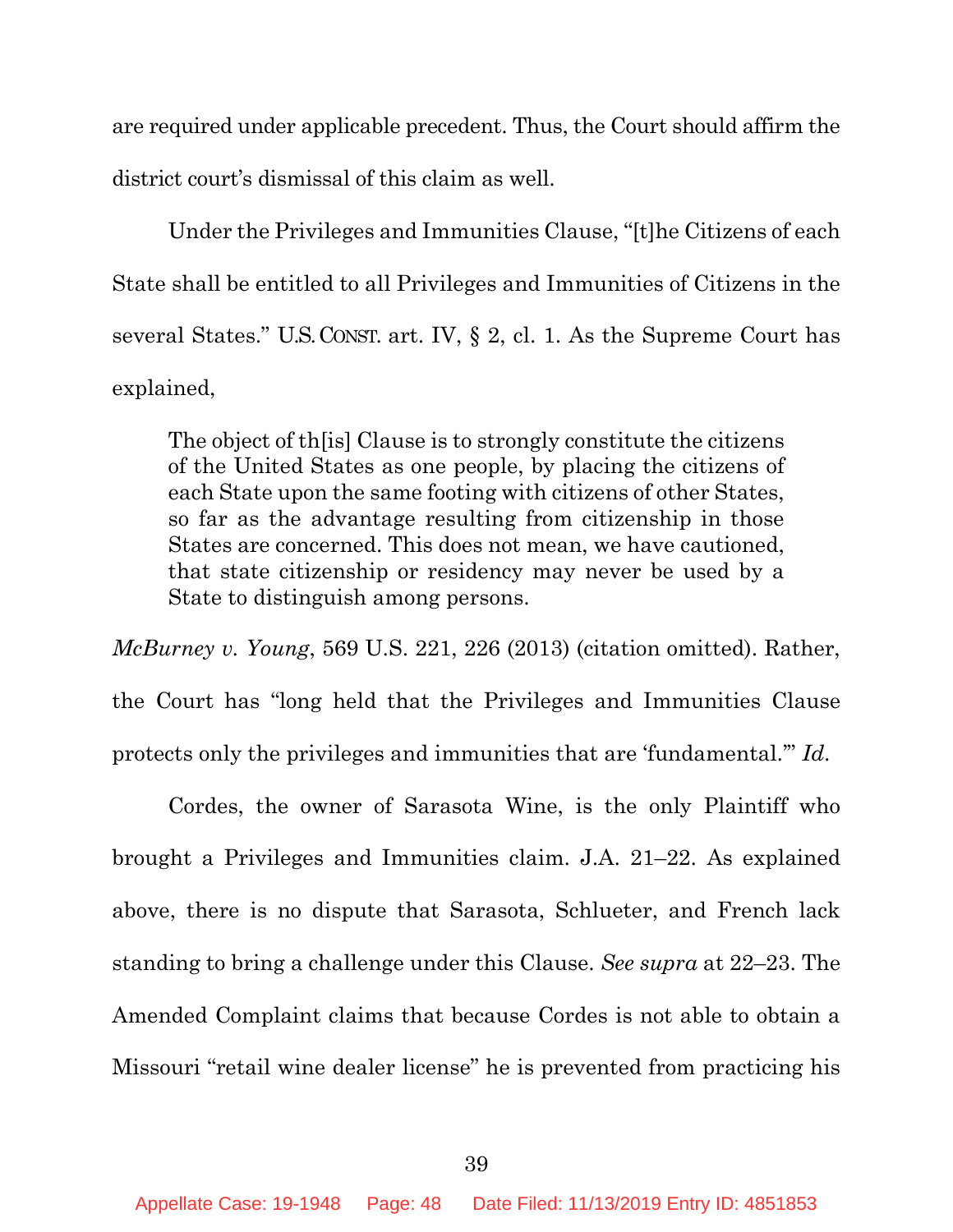profession of "consulting with obtaining wines for, and deliver[ing] wines to Missouri residents." J.A. 22. But because this alleged harm is directly tied to Sarasota's injury, he too lacks standing. *See supra* at 23.

# *A. The privilege of selling alcohol is not "fundamental" and thus is not subject to scrutiny under the Privileges and Immunities Clause.*

In the event that the Court reaches the merits of this claim, the application of the Privileges and Immunities Clause requires a two-part inquiry, which considers: "(1) whether the state's law discriminates against out-of-state residents with regard to a privilege or immunity protected by the Clause, and (2) if so, whether sufficient justification exists for the discrimination." *Minnesota ex rel. Hatch v. Hoeven*, 456 F.3d 826, 834 (8th Cir. 2006) (citation omitted). The district court correctly found that "the privilege of engaging in the occupation of selling alcohol is not protected by the Privileges and Immunities Clause." J.A. 44.

Appellants argue that "the opportunity to earn a livelihood" is fundamental. Br. at 23. But the Supreme Court has scoped asserted privileges much more narrowly. For example, in another "common calling" case, the Court considered an out-of-state resident's interest in "employment on public works contracts in another State." *See United*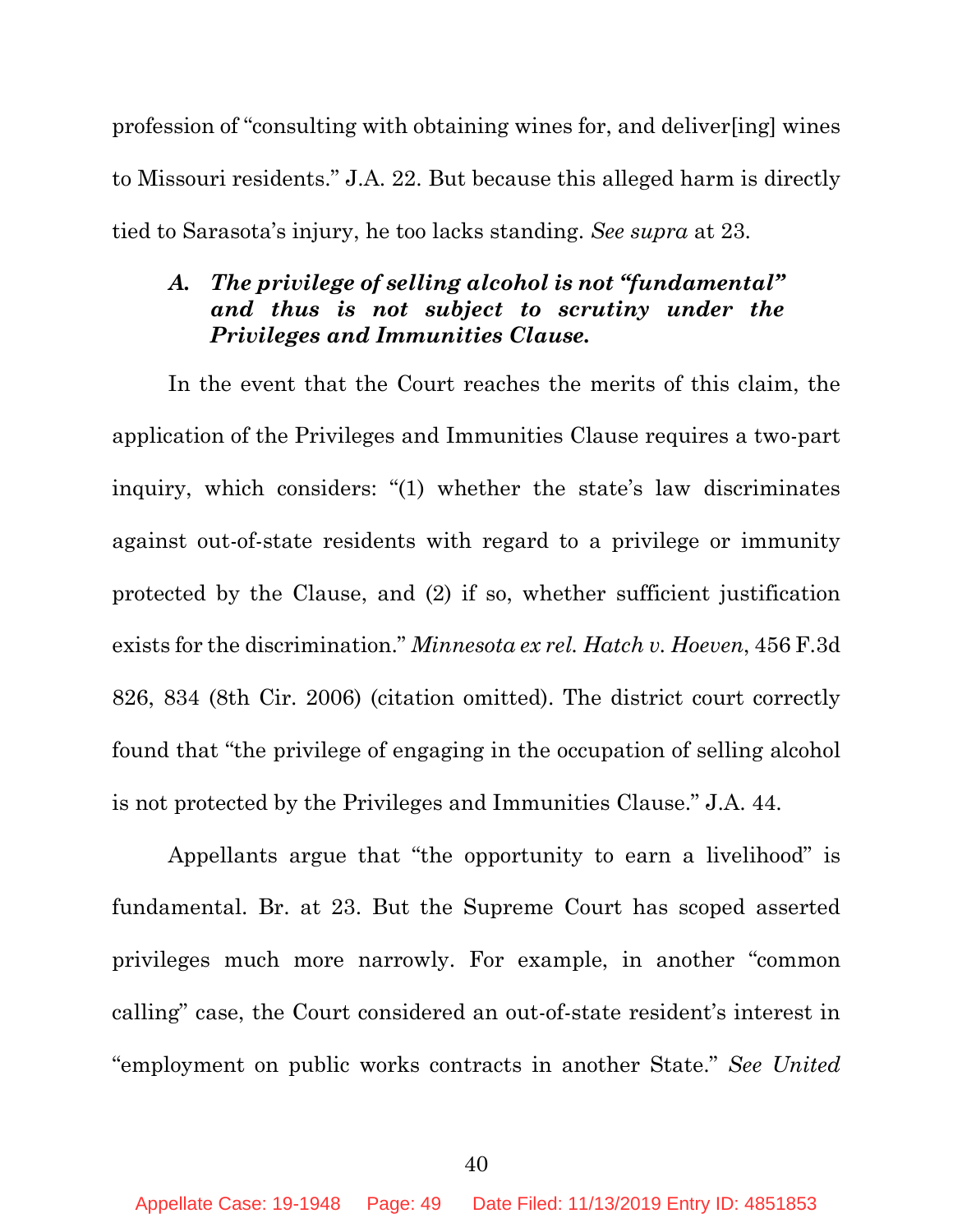*Bldg. & Const. Trades Council v. Mayor & Council of the City of Camden*, 465 U.S. 208, 218 (1984). Thus, the district court appropriately confined its inquiry to whether "the occupation of selling alcohol" qualifies for protection under the Clause. J.A. 44

The opening brief also takes aim at the district court for "holding that the selling of alcoholic beverages was not the kind of occupation protected by the Clause because there was no 'natural right' to engage in the liquor business." Br. at 24. But this mischaracterizes the opinion. Instead, the court looked to a Missouri Supreme Court decision, which explains that, due to licensing regulations dating back to 1847, "the liquor business does not stand upon the same plane, in the eyes of the law, with other commercial occupations . . . and is thereby separated or removed from the natural rights, *privileges and immunities* of the citizen." J.A. 45 (quoting *Steamers Service Co. v. Wright*, 505 S.W.2d 65, 68 (Mo. banc 1974) (emphasis added)). In other words, due to the pedigree of these types of alcohol licensing regulations, the privilege of selling alcohol "does not constitute a fundamental right basic to the maintenance or well-being of the Union." *See Hatch*, 456 F.3d at 834.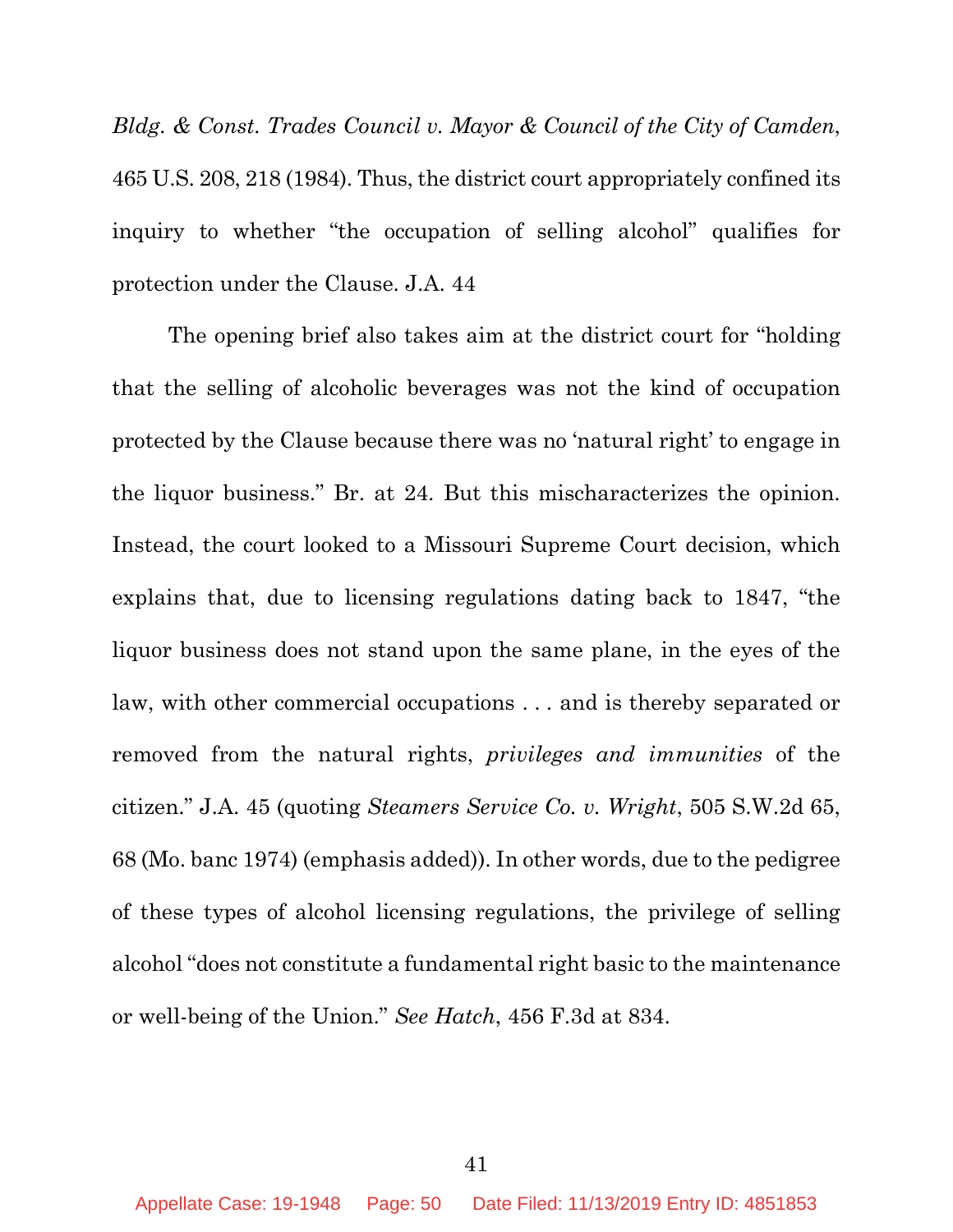## *B. Plaintiffs have failed to show a protectionist purpose, which is required when raising a Privileges and Immunities challenge related to a common calling.*

Even if the Court determines that the privilege of selling alcohol is fundamental, and thus is protected by the Clause, Cordes's claim still fails because Plaintiffs have not demonstrated a protectionist purpose behind section 311.060.1. In *McBurney v. Young*, Justice Alito explained that "the Court has struck laws down as violating the privilege of pursuing a common calling only when those laws were enacted for the protectionist purpose of burdening out-of-state citizens." 569 U.S. at 227. *McBurney* then makes clear that the burden is on the challenger to show a statute "was enacted in order to provide a competitive economic advantage for [the State's] citizens." *Id.* at 228. After considering the purpose and mechanics of the state FOIA law at issue there, the Court rejected the Privileges and Immunities claim because "the Clause does not require that a State tailor its every action to avoid any incidental effect on out-of-state tradesmen." *Id.*

Here, the Liquor Control Law "promote[s] responsible consumption, combat[s] illegal underage drinking, and achieve[s] other important state policy goals such as maintaining an orderly marketplace" for alcohol.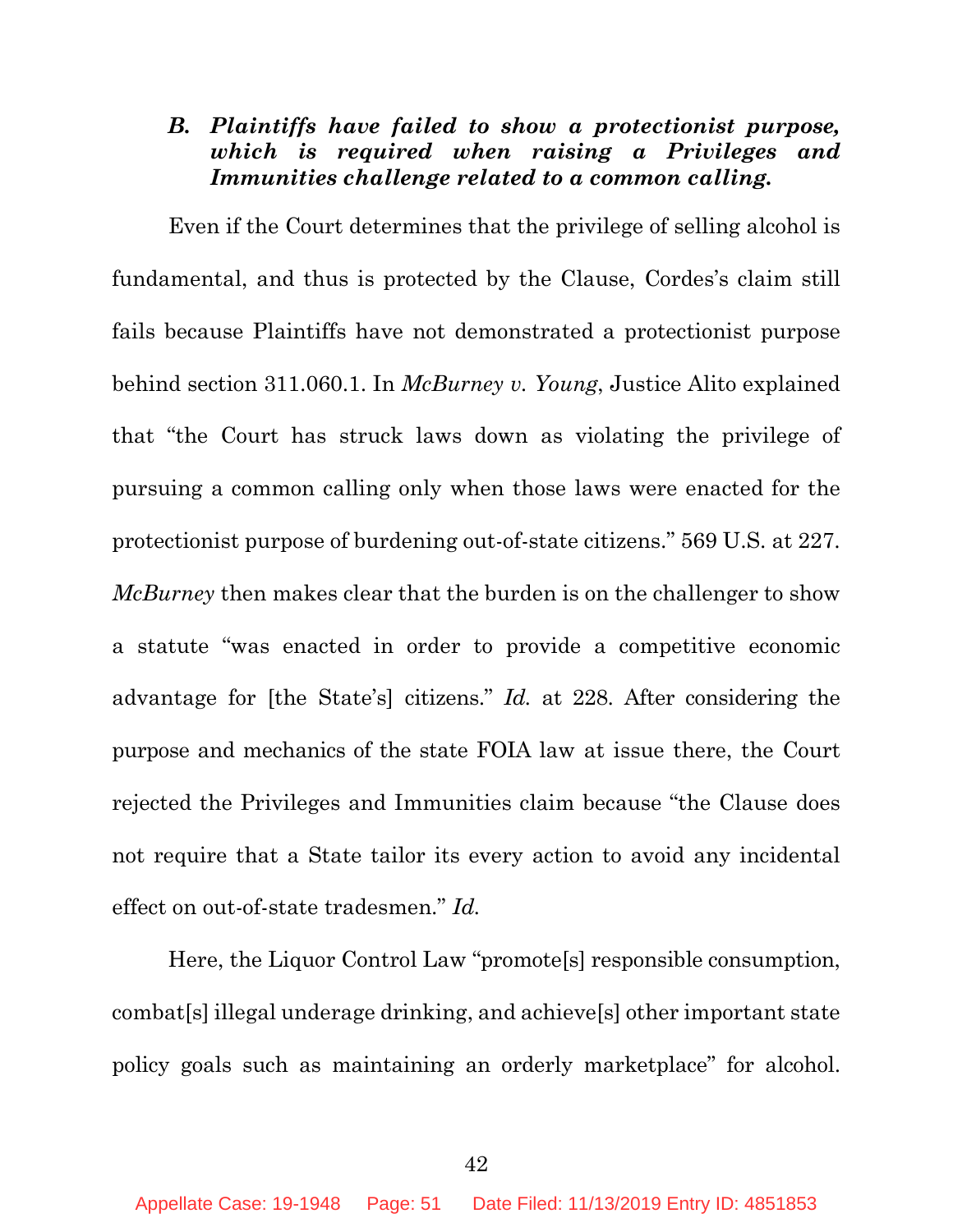§ 311.015. Plaintiffs have done nothing to show that section 311.060.1 or any other provision of the law was "enacted in order to provide a competitive economic advantage for Missouri citizens." *McBurney*, 569 U.S. at 228. Rather Missouri's retail licensing criteria support a host of valid regulatory interests, including the very existence of its "unquestionably legitimate" three-tier system. Thus, the Court should affirm the district court's dismissal of this claim.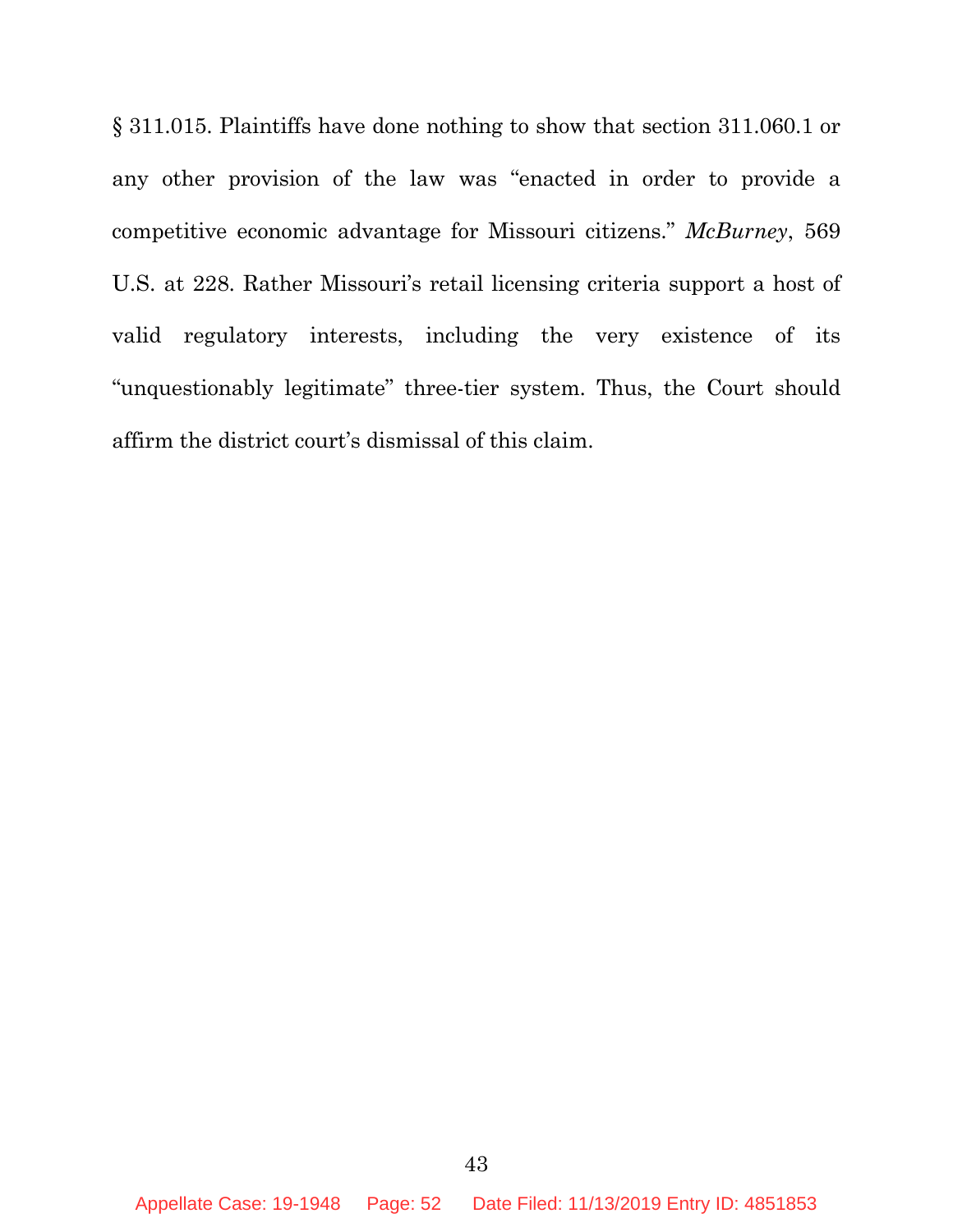#### **CONCLUSION**

For the foregoing reasons, this Court should affirm the district court's grant of dismissal for lack standing or, alternatively, for failure to state a claim upon which relief can be granted.

> **ERIC S. SCHMITT** *Missouri Attorney General*

D. John Sauer, MO58721 *Solicitor General* Zachary M. Bluestone, MO69004 *Deputy Solicitor General* Katherine S. Walsh, MO37255 *Assistant Attorney General*

Missouri Attorney General's Office 815 Olive Street, Suite 200 St. Louis, MO 63101 Tel: (314) 340-7515 zachary.bluestone@ago.mo.gov

*Attorneys for Appellees*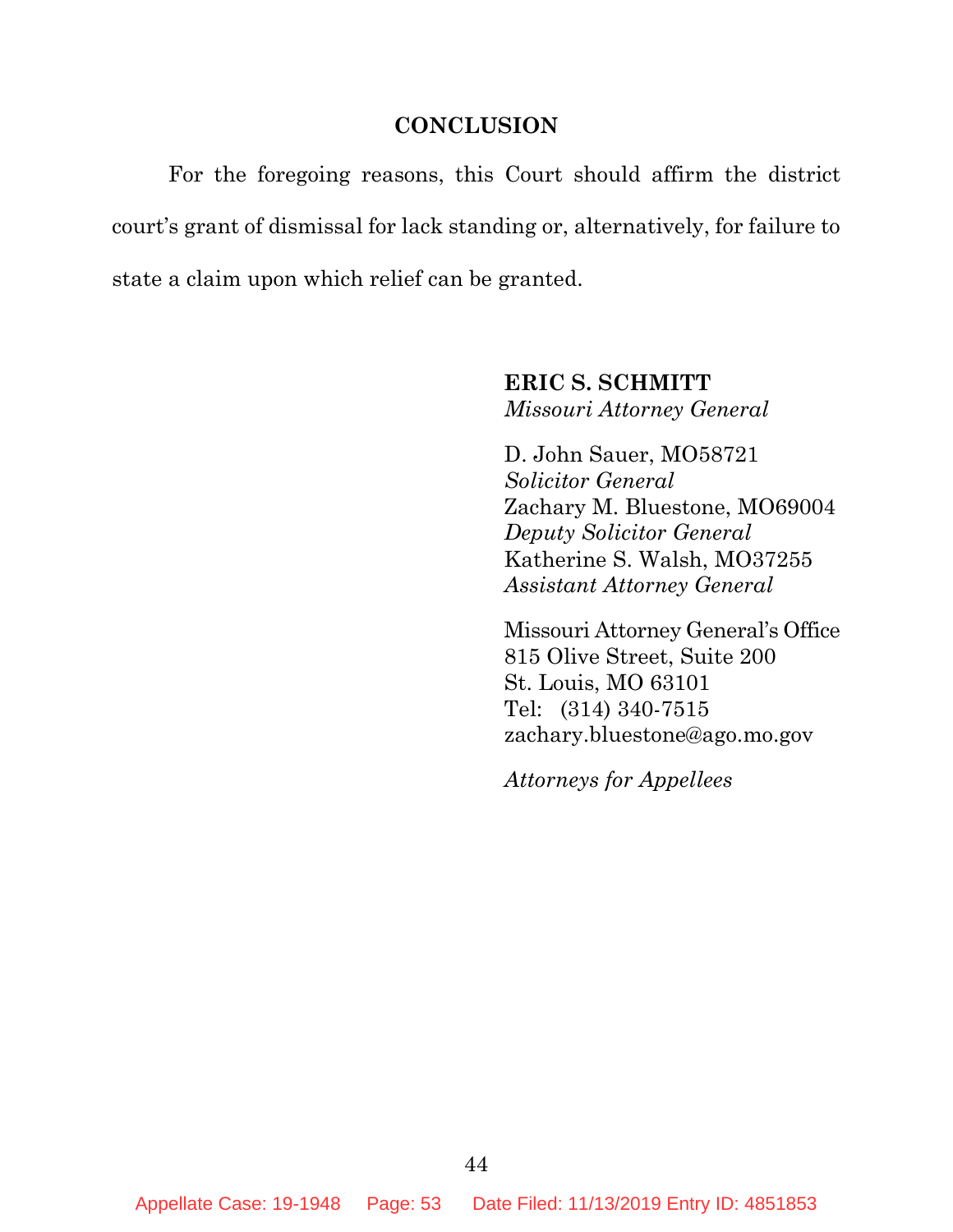## **CERTIFICATE OF COMPLIANCE**

I hereby certify that this filing complies with the typeface and formatting requirements of Federal Rules of Appellate Procedure 27 and 32 and that it contains 9,752 words as determined by the word-count feature of Microsoft Word. The brief has been scanned for viruses and is virus free.

> /s/ *Zachary M. Bluestone* ZACHARY M. BLUESTONE